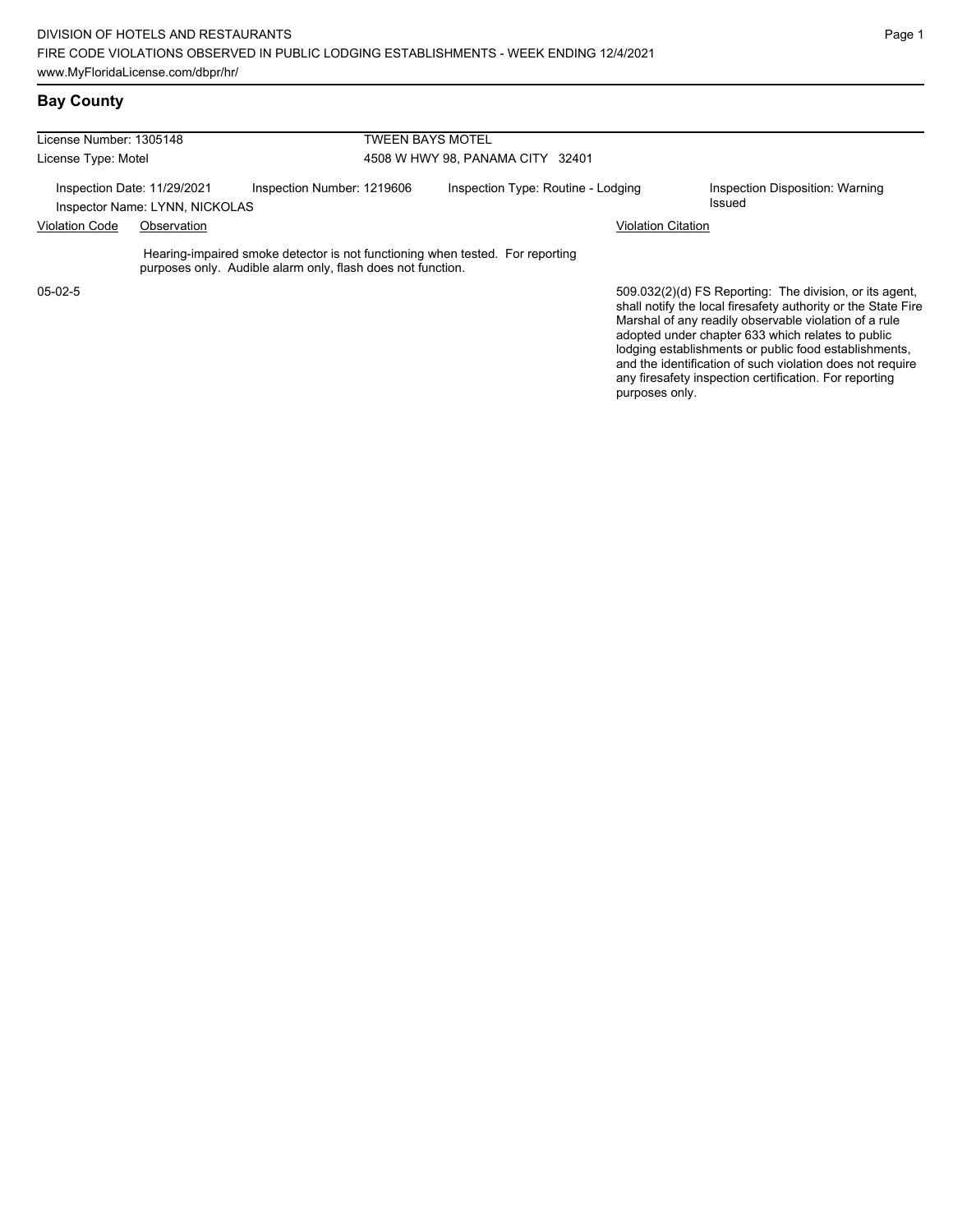#### **Brevard County**

| License Number: 1503827                                                   |                                                                    |                                                               | ARCH CREEK RUN APARTMENTS        |                                                                                    |                           |                                                                                                                                                                                                                                                                                                                                                                                                                            |  |  |
|---------------------------------------------------------------------------|--------------------------------------------------------------------|---------------------------------------------------------------|----------------------------------|------------------------------------------------------------------------------------|---------------------------|----------------------------------------------------------------------------------------------------------------------------------------------------------------------------------------------------------------------------------------------------------------------------------------------------------------------------------------------------------------------------------------------------------------------------|--|--|
| License Type: Apartment                                                   |                                                                    |                                                               | 173 RACHEL ST, MELBOURNE 32901   |                                                                                    |                           |                                                                                                                                                                                                                                                                                                                                                                                                                            |  |  |
|                                                                           | Inspection Date: 12/03/2021<br>Inspector Name: MITTEN, JAMES       | Inspection Number: 1526709                                    |                                  | Inspection Type: Routine - Lodging                                                 |                           | Inspection Disposition: Inspection<br>Completed - No Further Action                                                                                                                                                                                                                                                                                                                                                        |  |  |
| <b>Violation Code</b>                                                     | Observation                                                        |                                                               |                                  |                                                                                    | <b>Violation Citation</b> |                                                                                                                                                                                                                                                                                                                                                                                                                            |  |  |
|                                                                           |                                                                    | recharge. For reporting purposes only. ** Corrected On-Site** |                                  | Portable fire extinguisher pressure gauge indicates the extinguisher is in need of |                           |                                                                                                                                                                                                                                                                                                                                                                                                                            |  |  |
| $01 - 02 - 4$                                                             |                                                                    |                                                               |                                  |                                                                                    | purposes only.            | 509.032(2)(d) FS Reporting: (d) The division, or its<br>agent, shall notify the local firesafety authority or the<br>State Fire Marshal of any readily observable violation of<br>a rule adopted under chapter 633 which relates to public<br>lodging establishments or public food establishments,<br>and the identification of such violation does not require<br>any firesafety inspection certification. For reporting |  |  |
| License Number: 1502495                                                   |                                                                    |                                                               |                                  | THE PAVILIONS AT MONTEREY LLC                                                      |                           |                                                                                                                                                                                                                                                                                                                                                                                                                            |  |  |
| License Type: Apartment                                                   |                                                                    |                                                               | 1635 MONTEREY DR, PALM BAY 32905 |                                                                                    |                           |                                                                                                                                                                                                                                                                                                                                                                                                                            |  |  |
|                                                                           | Inspection Date: 11/30/2021                                        | Inspection Number: 1533571                                    |                                  | Inspection Type: Complaint Full                                                    |                           | Inspection Disposition: Warning<br>Issued                                                                                                                                                                                                                                                                                                                                                                                  |  |  |
| Inspector Name: VAUGHAN, COURTNEY<br><b>Violation Code</b><br>Observation |                                                                    |                                                               |                                  | <b>Violation Citation</b>                                                          |                           |                                                                                                                                                                                                                                                                                                                                                                                                                            |  |  |
|                                                                           | purposes only.                                                     |                                                               |                                  | Trouble/alarm light illuminated on the fire alarm control panel. For reporting     |                           |                                                                                                                                                                                                                                                                                                                                                                                                                            |  |  |
| 04-01-4                                                                   |                                                                    |                                                               |                                  |                                                                                    | purposes only.            | 509.032(2)(d) FS Reporting: The division, or its agent,<br>shall notify the local firesafety authority or the State Fire<br>Marshal of any readily observable violation of a rule<br>adopted under chapter 633 which relates to public<br>lodging establishments or public food establishments,<br>and the identification of such violation does not require<br>any firesafety inspection certification. For reporting     |  |  |
| License Number: 1505692                                                   |                                                                    |                                                               |                                  | HOME2 SUITES CAPE CANAVERAL                                                        |                           |                                                                                                                                                                                                                                                                                                                                                                                                                            |  |  |
| License Type: Hotel                                                       |                                                                    |                                                               |                                  | 9004 ASTRONAUT BLVD, CAPE CANAVERAL 32920-4601                                     |                           |                                                                                                                                                                                                                                                                                                                                                                                                                            |  |  |
|                                                                           | Inspection Date: 12/02/2021<br>Inspector Name: HICKS, GEORGE RANDY | Inspection Number: 1159785                                    |                                  | Inspection Type: Routine - Lodging                                                 |                           | Inspection Disposition: Inspection<br>Completed - No Further Action                                                                                                                                                                                                                                                                                                                                                        |  |  |
| <b>Violation Code</b>                                                     | Observation                                                        |                                                               |                                  |                                                                                    | <b>Violation Citation</b> |                                                                                                                                                                                                                                                                                                                                                                                                                            |  |  |
|                                                                           |                                                                    | purposes only. Rooftop duct, detector relay.                  |                                  | Trouble/alarm light illuminated on the fire alarm control panel. For reporting     |                           |                                                                                                                                                                                                                                                                                                                                                                                                                            |  |  |
| $04 - 01 - 4$                                                             |                                                                    |                                                               |                                  |                                                                                    |                           | 509.032(2)(d) FS Reporting: The division, or its agent,<br>shall notify the local firesafety authority or the State Fire<br>Marshal of any readily observable violation of a rule<br>adopted under chapter 633 which relates to public<br>lodging establishments or public food establishments,                                                                                                                            |  |  |

and the identification of such violation does not require any firesafety inspection certification. For reporting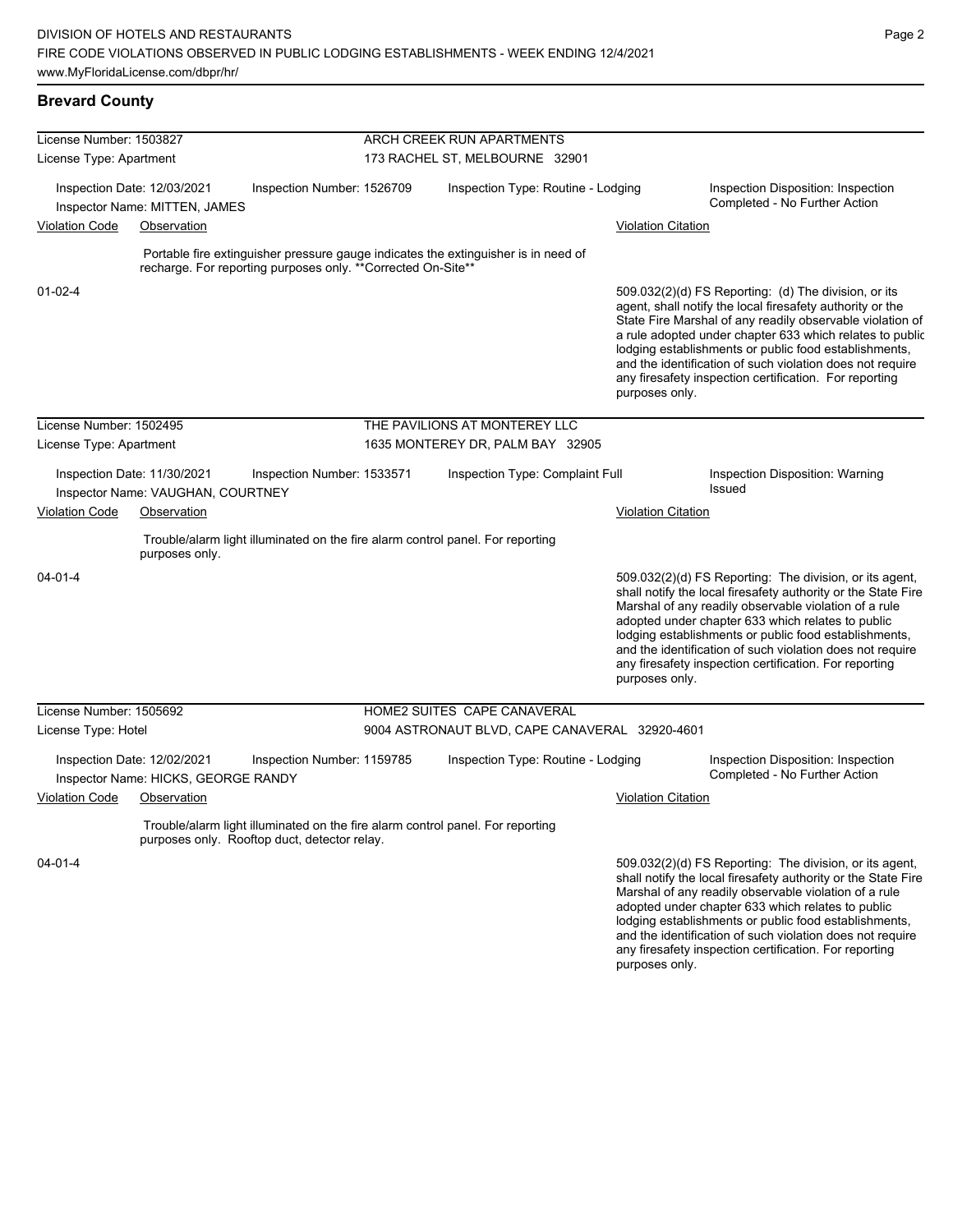#### **Broward County**

| License Number: 1604792 |                                                                 |                                                                     | BEACHCOMBER RESORT AND VILLAS               |                                                                                |                           |                                                                                                                                                                                                                                                                                                                                                                                                                        |  |  |
|-------------------------|-----------------------------------------------------------------|---------------------------------------------------------------------|---------------------------------------------|--------------------------------------------------------------------------------|---------------------------|------------------------------------------------------------------------------------------------------------------------------------------------------------------------------------------------------------------------------------------------------------------------------------------------------------------------------------------------------------------------------------------------------------------------|--|--|
| License Type: Hotel     |                                                                 |                                                                     | 1200 S OCEAN BLVD, POMPANO BEACH 33062-6609 |                                                                                |                           |                                                                                                                                                                                                                                                                                                                                                                                                                        |  |  |
|                         | Inspection Date: 11/29/2021<br>Inspector Name: BURGGRABE, BROCK | Inspection Number: 1161015                                          |                                             | Inspection Type: Routine - Lodging                                             |                           | Inspection Disposition: Inspection<br>Completed - No Further Action                                                                                                                                                                                                                                                                                                                                                    |  |  |
| <b>Violation Code</b>   | Observation                                                     |                                                                     |                                             |                                                                                | <b>Violation Citation</b> |                                                                                                                                                                                                                                                                                                                                                                                                                        |  |  |
|                         | purposes only.                                                  |                                                                     |                                             | Trouble/alarm light illuminated on the fire alarm control panel. For reporting |                           |                                                                                                                                                                                                                                                                                                                                                                                                                        |  |  |
| $04 - 01 - 4$           |                                                                 |                                                                     |                                             |                                                                                | purposes only.            | 509.032(2)(d) FS Reporting: The division, or its agent,<br>shall notify the local firesafety authority or the State Fire<br>Marshal of any readily observable violation of a rule<br>adopted under chapter 633 which relates to public<br>lodging establishments or public food establishments,<br>and the identification of such violation does not require<br>any firesafety inspection certification. For reporting |  |  |
| License Number: 1621209 |                                                                 |                                                                     | <b>NEW RIVER YACHT CLUB</b>                 |                                                                                |                           |                                                                                                                                                                                                                                                                                                                                                                                                                        |  |  |
| License Type: Apartment |                                                                 |                                                                     |                                             | 400 SW 1ST AVE, FORT LAUDERDALE 33301                                          |                           |                                                                                                                                                                                                                                                                                                                                                                                                                        |  |  |
|                         | Inspection Date: 11/30/2021<br>Inspector Name: BRANN, JUSTIN    | Inspection Number: 1533561                                          |                                             | Inspection Type: Lodging-Licensing<br>Inspection                               |                           | Inspection Disposition: Inspection<br>Completed - No Further Action                                                                                                                                                                                                                                                                                                                                                    |  |  |
| <b>Violation Code</b>   | Observation                                                     |                                                                     |                                             |                                                                                | <b>Violation Citation</b> |                                                                                                                                                                                                                                                                                                                                                                                                                        |  |  |
|                         | purposes only.                                                  | Inspector will email inspection report to Fire Marshall for review. |                                             | Trouble/alarm light illuminated on the fire alarm control panel. For reporting |                           |                                                                                                                                                                                                                                                                                                                                                                                                                        |  |  |
| $04 - 01 - 4$           |                                                                 |                                                                     |                                             |                                                                                | purposes only.            | 509.032(2)(d) FS Reporting: The division, or its agent,<br>shall notify the local firesafety authority or the State Fire<br>Marshal of any readily observable violation of a rule<br>adopted under chapter 633 which relates to public<br>lodging establishments or public food establishments,<br>and the identification of such violation does not require<br>any firesafety inspection certification. For reporting |  |  |
| License Number: 1621715 |                                                                 |                                                                     | <b>LAUREAT</b>                              |                                                                                |                           |                                                                                                                                                                                                                                                                                                                                                                                                                        |  |  |
| License Type: Apartment |                                                                 |                                                                     |                                             | 790 E BROWARD BLVD, FORT LAUDERDALE 33301                                      |                           |                                                                                                                                                                                                                                                                                                                                                                                                                        |  |  |
|                         | Inspection Date: 11/30/2021<br>Inspector Name: BRANN, JUSTIN    | Inspection Number: 1533563                                          |                                             | Inspection Type: Lodging-Licensing<br>Inspection                               |                           | Inspection Disposition: Inspection<br>Completed - No Further Action                                                                                                                                                                                                                                                                                                                                                    |  |  |
| <b>Violation Code</b>   | Observation                                                     |                                                                     |                                             |                                                                                | <b>Violation Citation</b> |                                                                                                                                                                                                                                                                                                                                                                                                                        |  |  |
|                         | purposes only.                                                  | Inspector will email inspection report to Fire Marshall for review. |                                             | Trouble/alarm light illuminated on the fire alarm control panel. For reporting |                           |                                                                                                                                                                                                                                                                                                                                                                                                                        |  |  |
| $04 - 01 - 4$           |                                                                 |                                                                     |                                             |                                                                                |                           | 509.032(2)(d) FS Reporting: The division, or its agent,<br>shall notify the local firesafety authority or the State Fire<br>Marshal of any readily observable violation of a rule<br>adopted under chapter 633 which relates to public<br>lodging establishments or public food establishments,                                                                                                                        |  |  |

and the identification of such violation does not require any firesafety inspection certification. For reporting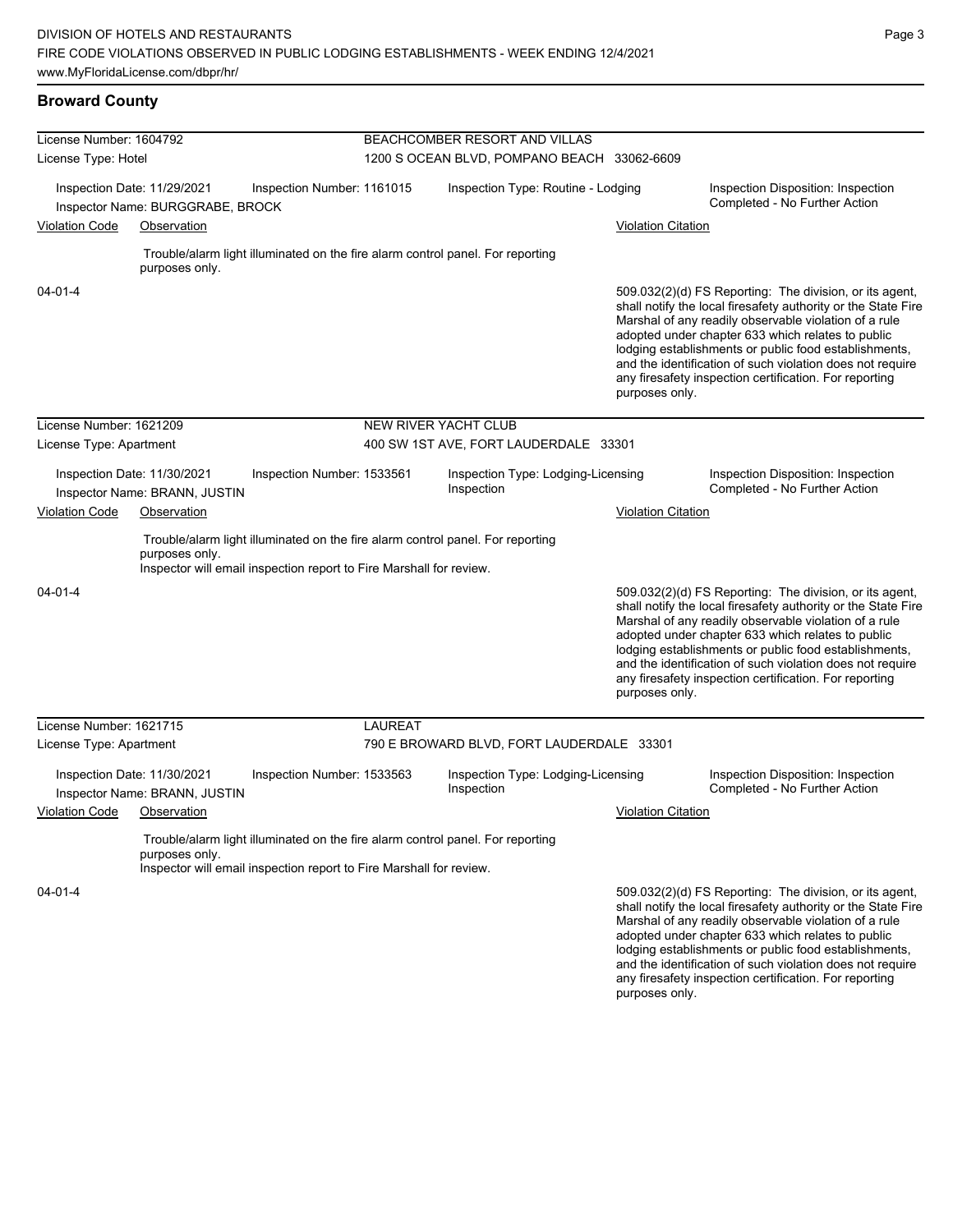### **Broward County**

| License Number: 1620914 |                                                               | <b>ROLO BEACH HOTEL</b>                                                 |                    |                                                                                       |                           |                                                                                                                                                                                                                                                                                                                                                                                                                                                                                                                                                                                                                                                                                                  |  |  |
|-------------------------|---------------------------------------------------------------|-------------------------------------------------------------------------|--------------------|---------------------------------------------------------------------------------------|---------------------------|--------------------------------------------------------------------------------------------------------------------------------------------------------------------------------------------------------------------------------------------------------------------------------------------------------------------------------------------------------------------------------------------------------------------------------------------------------------------------------------------------------------------------------------------------------------------------------------------------------------------------------------------------------------------------------------------------|--|--|
| License Type: Hotel     |                                                               |                                                                         |                    | 701-709 ORTON AVE, FORT LAUDERDALE 33304                                              |                           |                                                                                                                                                                                                                                                                                                                                                                                                                                                                                                                                                                                                                                                                                                  |  |  |
|                         | Inspection Date: 11/29/2021<br>Inspector Name: BRANN, JUSTIN  | Inspection Number: 1159516                                              |                    | Inspection Type: Routine - Lodging                                                    |                           | Inspection Disposition: Warning<br>Issued                                                                                                                                                                                                                                                                                                                                                                                                                                                                                                                                                                                                                                                        |  |  |
| <b>Violation Code</b>   | Observation                                                   |                                                                         |                    |                                                                                       | <b>Violation Citation</b> |                                                                                                                                                                                                                                                                                                                                                                                                                                                                                                                                                                                                                                                                                                  |  |  |
|                         |                                                               | Portable fire extinguisher pressure gauge indicates the extinguisher is |                    |                                                                                       |                           |                                                                                                                                                                                                                                                                                                                                                                                                                                                                                                                                                                                                                                                                                                  |  |  |
|                         | By 11A.                                                       | overcharged. For reporting purposes only.                               |                    |                                                                                       |                           |                                                                                                                                                                                                                                                                                                                                                                                                                                                                                                                                                                                                                                                                                                  |  |  |
| $01 - 01 - 4$           |                                                               |                                                                         |                    |                                                                                       | purposes only.            | 509.032(2)(d) FS Reporting: (d) The division, or its<br>agent, shall notify the local firesafety authority or the<br>State Fire Marshal of any readily observable violation of<br>a rule adopted under chapter 633 which relates to public<br>lodging establishments or public food establishments,<br>and the identification of such violation does not require<br>any firesafety inspection certification. For reporting                                                                                                                                                                                                                                                                       |  |  |
| License Number: 1618388 |                                                               |                                                                         | <b>HYATT PLACE</b> |                                                                                       |                           |                                                                                                                                                                                                                                                                                                                                                                                                                                                                                                                                                                                                                                                                                                  |  |  |
| License Type: Hotel     |                                                               |                                                                         |                    | 8530 W BROWARD BLVD, PLANTATION 33324                                                 |                           |                                                                                                                                                                                                                                                                                                                                                                                                                                                                                                                                                                                                                                                                                                  |  |  |
|                         | Inspection Date: 11/29/2021<br>Inspector Name: SMITH, CORETTA | Inspection Number: 1162115                                              |                    | Inspection Type: Routine - Lodging                                                    |                           | Inspection Disposition: Inspection<br>Completed - No Further Action                                                                                                                                                                                                                                                                                                                                                                                                                                                                                                                                                                                                                              |  |  |
| <b>Violation Code</b>   | Observation                                                   |                                                                         |                    |                                                                                       | <b>Violation Citation</b> |                                                                                                                                                                                                                                                                                                                                                                                                                                                                                                                                                                                                                                                                                                  |  |  |
|                         | purposes only.                                                |                                                                         |                    | No boiler certificate or insurance inspector's boiler report available. For reporting |                           |                                                                                                                                                                                                                                                                                                                                                                                                                                                                                                                                                                                                                                                                                                  |  |  |
| 08-03-4                 |                                                               |                                                                         |                    |                                                                                       |                           | 61C-1.004(10) FAC and 509.032(2)(d) FS Reporting:<br>61C-1.004(10) The insurance inspector's boiler report is<br>required annually for power boilers and high<br>pressure/high temperature boilers and biannually for low<br>pressure steam or vapor heating boilers. 509.032(2)(d)<br>The division, or its agent, shall notify the local firesafety<br>authority or the State Fire Marshal of any readily<br>observable violation of a rule adopted under chapter 63.<br>which relates to public lodging establishments or public<br>food establishments, and the identification of such<br>violation does not require any firesafety inspection<br>certification. For reporting purposes only. |  |  |
| License Number: 1619757 |                                                               |                                                                         |                    | SONESTA ES SUITES FORT LAUDERDALE PLANTATION                                          |                           |                                                                                                                                                                                                                                                                                                                                                                                                                                                                                                                                                                                                                                                                                                  |  |  |
| License Type: Hotel     |                                                               |                                                                         |                    | 410 N PINE ISLAND RD, PLANTATION 33324                                                |                           |                                                                                                                                                                                                                                                                                                                                                                                                                                                                                                                                                                                                                                                                                                  |  |  |
|                         | Inspection Date: 11/29/2021<br>Inspector Name: SMITH, CORETTA | Inspection Number: 1162148                                              |                    | Inspection Type: Routine - Lodging                                                    |                           | Inspection Disposition: Inspection<br>Completed - No Further Action                                                                                                                                                                                                                                                                                                                                                                                                                                                                                                                                                                                                                              |  |  |
| <b>Violation Code</b>   | Observation                                                   |                                                                         |                    |                                                                                       | <b>Violation Citation</b> |                                                                                                                                                                                                                                                                                                                                                                                                                                                                                                                                                                                                                                                                                                  |  |  |
|                         | purposes only.                                                |                                                                         |                    | No boiler certificate or insurance inspector's boiler report available. For reporting |                           |                                                                                                                                                                                                                                                                                                                                                                                                                                                                                                                                                                                                                                                                                                  |  |  |
| 08-03-4                 |                                                               |                                                                         |                    |                                                                                       |                           | 61C-1.004(10) FAC and 509.032(2)(d) FS Reporting:<br>61C-1.004(10) The insurance inspector's boiler report is<br>required annually for power boilers and high<br>pressure/high temperature boilers and biannually for low<br>pressure steam or vapor heating boilers. 509.032(2)(d)<br>The division, or its agent, shall notify the local firesafety<br>authority or the State Fire Marshal of any readily<br>observable violation of a rule adopted under chapter 633<br>which relates to public lodging establishments or public<br>food establishments, and the identification of such<br>violation does not require any firesafety inspection<br>certification. For reporting purposes only. |  |  |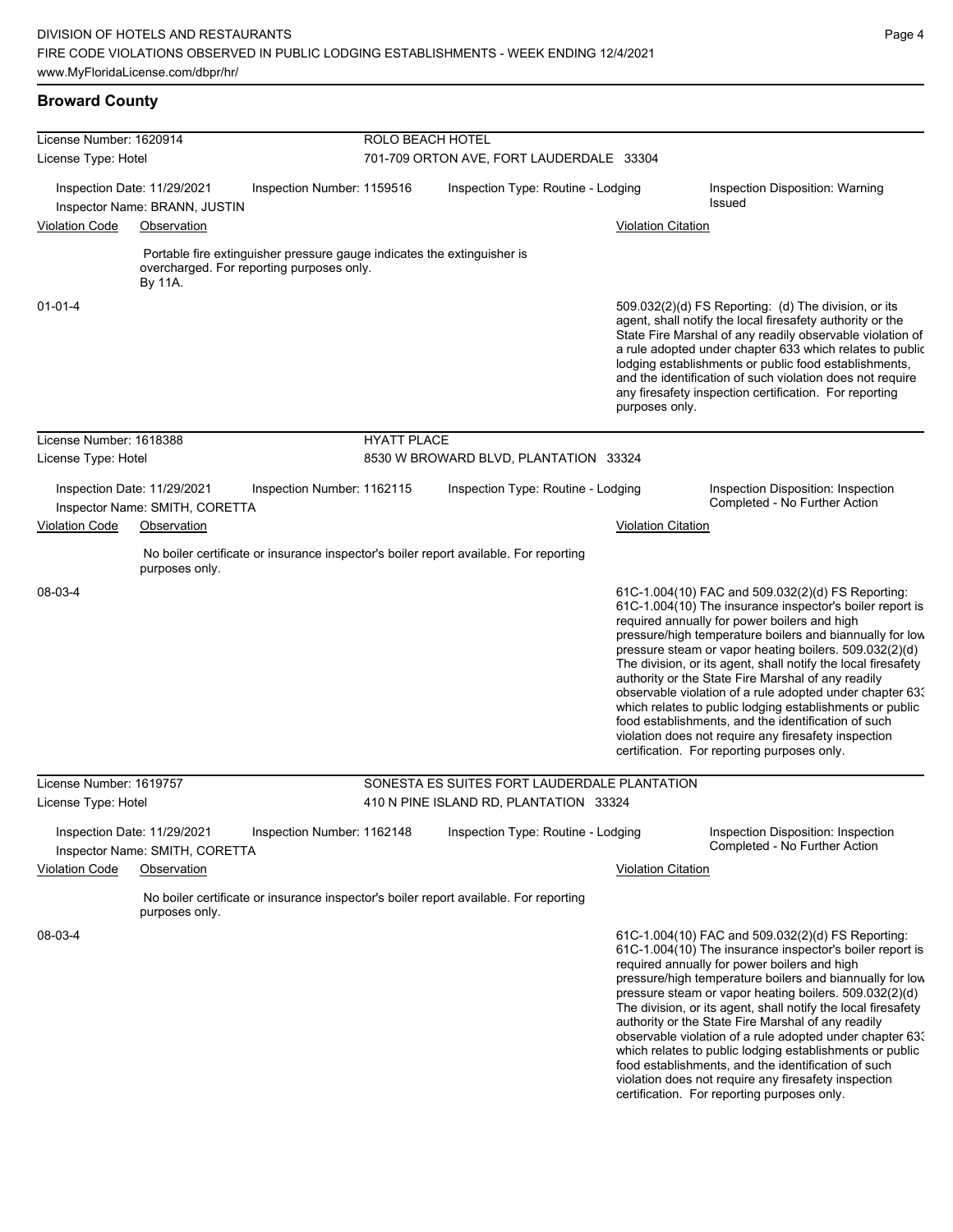### **Collier County**

| License Number: 2102692 |                                                                |                                                                                                                                                                   | <b>FAIRFIELD INN &amp; SUITES NAPLES</b> |                                        |                           |                                                                                                                                                                                                                                                                                                                                                                                                                                                                        |  |
|-------------------------|----------------------------------------------------------------|-------------------------------------------------------------------------------------------------------------------------------------------------------------------|------------------------------------------|----------------------------------------|---------------------------|------------------------------------------------------------------------------------------------------------------------------------------------------------------------------------------------------------------------------------------------------------------------------------------------------------------------------------------------------------------------------------------------------------------------------------------------------------------------|--|
| License Type: Hotel     |                                                                |                                                                                                                                                                   |                                          | 3808 WHITE LAKE BLVD, NAPLES 34117     |                           |                                                                                                                                                                                                                                                                                                                                                                                                                                                                        |  |
|                         | Inspection Date: 12/02/2021<br>Inspector Name: DILLON, TIMOTHY | Inspection Number: 1159402                                                                                                                                        |                                          | Inspection Type: Routine - Lodging     |                           | Inspection Disposition: Inspection<br>Completed - No Further Action                                                                                                                                                                                                                                                                                                                                                                                                    |  |
| <b>Violation Code</b>   | Observation                                                    |                                                                                                                                                                   |                                          |                                        | <b>Violation Citation</b> |                                                                                                                                                                                                                                                                                                                                                                                                                                                                        |  |
|                         | alert.                                                         | Trouble/alarm light illuminated on the fire alarm control panel. For reporting<br>purposes only. Observed the fire panel in the front office is showing a trouble |                                          |                                        |                           |                                                                                                                                                                                                                                                                                                                                                                                                                                                                        |  |
| $04 - 01 - 4$           |                                                                |                                                                                                                                                                   |                                          |                                        | purposes only.            | 509.032(2)(d) FS Reporting: The division, or its agent,<br>shall notify the local firesafety authority or the State Fire<br>Marshal of any readily observable violation of a rule<br>adopted under chapter 633 which relates to public<br>lodging establishments or public food establishments,<br>and the identification of such violation does not require<br>any firesafety inspection certification. For reporting                                                 |  |
| License Number: 2101012 |                                                                |                                                                                                                                                                   |                                          | MARCO ISLAND HILTON BEACH RESORT & SPA |                           |                                                                                                                                                                                                                                                                                                                                                                                                                                                                        |  |
| License Type: Hotel     |                                                                |                                                                                                                                                                   |                                          | 560 S COLLIER BLVD, MARCO ISLAND 34145 |                           |                                                                                                                                                                                                                                                                                                                                                                                                                                                                        |  |
|                         | Inspection Date: 12/02/2021<br>Inspector Name: GRAVES, PETER   | Inspection Number: 1160531                                                                                                                                        |                                          | Inspection Type: Routine - Lodging     |                           | Inspection Disposition: Inspection<br>Completed - No Further Action                                                                                                                                                                                                                                                                                                                                                                                                    |  |
| <b>Violation Code</b>   | Observation                                                    |                                                                                                                                                                   |                                          |                                        | <b>Violation Citation</b> |                                                                                                                                                                                                                                                                                                                                                                                                                                                                        |  |
|                         | 059218/6/17/21, 094304/6/17/21,                                | Boiler certificate or insurance inspector's boiler report expired. For reporting<br>purposes only. Observed boiler certification has expired on two boilers.      |                                          |                                        |                           |                                                                                                                                                                                                                                                                                                                                                                                                                                                                        |  |
| 08-01-4                 |                                                                |                                                                                                                                                                   |                                          |                                        |                           | 61C-1.004(10) FAC and 509.032(2)(d) FS Reporting:<br>61C-1.004(10) The insurance inspector's boiler report is<br>required annually for power boilers and high<br>pressure/high temperature boilers and biannually for low<br>pressure steam or vapor heating boilers. 509.032(2)(d)<br>The division, or its agent, shall notify the local firesafety<br>authority or the State Fire Marshal of any readily<br>observable violation of a rule adopted under chapter 633 |  |

which relates to public lodging establishments or public food establishments, and the identification of such violation does not require any firesafety inspection certification. For reporting purposes only.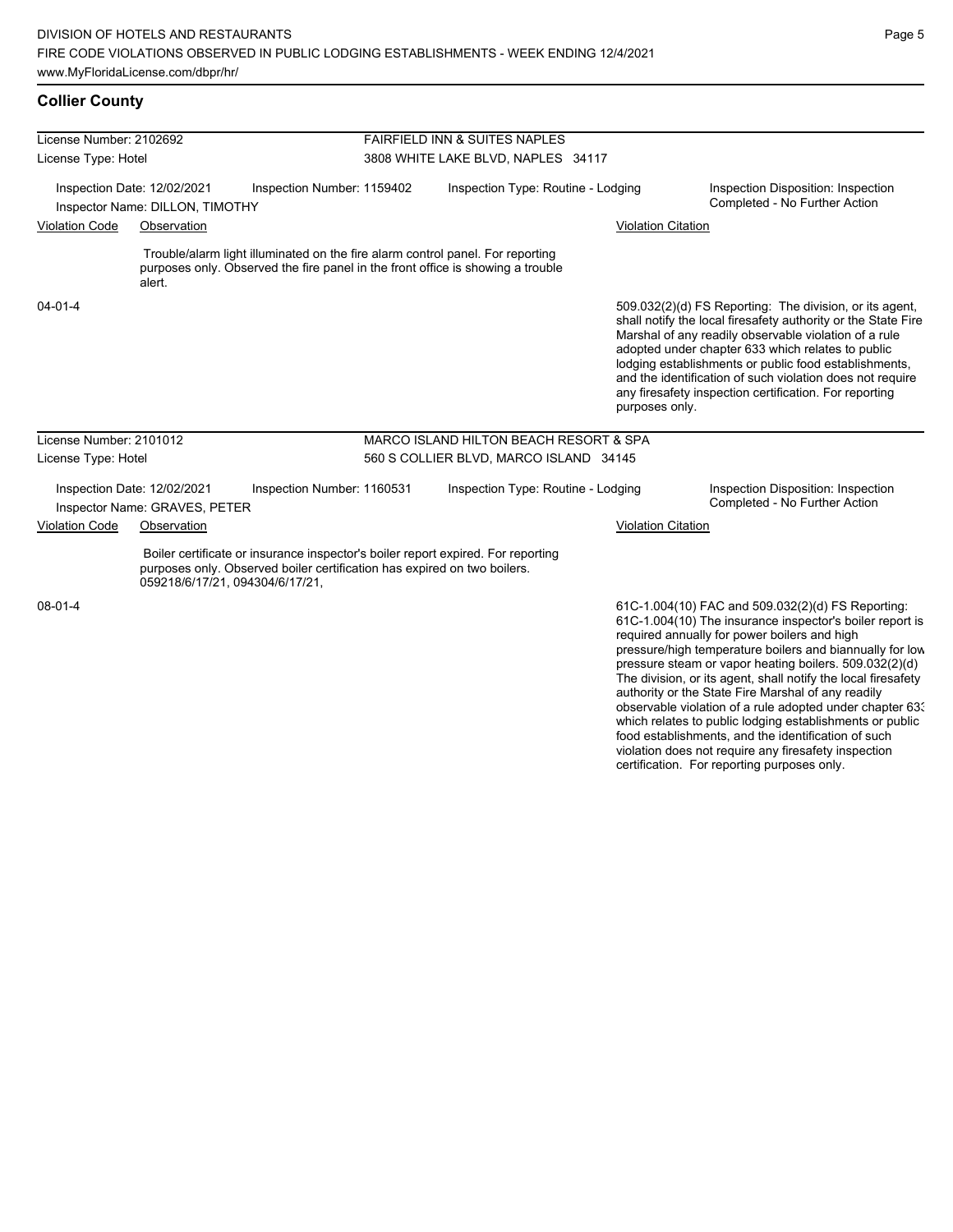### **Columbia County**

| License Number: 2200197                                         |                                                                 |                                                                                                                                                   | <b>GATEWAY INN</b>                  |                                    |                           |                                                                                                                                                                                                                                                                                                                                                                                                                            |  |  |
|-----------------------------------------------------------------|-----------------------------------------------------------------|---------------------------------------------------------------------------------------------------------------------------------------------------|-------------------------------------|------------------------------------|---------------------------|----------------------------------------------------------------------------------------------------------------------------------------------------------------------------------------------------------------------------------------------------------------------------------------------------------------------------------------------------------------------------------------------------------------------------|--|--|
| License Type: Motel                                             |                                                                 |                                                                                                                                                   | 3783 W US HWY 90, LAKE CITY 32055   |                                    |                           |                                                                                                                                                                                                                                                                                                                                                                                                                            |  |  |
| Inspection Date: 11/30/2021<br>Inspector Name: BAILEY, KIMBERLY |                                                                 | Inspection Number: 1218427                                                                                                                        | Inspection Type: Routine - Lodging  |                                    |                           | Inspection Disposition: Inspection<br>Completed - No Further Action                                                                                                                                                                                                                                                                                                                                                        |  |  |
| <b>Violation Code</b>                                           | Observation                                                     |                                                                                                                                                   |                                     |                                    | <b>Violation Citation</b> |                                                                                                                                                                                                                                                                                                                                                                                                                            |  |  |
|                                                                 |                                                                 | Portable fire extinguisher pressure gauge indicates the extinguisher is in need of<br>recharge. For reporting purposes only. In laundry room.     |                                     |                                    |                           |                                                                                                                                                                                                                                                                                                                                                                                                                            |  |  |
| $01 - 02 - 4$                                                   |                                                                 |                                                                                                                                                   |                                     |                                    | purposes only.            | 509.032(2)(d) FS Reporting: (d) The division, or its<br>agent, shall notify the local firesafety authority or the<br>State Fire Marshal of any readily observable violation of<br>a rule adopted under chapter 633 which relates to public<br>lodging establishments or public food establishments,<br>and the identification of such violation does not require<br>any firesafety inspection certification. For reporting |  |  |
| License Number: 2200437                                         |                                                                 |                                                                                                                                                   | <b>JASMINE GARDEN INN</b>           |                                    |                           |                                                                                                                                                                                                                                                                                                                                                                                                                            |  |  |
| License Type: Motel                                             |                                                                 |                                                                                                                                                   | 352 NW KNIGHTS AVE, LAKE CITY 32055 |                                    |                           |                                                                                                                                                                                                                                                                                                                                                                                                                            |  |  |
|                                                                 | Inspection Date: 11/30/2021<br>Inspector Name: BAILEY, KIMBERLY | Inspection Number: 1218026                                                                                                                        |                                     | Inspection Type: Routine - Lodging |                           | <b>Inspection Disposition: Warning</b><br>Issued                                                                                                                                                                                                                                                                                                                                                                           |  |  |
| <b>Violation Code</b>                                           | Observation                                                     |                                                                                                                                                   |                                     |                                    | <b>Violation Citation</b> |                                                                                                                                                                                                                                                                                                                                                                                                                            |  |  |
|                                                                 |                                                                 | Portable fire extinguisher pressure gauge indicates the extinguisher is in need of<br>recharge. For reporting purposes only. Inside laundry room. |                                     |                                    |                           |                                                                                                                                                                                                                                                                                                                                                                                                                            |  |  |
| $01 - 02 - 4$                                                   |                                                                 |                                                                                                                                                   |                                     |                                    |                           | 509.032(2)(d) FS Reporting: (d) The division, or its<br>agent, shall notify the local firesafety authority or the<br>State Fire Marshal of any readily observable violation of<br>a rule adopted under chapter 633 which relates to public<br>lodging establishments or public food establishments,<br>and the identification of such violation does not require                                                           |  |  |

and the identification of such violation does not require any firesafety inspection certification. For reporting purposes only.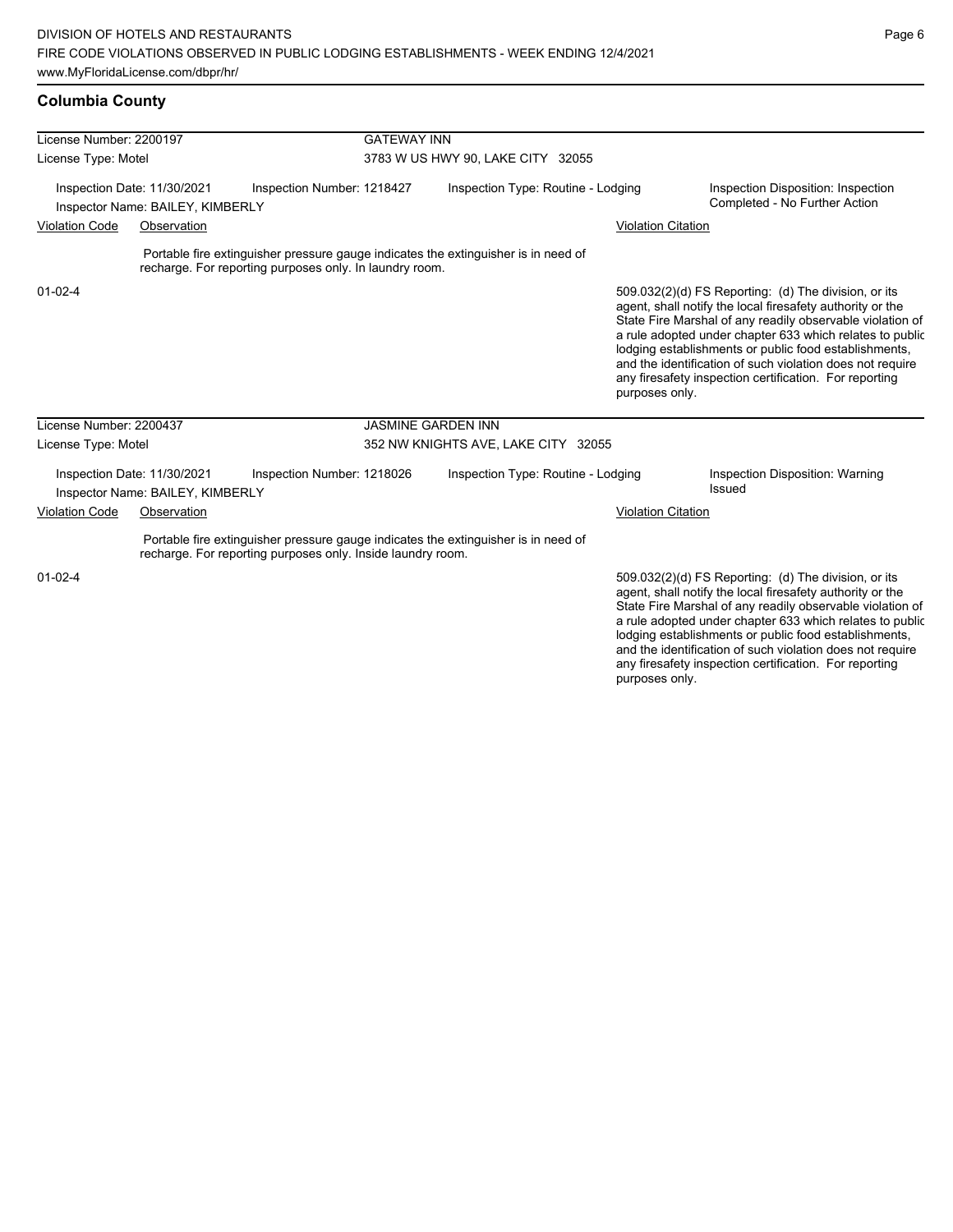# **Dade County**

| License Number: 2301560 |                                                                  |                                                                          | ANCHOR HOTEL         |                                                                                    |                           |                                                                                                                                                                                                                                                                                                                                                                                                                            |  |  |
|-------------------------|------------------------------------------------------------------|--------------------------------------------------------------------------|----------------------|------------------------------------------------------------------------------------|---------------------------|----------------------------------------------------------------------------------------------------------------------------------------------------------------------------------------------------------------------------------------------------------------------------------------------------------------------------------------------------------------------------------------------------------------------------|--|--|
| License Type: Hotel     |                                                                  |                                                                          |                      | 903 W 1 AVE, HIALEAH 33010                                                         |                           |                                                                                                                                                                                                                                                                                                                                                                                                                            |  |  |
|                         | Inspection Date: 11/29/2021<br>Inspector Name: PRIETO, EDGAR     | Inspection Number: 1162701                                               |                      | Inspection Type: Routine - Lodging                                                 |                           | Inspection Disposition: Inspection<br>Completed - No Further Action                                                                                                                                                                                                                                                                                                                                                        |  |  |
| <b>Violation Code</b>   | Observation                                                      |                                                                          |                      |                                                                                    | <b>Violation Citation</b> |                                                                                                                                                                                                                                                                                                                                                                                                                            |  |  |
|                         |                                                                  | recharge. For reporting purposes only. By room #15. **Repeat Violation** |                      | Portable fire extinguisher pressure gauge indicates the extinguisher is in need of |                           |                                                                                                                                                                                                                                                                                                                                                                                                                            |  |  |
| $01 - 02 - 4$           |                                                                  |                                                                          |                      |                                                                                    | purposes only.            | 509.032(2)(d) FS Reporting: (d) The division, or its<br>agent, shall notify the local firesafety authority or the<br>State Fire Marshal of any readily observable violation of<br>a rule adopted under chapter 633 which relates to public<br>lodging establishments or public food establishments,<br>and the identification of such violation does not require<br>any firesafety inspection certification. For reporting |  |  |
| $01 - 02 - 4$           |                                                                  |                                                                          |                      |                                                                                    | purposes only.            | 509.032(2)(d) FS Reporting: (d) The division, or its<br>agent, shall notify the local firesafety authority or the<br>State Fire Marshal of any readily observable violation of<br>a rule adopted under chapter 633 which relates to public<br>lodging establishments or public food establishments,<br>and the identification of such violation does not require<br>any firesafety inspection certification. For reporting |  |  |
| License Number: 2305461 |                                                                  |                                                                          | MAZAL INVESTMENTS 32 |                                                                                    |                           |                                                                                                                                                                                                                                                                                                                                                                                                                            |  |  |
| License Type: Apartment |                                                                  |                                                                          |                      | 251 NE 10 ST, HOMESTEAD 33030                                                      |                           |                                                                                                                                                                                                                                                                                                                                                                                                                            |  |  |
|                         | Inspection Date: 12/03/2021<br>Inspector Name: LEIDECKER, EDILMA | Inspection Number: 1524605                                               |                      | Inspection Type: Routine - Lodging                                                 |                           | Inspection Disposition: Warning<br>Issued                                                                                                                                                                                                                                                                                                                                                                                  |  |  |
| <b>Violation Code</b>   | Observation                                                      |                                                                          |                      |                                                                                    | <b>Violation Citation</b> |                                                                                                                                                                                                                                                                                                                                                                                                                            |  |  |
|                         |                                                                  | purposes only. One located at building 1045 NE.                          |                      | Trouble/alarm light illuminated on the fire alarm control panel. For reporting     |                           |                                                                                                                                                                                                                                                                                                                                                                                                                            |  |  |
| $04 - 01 - 4$           |                                                                  |                                                                          |                      |                                                                                    | purposes only.            | 509.032(2)(d) FS Reporting: The division, or its agent,<br>shall notify the local firesafety authority or the State Fire<br>Marshal of any readily observable violation of a rule<br>adopted under chapter 633 which relates to public<br>lodging establishments or public food establishments,<br>and the identification of such violation does not require<br>any firesafety inspection certification. For reporting     |  |  |
| 04-06-4                 |                                                                  |                                                                          |                      |                                                                                    |                           | 509.032(2)(d) FS Reporting: The division, or its agent,<br>shall notify the local firesafety authority or the State Fire<br>Marshal of any readily observable violation of a rule<br>adopted under chapter 633 which relates to public<br>lodging establishments or public food establishments,<br>and the identification of such violation does not require<br>any firesafety inspection certification. For reporting     |  |  |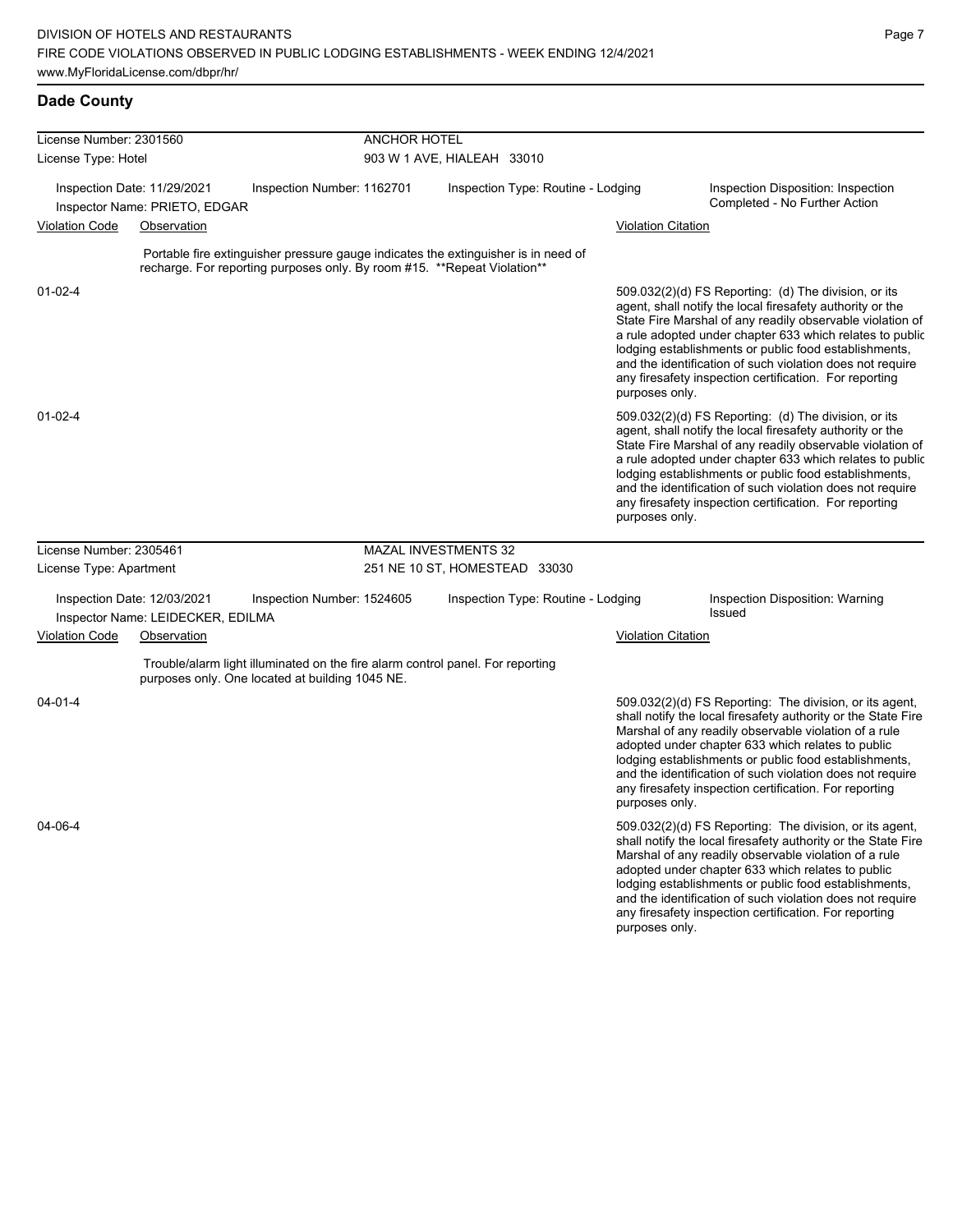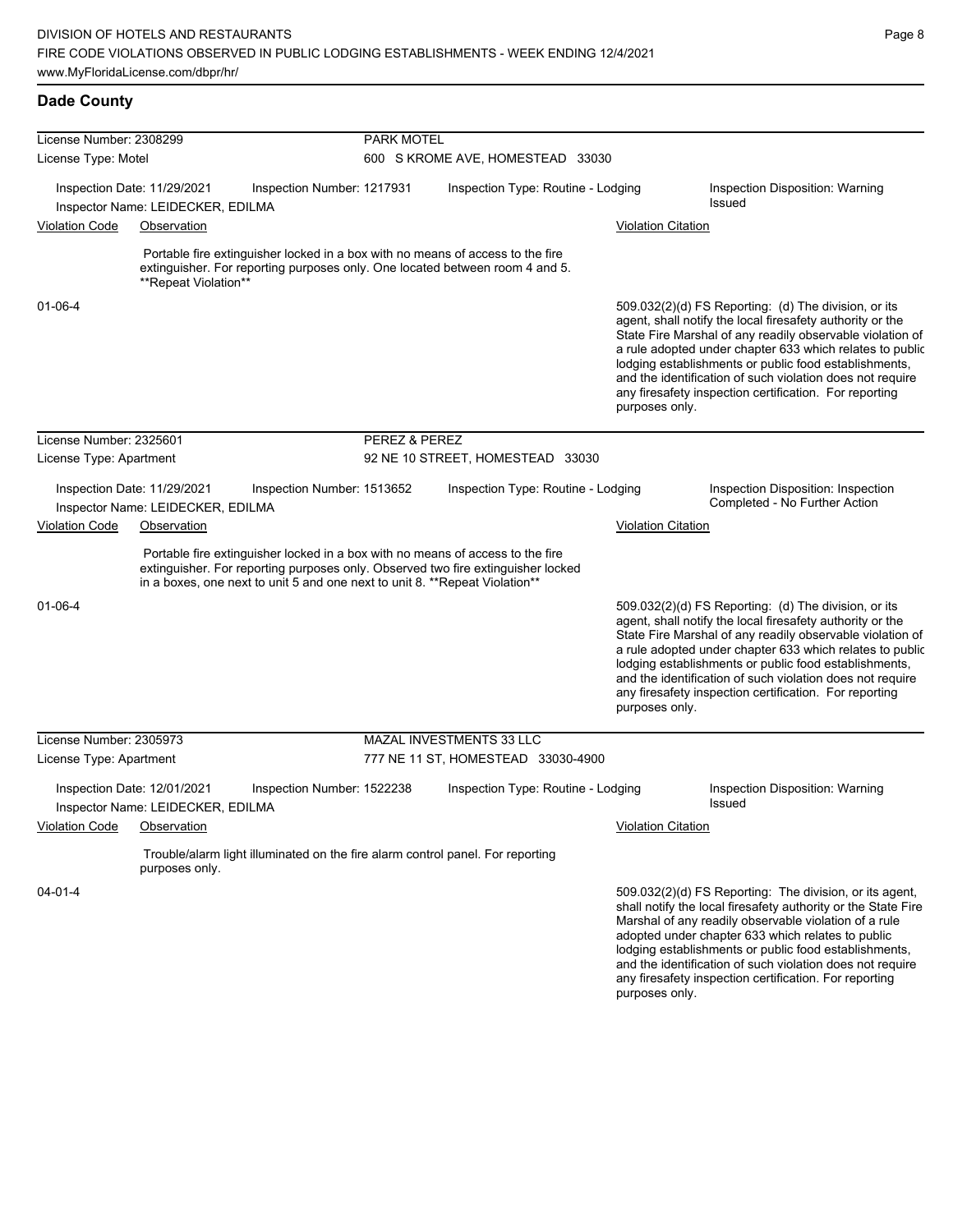### **Dade County**

| License Number: 2328955              |                                   |                                                                                                                                                                                                                                             | SUPER 8 MOTEL                        |                                    |                                    |                           |                                                                                                                                                                                                                                                                                                                                                                                                                            |  |
|--------------------------------------|-----------------------------------|---------------------------------------------------------------------------------------------------------------------------------------------------------------------------------------------------------------------------------------------|--------------------------------------|------------------------------------|------------------------------------|---------------------------|----------------------------------------------------------------------------------------------------------------------------------------------------------------------------------------------------------------------------------------------------------------------------------------------------------------------------------------------------------------------------------------------------------------------------|--|
| License Type: Motel                  |                                   |                                                                                                                                                                                                                                             | 1196 N KROME AVE, FLORIDA CITY 33034 |                                    |                                    |                           |                                                                                                                                                                                                                                                                                                                                                                                                                            |  |
| Inspection Date: 11/22/2021          | Inspector Name: LEIDECKER, EDILMA | Inspection Number: 1219209                                                                                                                                                                                                                  |                                      | Inspection Type: Routine - Lodging |                                    |                           | Inspection Disposition: Inspection<br>Completed - No Further Action                                                                                                                                                                                                                                                                                                                                                        |  |
| <b>Violation Code</b>                | Observation                       |                                                                                                                                                                                                                                             |                                      |                                    |                                    | <b>Violation Citation</b> |                                                                                                                                                                                                                                                                                                                                                                                                                            |  |
|                                      |                                   | Portable fire extinguisher locked in a box with no means of access to the fire<br>extinguisher. For reporting purposes only. One located next to room 139.                                                                                  |                                      |                                    |                                    |                           |                                                                                                                                                                                                                                                                                                                                                                                                                            |  |
| $01 - 06 - 4$                        |                                   |                                                                                                                                                                                                                                             |                                      |                                    |                                    | purposes only.            | 509.032(2)(d) FS Reporting: (d) The division, or its<br>agent, shall notify the local firesafety authority or the<br>State Fire Marshal of any readily observable violation of<br>a rule adopted under chapter 633 which relates to public<br>lodging establishments or public food establishments,<br>and the identification of such violation does not require<br>any firesafety inspection certification. For reporting |  |
| License Number: 2313312              |                                   |                                                                                                                                                                                                                                             | ADRIANA APARTMENTS.                  |                                    |                                    |                           |                                                                                                                                                                                                                                                                                                                                                                                                                            |  |
| License Type: Apartment              |                                   |                                                                                                                                                                                                                                             | 1542 NW 3 ST, MIAMI 33125            |                                    |                                    |                           |                                                                                                                                                                                                                                                                                                                                                                                                                            |  |
| Inspection Date: 11/29/2021          | Inspector Name: ALVAREZ, MARGARET | Inspection Number: 1521249                                                                                                                                                                                                                  |                                      |                                    | Inspection Type: Routine - Lodging |                           | Inspection Disposition: Inspection<br>Completed - No Further Action                                                                                                                                                                                                                                                                                                                                                        |  |
| <b>Violation Code</b><br>Observation |                                   |                                                                                                                                                                                                                                             |                                      |                                    |                                    | <b>Violation Citation</b> |                                                                                                                                                                                                                                                                                                                                                                                                                            |  |
|                                      |                                   | Portable fire extinguisher locked in a box with no means of access to the fire<br>extinguisher. For reporting purposes only. **Repeat Violation**                                                                                           |                                      |                                    |                                    |                           |                                                                                                                                                                                                                                                                                                                                                                                                                            |  |
| $01 - 06 - 4$                        |                                   |                                                                                                                                                                                                                                             |                                      |                                    |                                    | purposes only.            | 509.032(2)(d) FS Reporting: (d) The division, or its<br>agent, shall notify the local firesafety authority or the<br>State Fire Marshal of any readily observable violation of<br>a rule adopted under chapter 633 which relates to public<br>lodging establishments or public food establishments,<br>and the identification of such violation does not require<br>any firesafety inspection certification. For reporting |  |
| License Number: 2323680              |                                   |                                                                                                                                                                                                                                             | RIO MIAMI APARTMENTS LLC             |                                    |                                    |                           |                                                                                                                                                                                                                                                                                                                                                                                                                            |  |
| License Type: Apartment              |                                   |                                                                                                                                                                                                                                             |                                      | 1310 NW 22 AVE, MIAMI 33125        |                                    |                           |                                                                                                                                                                                                                                                                                                                                                                                                                            |  |
| Inspection Date: 11/29/2021          | Inspector Name: GONZALEZ, ERIK    | Inspection Number: 1524078                                                                                                                                                                                                                  |                                      |                                    | Inspection Type: Routine - Lodging |                           | Inspection Disposition: Inspection<br>Completed - No Further Action                                                                                                                                                                                                                                                                                                                                                        |  |
| <b>Violation Code</b>                | Observation                       |                                                                                                                                                                                                                                             |                                      |                                    |                                    | <b>Violation Citation</b> |                                                                                                                                                                                                                                                                                                                                                                                                                            |  |
|                                      |                                   | Portable fire extinguisher locked in a box with no means of access to the fire<br>extinguisher. For reporting purposes only. Observed extinguishers with no<br>braking devices located by unit 308, between units 311 and 312, by unit 208. |                                      |                                    |                                    |                           |                                                                                                                                                                                                                                                                                                                                                                                                                            |  |
| $01 - 06 - 4$                        |                                   |                                                                                                                                                                                                                                             |                                      |                                    |                                    |                           | 509.032(2)(d) FS Reporting: (d) The division, or its<br>agent, shall notify the local firesafety authority or the<br>State Fire Marshal of any readily observable violation of                                                                                                                                                                                                                                             |  |

State Fire Marshal of any readily observable violation of a rule adopted under chapter 633 which relates to public lodging establishments or public food establishments, and the identification of such violation does not require any firesafety inspection certification. For reporting purposes only.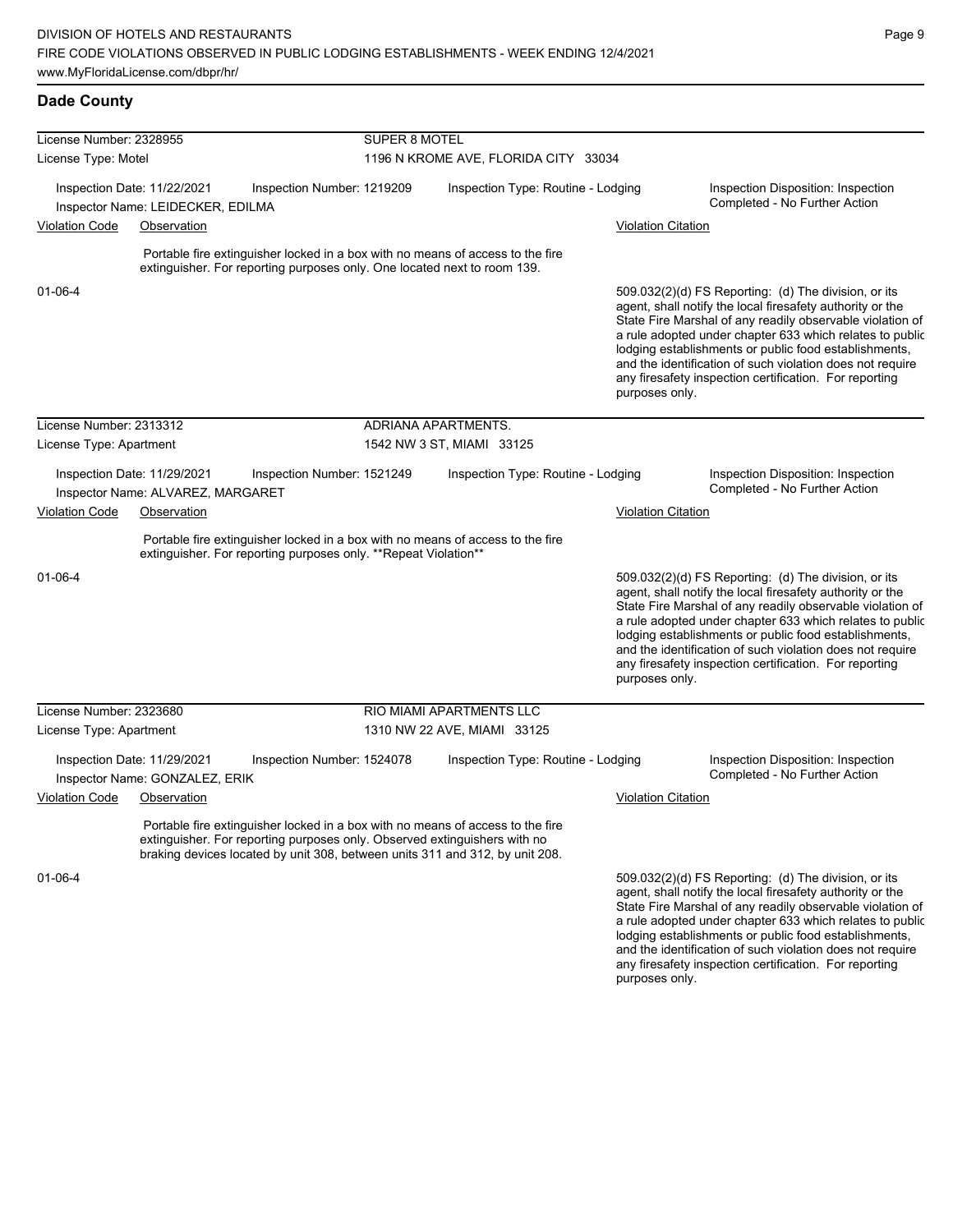food establishments, and the identification of such violation does not require any firesafety inspection certification. For reporting purposes only.

### **Dade County**

| License Number: 2317959 |                                                                                 |                                                                                | DOUBLETREE MIAMI MART AIRPORT HOTEL |                                                                                       |                           |                                                                                                                                                                                                                                                                                                                                                                                                                                                                                                                                                                              |  |  |
|-------------------------|---------------------------------------------------------------------------------|--------------------------------------------------------------------------------|-------------------------------------|---------------------------------------------------------------------------------------|---------------------------|------------------------------------------------------------------------------------------------------------------------------------------------------------------------------------------------------------------------------------------------------------------------------------------------------------------------------------------------------------------------------------------------------------------------------------------------------------------------------------------------------------------------------------------------------------------------------|--|--|
| License Type: Hotel     |                                                                                 |                                                                                |                                     | 711 NW 72 AVE, MIAMI 33126                                                            |                           |                                                                                                                                                                                                                                                                                                                                                                                                                                                                                                                                                                              |  |  |
| <b>Violation Code</b>   | Inspection Date: 11/30/2021<br>Inspector Name: ORDONEZ, CATALINA<br>Observation | Inspection Number: 1163545                                                     |                                     | Inspection Type: Complaint Full                                                       | <b>Violation Citation</b> | Inspection Disposition: Inspection<br>Completed - No Further Action                                                                                                                                                                                                                                                                                                                                                                                                                                                                                                          |  |  |
|                         | purposes only.                                                                  | Trouble/alarm light illuminated on the fire alarm control panel. For reporting |                                     |                                                                                       |                           |                                                                                                                                                                                                                                                                                                                                                                                                                                                                                                                                                                              |  |  |
| $04 - 01 - 4$           |                                                                                 |                                                                                |                                     |                                                                                       | purposes only.            | 509.032(2)(d) FS Reporting: The division, or its agent,<br>shall notify the local firesafety authority or the State Fire<br>Marshal of any readily observable violation of a rule<br>adopted under chapter 633 which relates to public<br>lodging establishments or public food establishments,<br>and the identification of such violation does not require<br>any firesafety inspection certification. For reporting                                                                                                                                                       |  |  |
| 08-04-4                 |                                                                                 |                                                                                |                                     |                                                                                       |                           | 61C-1.004(10) FAC and 509.032(2)(d) FS Reporting:<br>61C-1.004(10) The insurance inspector's boiler report<br>shall be posted in the boiler room. 509.032(2)(d) The<br>division, or its agent, shall notify the local firesafety<br>authority or the State Fire Marshal of any readily<br>observable violation of a rule adopted under chapter 63.<br>which relates to public lodging establishments or public<br>food establishments, and the identification of such<br>violation does not require any firesafety inspection<br>certification. For reporting purposes only. |  |  |
| License Number: 2329489 |                                                                                 |                                                                                |                                     | AC & ELEMENT HOTEL BRICKELL MIAMI                                                     |                           |                                                                                                                                                                                                                                                                                                                                                                                                                                                                                                                                                                              |  |  |
| License Type: Hotel     |                                                                                 |                                                                                |                                     | 115 SW 8 ST, MIAMI 33130                                                              |                           |                                                                                                                                                                                                                                                                                                                                                                                                                                                                                                                                                                              |  |  |
|                         | Inspection Date: 12/02/2021<br>Inspector Name: WILLIAMS, ALFREDA                | Inspection Number: 1161736                                                     |                                     | Inspection Type: Lodging-Licensing<br>Inspection                                      |                           | Inspection Disposition: Inspection<br>Completed - No Further Action                                                                                                                                                                                                                                                                                                                                                                                                                                                                                                          |  |  |
| <b>Violation Code</b>   | Observation                                                                     |                                                                                |                                     |                                                                                       | <b>Violation Citation</b> |                                                                                                                                                                                                                                                                                                                                                                                                                                                                                                                                                                              |  |  |
|                         | purposes only.                                                                  |                                                                                |                                     | No boiler certificate or insurance inspector's boiler report available. For reporting |                           |                                                                                                                                                                                                                                                                                                                                                                                                                                                                                                                                                                              |  |  |
| 08-03-4                 |                                                                                 |                                                                                |                                     |                                                                                       |                           | 61C-1.004(10) FAC and 509.032(2)(d) FS Reporting:<br>61C-1.004(10) The insurance inspector's boiler report is<br>required annually for power boilers and high<br>pressure/high temperature boilers and biannually for low<br>pressure steam or vapor heating boilers. 509.032(2)(d)<br>The division, or its agent, shall notify the local firesafety<br>authority or the State Fire Marshal of any readily<br>observable violation of a rule adopted under chapter 63.<br>which relates to public lodging establishments or public                                           |  |  |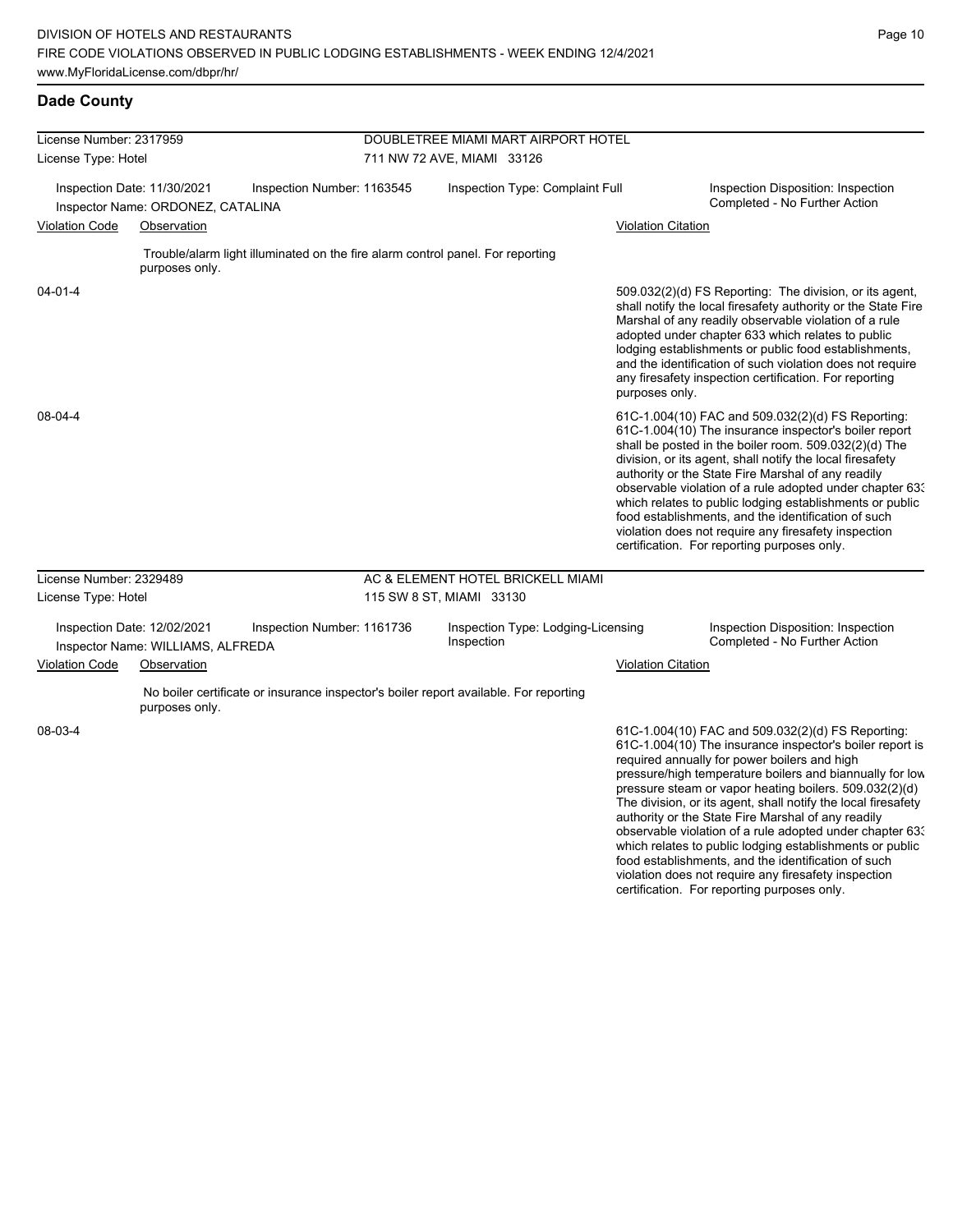# **Dade County**

|                         | License Number: 2316974                                            |                                                                                                                                                                                                                                   |                           | <b>HYATT REGENCY MIAMI</b>                                                      |                           |                                                                                                                                                                                                                                                                                                                                                                                                                                                                                                                                                                                                                                                                                                  |  |  |  |  |
|-------------------------|--------------------------------------------------------------------|-----------------------------------------------------------------------------------------------------------------------------------------------------------------------------------------------------------------------------------|---------------------------|---------------------------------------------------------------------------------|---------------------------|--------------------------------------------------------------------------------------------------------------------------------------------------------------------------------------------------------------------------------------------------------------------------------------------------------------------------------------------------------------------------------------------------------------------------------------------------------------------------------------------------------------------------------------------------------------------------------------------------------------------------------------------------------------------------------------------------|--|--|--|--|
| License Type: Hotel     |                                                                    |                                                                                                                                                                                                                                   | 400 SE 2 AVE, MIAMI 33131 |                                                                                 |                           |                                                                                                                                                                                                                                                                                                                                                                                                                                                                                                                                                                                                                                                                                                  |  |  |  |  |
|                         |                                                                    |                                                                                                                                                                                                                                   |                           |                                                                                 |                           |                                                                                                                                                                                                                                                                                                                                                                                                                                                                                                                                                                                                                                                                                                  |  |  |  |  |
|                         | Inspection Date: 11/30/2021<br>Inspector Name: HENLEY, LATONYA     | Inspection Number: 1161509                                                                                                                                                                                                        |                           | Inspection Type: Routine - Lodging                                              |                           | Inspection Disposition: Inspection<br>Completed - No Further Action                                                                                                                                                                                                                                                                                                                                                                                                                                                                                                                                                                                                                              |  |  |  |  |
| <b>Violation Code</b>   | Observation                                                        |                                                                                                                                                                                                                                   |                           |                                                                                 | <b>Violation Citation</b> |                                                                                                                                                                                                                                                                                                                                                                                                                                                                                                                                                                                                                                                                                                  |  |  |  |  |
|                         |                                                                    | Boiler certificate not posted in the boiler room. For reporting purposes only.<br>Operator printed and posted the boiler certifications for FL 012165, expires<br>07/16/22; FL 012166, expires 07/16/22 ** Corrected On-Site**    |                           |                                                                                 |                           |                                                                                                                                                                                                                                                                                                                                                                                                                                                                                                                                                                                                                                                                                                  |  |  |  |  |
| 08-04-4                 |                                                                    |                                                                                                                                                                                                                                   |                           |                                                                                 |                           | 61C-1.004(10) FAC and 509.032(2)(d) FS Reporting:<br>61C-1.004(10) The insurance inspector's boiler report<br>shall be posted in the boiler room. 509.032(2)(d) The<br>division, or its agent, shall notify the local firesafety<br>authority or the State Fire Marshal of any readily<br>observable violation of a rule adopted under chapter 633<br>which relates to public lodging establishments or public<br>food establishments, and the identification of such<br>violation does not require any firesafety inspection<br>certification. For reporting purposes only.                                                                                                                     |  |  |  |  |
| License Number: 2328937 |                                                                    |                                                                                                                                                                                                                                   |                           | THE RITZ CARLTON HOTEL COCONUT GROVE                                            |                           |                                                                                                                                                                                                                                                                                                                                                                                                                                                                                                                                                                                                                                                                                                  |  |  |  |  |
| License Type: Hotel     |                                                                    |                                                                                                                                                                                                                                   |                           | 3300 SW 27TH AVE, COCONUT GROVE 33133                                           |                           |                                                                                                                                                                                                                                                                                                                                                                                                                                                                                                                                                                                                                                                                                                  |  |  |  |  |
|                         | Inspection Date: 11/30/2021<br>Inspector Name: MASKASEM, SUPPACHAI | Inspection Number: 1162082                                                                                                                                                                                                        |                           | Inspection Type: Routine - Lodging                                              |                           | Inspection Disposition: Inspection<br>Completed - No Further Action                                                                                                                                                                                                                                                                                                                                                                                                                                                                                                                                                                                                                              |  |  |  |  |
| <b>Violation Code</b>   | Observation                                                        |                                                                                                                                                                                                                                   |                           |                                                                                 | <b>Violation Citation</b> |                                                                                                                                                                                                                                                                                                                                                                                                                                                                                                                                                                                                                                                                                                  |  |  |  |  |
|                         | certificates. **Cor                                                | Boiler certificate or insurance inspector's boiler report expired. For reporting<br>two boilers listed were inspected 11/29/2021. Still waiting on the update                                                                     |                           | purposes only. 2 boilers certificates expired: 098749, 098748 exp 06/11/21. The |                           |                                                                                                                                                                                                                                                                                                                                                                                                                                                                                                                                                                                                                                                                                                  |  |  |  |  |
| 08-01-4                 |                                                                    |                                                                                                                                                                                                                                   |                           |                                                                                 |                           | 61C-1.004(10) FAC and 509.032(2)(d) FS Reporting:<br>61C-1.004(10) The insurance inspector's boiler report is<br>required annually for power boilers and high<br>pressure/high temperature boilers and biannually for low<br>pressure steam or vapor heating boilers. 509.032(2)(d)<br>The division, or its agent, shall notify the local firesafety<br>authority or the State Fire Marshal of any readily<br>observable violation of a rule adopted under chapter 633<br>which relates to public lodging establishments or public<br>food establishments, and the identification of such<br>violation does not require any firesafety inspection<br>certification. For reporting purposes only. |  |  |  |  |
| License Number: 2308454 |                                                                    |                                                                                                                                                                                                                                   |                           | YURIANI INVESTMENTS LLC                                                         |                           |                                                                                                                                                                                                                                                                                                                                                                                                                                                                                                                                                                                                                                                                                                  |  |  |  |  |
| License Type: Apartment |                                                                    |                                                                                                                                                                                                                                   |                           | 1421 SW 6 ST, MIAMI 33135                                                       |                           |                                                                                                                                                                                                                                                                                                                                                                                                                                                                                                                                                                                                                                                                                                  |  |  |  |  |
|                         | Inspection Date: 12/02/2021<br>Inspector Name: GARCIA, B OSCAR     | Inspection Number: 1532354                                                                                                                                                                                                        |                           | Inspection Type: Routine - Lodging                                              |                           | Inspection Disposition: Call Back -<br>Complied                                                                                                                                                                                                                                                                                                                                                                                                                                                                                                                                                                                                                                                  |  |  |  |  |
| <b>Violation Code</b>   | Observation                                                        |                                                                                                                                                                                                                                   |                           |                                                                                 | <b>Violation Citation</b> |                                                                                                                                                                                                                                                                                                                                                                                                                                                                                                                                                                                                                                                                                                  |  |  |  |  |
|                         |                                                                    | - From initial inspection : Portable fire extinguisher locked in a box with no<br>means of access to the fire extinguisher. For reporting purposes only.<br>**Warning** - From follow-up inspection 2021-12-02: **Time Extended** |                           |                                                                                 |                           |                                                                                                                                                                                                                                                                                                                                                                                                                                                                                                                                                                                                                                                                                                  |  |  |  |  |
| $01 - 06 - 4$           |                                                                    |                                                                                                                                                                                                                                   |                           |                                                                                 | purposes only.            | $509.032(2)(d)$ FS Reporting: (d) The division, or its<br>agent, shall notify the local firesafety authority or the<br>State Fire Marshal of any readily observable violation of<br>a rule adopted under chapter 633 which relates to public<br>lodging establishments or public food establishments,<br>and the identification of such violation does not require<br>any firesafety inspection certification. For reporting                                                                                                                                                                                                                                                                     |  |  |  |  |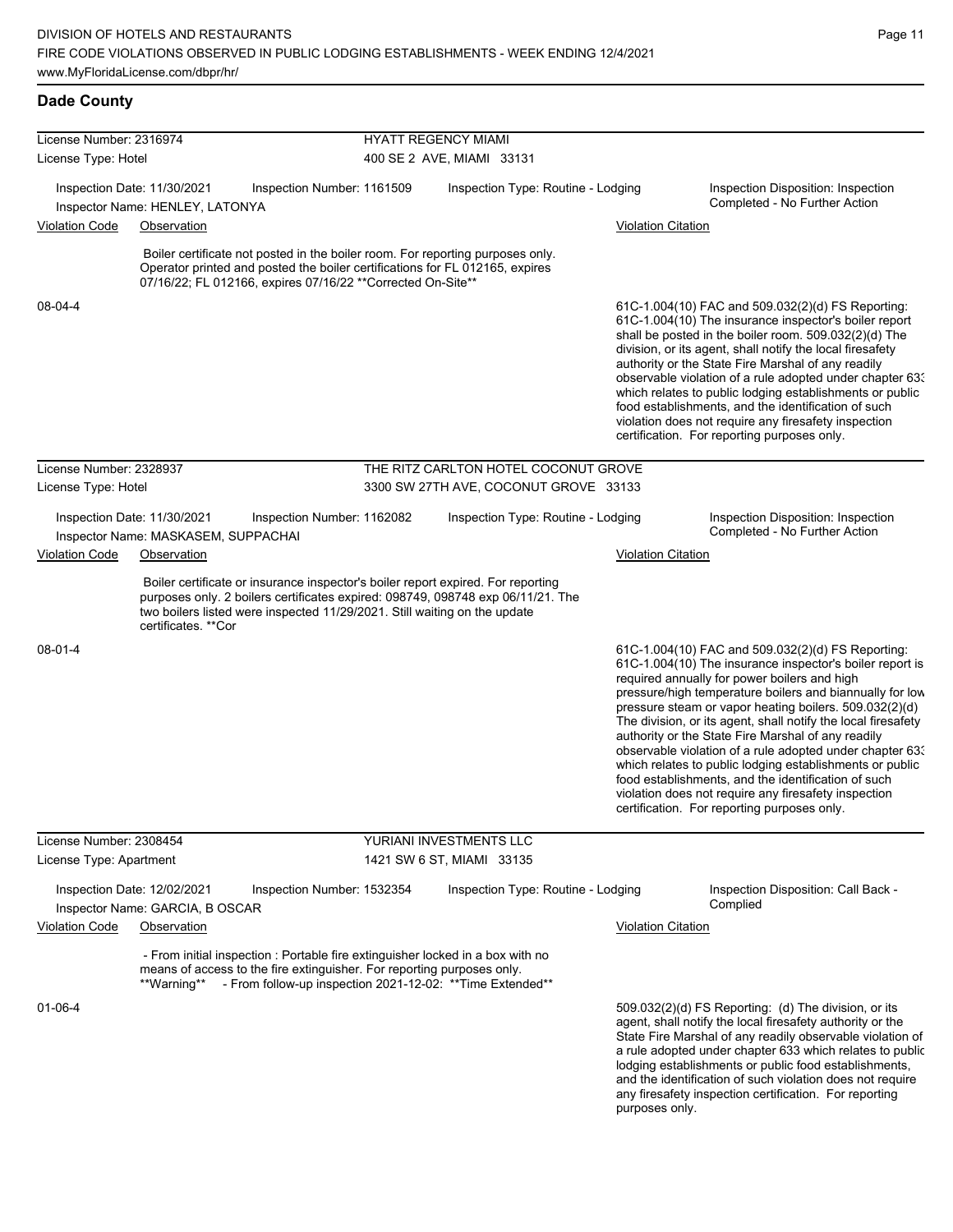|                             | License Number: 2301119                                                                                                                           |                            | <b>JENNAY APTS</b>                 |                           |                                                                                                                                                                                                                                                                                                                                                                                                                            |  |  |  |
|-----------------------------|---------------------------------------------------------------------------------------------------------------------------------------------------|----------------------------|------------------------------------|---------------------------|----------------------------------------------------------------------------------------------------------------------------------------------------------------------------------------------------------------------------------------------------------------------------------------------------------------------------------------------------------------------------------------------------------------------------|--|--|--|
| License Type: Apartment     |                                                                                                                                                   |                            | 627 - 641 10 ST, MIAMI BEACH 33139 |                           |                                                                                                                                                                                                                                                                                                                                                                                                                            |  |  |  |
|                             | Inspection Date: 11/29/2021<br>Inspector Name: WILLIAMS, ALFREDA                                                                                  | Inspection Number: 1519083 | Inspection Type: Routine - Lodging |                           | Inspection Disposition: Inspection<br>Completed - No Further Action                                                                                                                                                                                                                                                                                                                                                        |  |  |  |
| <b>Violation Code</b>       | Observation                                                                                                                                       |                            |                                    | <b>Violation Citation</b> |                                                                                                                                                                                                                                                                                                                                                                                                                            |  |  |  |
|                             | Portable fire extinguisher locked in a box with no means of access to the fire<br>extinguisher. For reporting purposes only.<br>Near apartment 9. |                            |                                    |                           |                                                                                                                                                                                                                                                                                                                                                                                                                            |  |  |  |
| 01-06-4                     |                                                                                                                                                   |                            |                                    | purposes only.            | 509.032(2)(d) FS Reporting: (d) The division, or its<br>agent, shall notify the local firesafety authority or the<br>State Fire Marshal of any readily observable violation of<br>a rule adopted under chapter 633 which relates to public<br>lodging establishments or public food establishments,<br>and the identification of such violation does not require<br>any firesafety inspection certification. For reporting |  |  |  |
| License Number: 2323934     |                                                                                                                                                   | 635 11TH ST                |                                    |                           |                                                                                                                                                                                                                                                                                                                                                                                                                            |  |  |  |
| License Type: Apartment     |                                                                                                                                                   |                            | 635 11 ST, MIAMI BEACH 33139       |                           |                                                                                                                                                                                                                                                                                                                                                                                                                            |  |  |  |
|                             | Inspection Date: 12/02/2021<br>Inspector Name: WILLIAMS, ALFREDA                                                                                  | Inspection Number: 1528663 | Inspection Type: Routine - Lodging |                           | Inspection Disposition: Inspection<br>Completed - No Further Action                                                                                                                                                                                                                                                                                                                                                        |  |  |  |
| <b>Violation Code</b>       | Observation                                                                                                                                       |                            |                                    | <b>Violation Citation</b> |                                                                                                                                                                                                                                                                                                                                                                                                                            |  |  |  |
|                             | Portable fire extinguisher pressure gauge indicates the extinguisher is<br>overcharged. For reporting purposes only.<br>Located on 2nd floor.     |                            |                                    |                           |                                                                                                                                                                                                                                                                                                                                                                                                                            |  |  |  |
| 01-01-4                     |                                                                                                                                                   |                            |                                    | purposes only.            | 509.032(2)(d) FS Reporting: (d) The division, or its<br>agent, shall notify the local firesafety authority or the<br>State Fire Marshal of any readily observable violation of<br>a rule adopted under chapter 633 which relates to public<br>lodging establishments or public food establishments,<br>and the identification of such violation does not require<br>any firesafety inspection certification. For reporting |  |  |  |
| License Number: 2329464     |                                                                                                                                                   |                            | DAKOTA PARK SOUTH INC              |                           |                                                                                                                                                                                                                                                                                                                                                                                                                            |  |  |  |
| License Type: Apartment     |                                                                                                                                                   |                            | 1036 LENOX AVE, MIAMI BEACH 33139  |                           |                                                                                                                                                                                                                                                                                                                                                                                                                            |  |  |  |
|                             | Inspection Date: 11/30/2021<br>Inspector Name: WILLIAMS, ALFREDA                                                                                  | Inspection Number: 1513984 | Inspection Type: Routine - Lodging |                           | Inspection Disposition: Inspection<br>Completed - No Further Action                                                                                                                                                                                                                                                                                                                                                        |  |  |  |
| Violation Code  Observation |                                                                                                                                                   |                            |                                    | <b>Violation Citation</b> |                                                                                                                                                                                                                                                                                                                                                                                                                            |  |  |  |
|                             | Portable fire extinguisher locked in a box with no means of access to the fire<br>extinguisher. For reporting purposes only.                      |                            |                                    |                           |                                                                                                                                                                                                                                                                                                                                                                                                                            |  |  |  |
| 01-06-4                     |                                                                                                                                                   |                            |                                    |                           | 509.032(2)(d) FS Reporting: (d) The division, or its<br>agent, shall notify the local firesafety authority or the<br>State Fire Marshal of any readily observable violation of<br>a rule adopted under chapter 633 which relates to public<br>lodging establishments or public food establishments,                                                                                                                        |  |  |  |

and the identification of such violation does not require any firesafety inspection certification. For reporting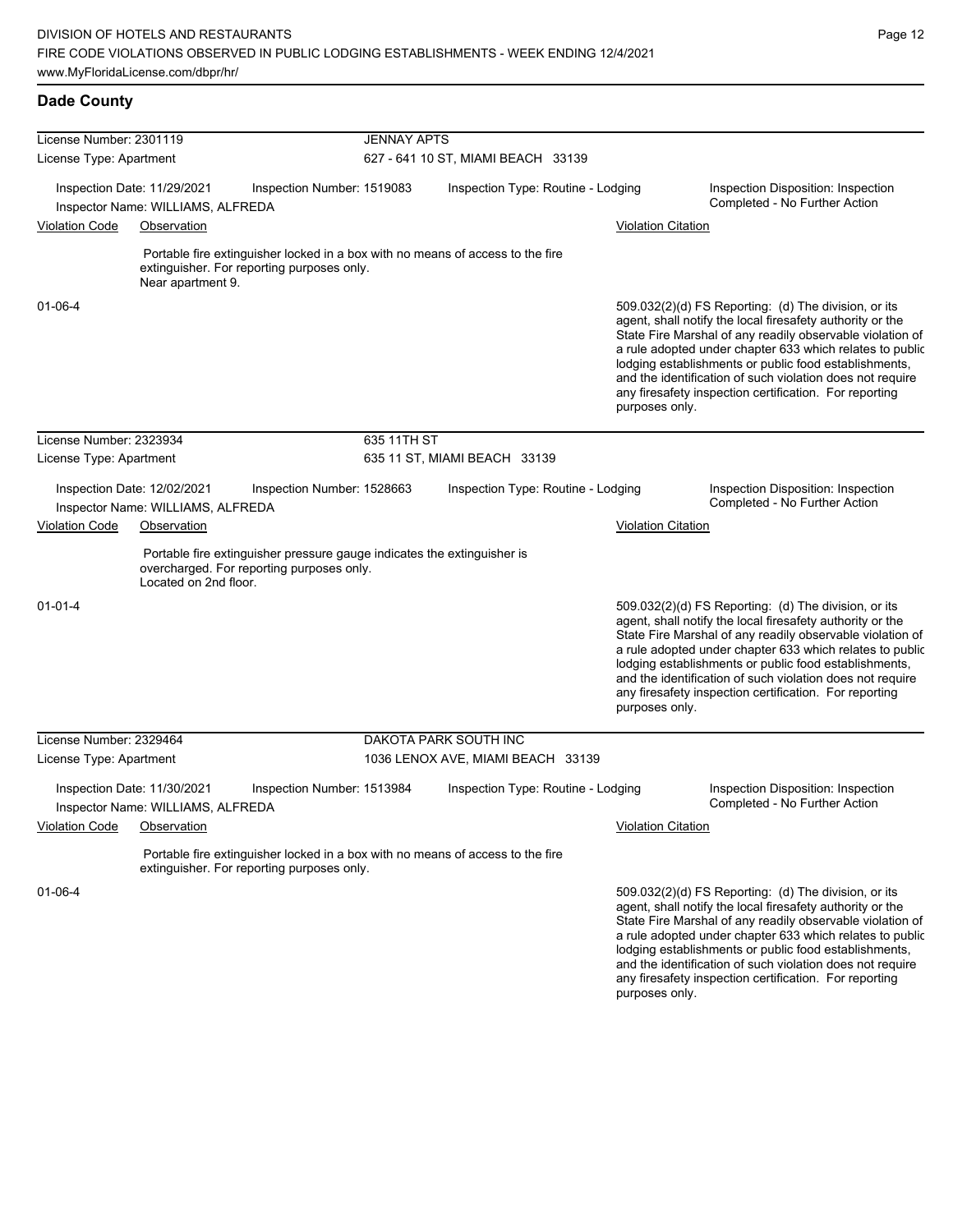| License Number: 2330598 |                                                                |                                                                                                                                                   |                                     | PIERRE ON THE BAY APTS                                                                |                           |                                                                                                                                                                                                                                                                                                                                                                                                                                                                                                                                                                                                                                                                                                  |  |  |
|-------------------------|----------------------------------------------------------------|---------------------------------------------------------------------------------------------------------------------------------------------------|-------------------------------------|---------------------------------------------------------------------------------------|---------------------------|--------------------------------------------------------------------------------------------------------------------------------------------------------------------------------------------------------------------------------------------------------------------------------------------------------------------------------------------------------------------------------------------------------------------------------------------------------------------------------------------------------------------------------------------------------------------------------------------------------------------------------------------------------------------------------------------------|--|--|
| License Type: Apartment |                                                                |                                                                                                                                                   | 2050-2070 BAY DR, MIAMI BEACH 33141 |                                                                                       |                           |                                                                                                                                                                                                                                                                                                                                                                                                                                                                                                                                                                                                                                                                                                  |  |  |
|                         |                                                                |                                                                                                                                                   |                                     |                                                                                       |                           |                                                                                                                                                                                                                                                                                                                                                                                                                                                                                                                                                                                                                                                                                                  |  |  |
|                         | Inspection Date: 11/29/2021                                    | Inspection Number: 1532101                                                                                                                        |                                     | Inspection Type: Routine - Lodging                                                    |                           | Inspection Disposition: Warning<br><b>Issued</b>                                                                                                                                                                                                                                                                                                                                                                                                                                                                                                                                                                                                                                                 |  |  |
| <b>Violation Code</b>   | Inspector Name: PRIETO, VICENTE<br>Observation                 |                                                                                                                                                   |                                     |                                                                                       | <b>Violation Citation</b> |                                                                                                                                                                                                                                                                                                                                                                                                                                                                                                                                                                                                                                                                                                  |  |  |
|                         |                                                                |                                                                                                                                                   |                                     |                                                                                       |                           |                                                                                                                                                                                                                                                                                                                                                                                                                                                                                                                                                                                                                                                                                                  |  |  |
|                         |                                                                | only. Observed missing breaking device for extinguisher box by unit 515                                                                           |                                     | Portable fire extinguisher obstructed/not accessible. For reporting purposes          |                           |                                                                                                                                                                                                                                                                                                                                                                                                                                                                                                                                                                                                                                                                                                  |  |  |
| 01-05-4                 |                                                                |                                                                                                                                                   |                                     |                                                                                       | purposes only.            | 509.032(2)(d) FS Reporting: (d) The division, or its<br>agent, shall notify the local firesafety authority or the<br>State Fire Marshal of any readily observable violation of<br>a rule adopted under chapter 633 which relates to public<br>lodging establishments or public food establishments,<br>and the identification of such violation does not require<br>any firesafety inspection certification. For reporting                                                                                                                                                                                                                                                                       |  |  |
| License Number: 2306730 |                                                                |                                                                                                                                                   |                                     | SHERRY FRONTENAC HOTEL                                                                |                           |                                                                                                                                                                                                                                                                                                                                                                                                                                                                                                                                                                                                                                                                                                  |  |  |
| License Type: Hotel     |                                                                |                                                                                                                                                   |                                     | 6565 COLLINS AVE, MIAMI BEACH 331414613                                               |                           |                                                                                                                                                                                                                                                                                                                                                                                                                                                                                                                                                                                                                                                                                                  |  |  |
|                         | Inspection Date: 11/29/2021<br>Inspector Name: PRIETO, VICENTE | Inspection Number: 1161647                                                                                                                        |                                     | Inspection Type: Routine - Lodging                                                    |                           | Inspection Disposition: Inspection<br>Completed - No Further Action                                                                                                                                                                                                                                                                                                                                                                                                                                                                                                                                                                                                                              |  |  |
| <b>Violation Code</b>   | Observation                                                    |                                                                                                                                                   |                                     |                                                                                       | <b>Violation Citation</b> |                                                                                                                                                                                                                                                                                                                                                                                                                                                                                                                                                                                                                                                                                                  |  |  |
|                         | certification.                                                 | purposes only. Observed expiration date on 07/09/2021 for boilers with<br>jurisdiction numbers: 059292 and 057119. As per Operator, in process of |                                     | Boiler certificate or insurance inspector's boiler report expired. For reporting      |                           |                                                                                                                                                                                                                                                                                                                                                                                                                                                                                                                                                                                                                                                                                                  |  |  |
| $08 - 01 - 4$           |                                                                |                                                                                                                                                   |                                     |                                                                                       |                           | 61C-1.004(10) FAC and 509.032(2)(d) FS Reporting:<br>61C-1.004(10) The insurance inspector's boiler report is<br>required annually for power boilers and high<br>pressure/high temperature boilers and biannually for low<br>pressure steam or vapor heating boilers. 509.032(2)(d)<br>The division, or its agent, shall notify the local firesafety<br>authority or the State Fire Marshal of any readily<br>observable violation of a rule adopted under chapter 63.<br>which relates to public lodging establishments or public<br>food establishments, and the identification of such<br>violation does not require any firesafety inspection<br>certification. For reporting purposes only. |  |  |
| License Number: 2330699 |                                                                |                                                                                                                                                   |                                     | SOUTH MIAMI PLAZA PRESERVATION                                                        |                           |                                                                                                                                                                                                                                                                                                                                                                                                                                                                                                                                                                                                                                                                                                  |  |  |
| License Type: Apartment |                                                                |                                                                                                                                                   |                                     | 6701 SW 62 AVE, SOUTH MIAMI 33143                                                     |                           |                                                                                                                                                                                                                                                                                                                                                                                                                                                                                                                                                                                                                                                                                                  |  |  |
|                         | Inspection Date: 11/29/2021<br>Inspector Name: PICO, JORGE     | Inspection Number: 1533284                                                                                                                        |                                     | Inspection Type: Lodging-Licensing<br>Inspection                                      |                           | Inspection Disposition: Inspection<br>Completed - No Further Action                                                                                                                                                                                                                                                                                                                                                                                                                                                                                                                                                                                                                              |  |  |
| <b>Violation Code</b>   | Observation                                                    |                                                                                                                                                   |                                     |                                                                                       | <b>Violation Citation</b> |                                                                                                                                                                                                                                                                                                                                                                                                                                                                                                                                                                                                                                                                                                  |  |  |
|                         | purposes only.                                                 |                                                                                                                                                   |                                     | No boiler certificate or insurance inspector's boiler report available. For reporting |                           |                                                                                                                                                                                                                                                                                                                                                                                                                                                                                                                                                                                                                                                                                                  |  |  |
| 08-03-4                 |                                                                |                                                                                                                                                   |                                     |                                                                                       |                           | 61C-1.004(10) FAC and 509.032(2)(d) FS Reporting:<br>61C-1.004(10) The insurance inspector's boiler report is<br>required annually for power boilers and high<br>pressure/high temperature boilers and biannually for low<br>pressure steam or vapor heating boilers. 509.032(2)(d)<br>The division, or its agent, shall notify the local firesafety<br>authority or the State Fire Marshal of any readily<br>observable violation of a rule adopted under chapter 63.                                                                                                                                                                                                                           |  |  |

observable violation of a rule adopted under chapter 633 which relates to public lodging establishments or public food establishments, and the identification of such violation does not require any firesafety inspection certification. For reporting purposes only.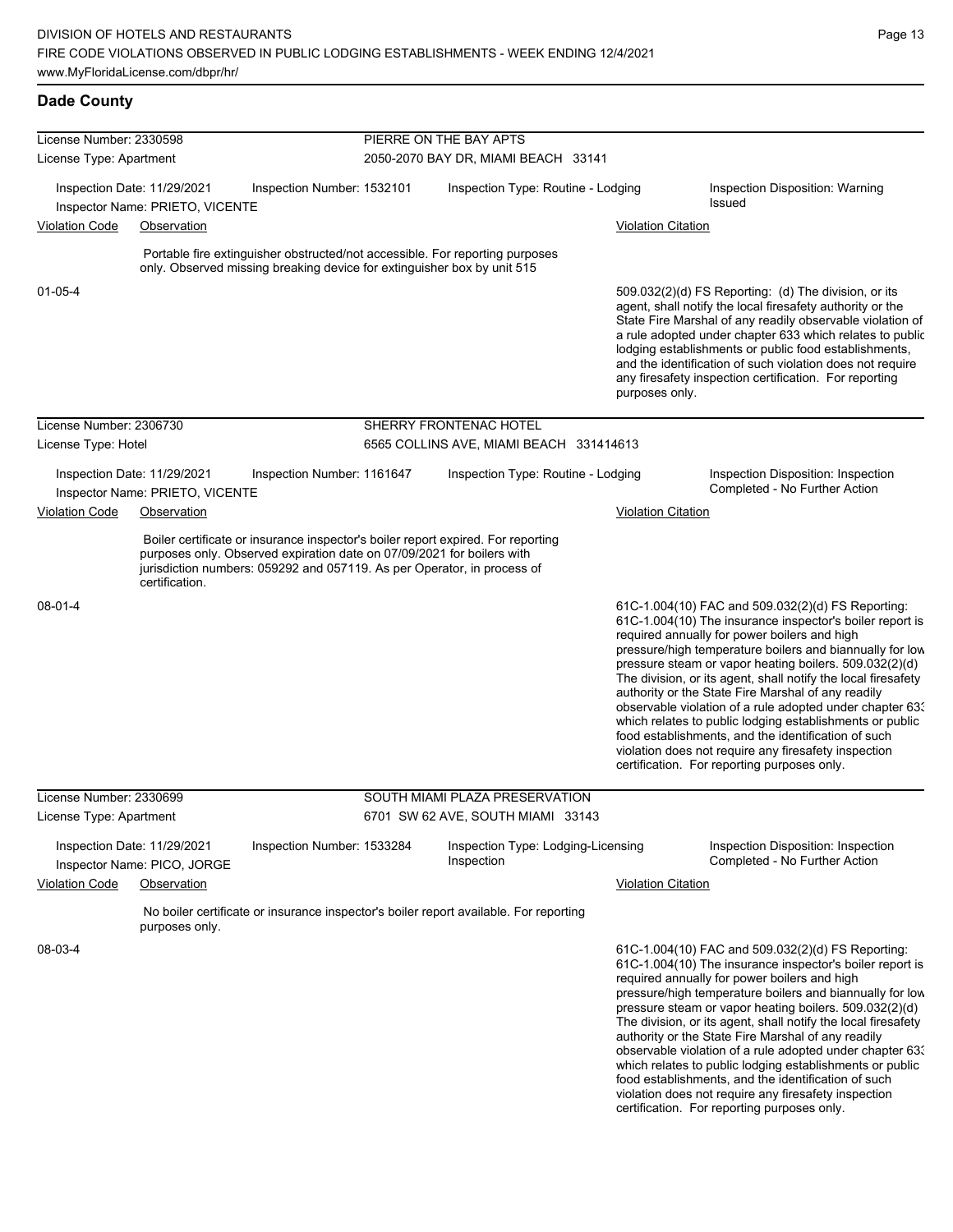# **Dade County**

| License Number: 2329351 |                                                             |                                                                    | FOUR SEASONS HOTEL THE SURF CLUB |                                                                                                                                                                                                                                                       |                           |                                                                                                                                                                                                                                                                                                                                                                                                                                                                                                                                                                                                                                                                                                  |  |  |
|-------------------------|-------------------------------------------------------------|--------------------------------------------------------------------|----------------------------------|-------------------------------------------------------------------------------------------------------------------------------------------------------------------------------------------------------------------------------------------------------|---------------------------|--------------------------------------------------------------------------------------------------------------------------------------------------------------------------------------------------------------------------------------------------------------------------------------------------------------------------------------------------------------------------------------------------------------------------------------------------------------------------------------------------------------------------------------------------------------------------------------------------------------------------------------------------------------------------------------------------|--|--|
| License Type: Hotel     |                                                             |                                                                    | 9011 COLLINS AVE, SURFSIDE 33154 |                                                                                                                                                                                                                                                       |                           |                                                                                                                                                                                                                                                                                                                                                                                                                                                                                                                                                                                                                                                                                                  |  |  |
|                         | Inspection Date: 12/02/2021                                 | Inspection Number: 1162237                                         |                                  | Inspection Type: Routine - Lodging                                                                                                                                                                                                                    |                           | Inspection Disposition: Inspection<br>Completed - No Further Action                                                                                                                                                                                                                                                                                                                                                                                                                                                                                                                                                                                                                              |  |  |
| <b>Violation Code</b>   | Inspector Name: PRIETO, VICENTE<br>Observation              |                                                                    |                                  |                                                                                                                                                                                                                                                       | <b>Violation Citation</b> |                                                                                                                                                                                                                                                                                                                                                                                                                                                                                                                                                                                                                                                                                                  |  |  |
|                         |                                                             |                                                                    |                                  |                                                                                                                                                                                                                                                       |                           |                                                                                                                                                                                                                                                                                                                                                                                                                                                                                                                                                                                                                                                                                                  |  |  |
|                         |                                                             | Waiting for Certificates. ** Corrective Action Taken**             |                                  | Boiler certificate or insurance inspector's boiler report expired. For reporting<br>purposes only. Observed invoice for boilers inspection issued on 06/08/2021.                                                                                      |                           |                                                                                                                                                                                                                                                                                                                                                                                                                                                                                                                                                                                                                                                                                                  |  |  |
| $08 - 01 - 4$           |                                                             |                                                                    |                                  |                                                                                                                                                                                                                                                       |                           | 61C-1.004(10) FAC and 509.032(2)(d) FS Reporting:<br>61C-1.004(10) The insurance inspector's boiler report is<br>required annually for power boilers and high<br>pressure/high temperature boilers and biannually for low<br>pressure steam or vapor heating boilers. 509.032(2)(d)<br>The division, or its agent, shall notify the local firesafety<br>authority or the State Fire Marshal of any readily<br>observable violation of a rule adopted under chapter 63.<br>which relates to public lodging establishments or public<br>food establishments, and the identification of such<br>violation does not require any firesafety inspection<br>certification. For reporting purposes only. |  |  |
| License Number: 2314513 |                                                             |                                                                    |                                  | ALOFT MIAMI DADELAND                                                                                                                                                                                                                                  |                           |                                                                                                                                                                                                                                                                                                                                                                                                                                                                                                                                                                                                                                                                                                  |  |  |
| License Type: Motel     |                                                             |                                                                    |                                  | 7600 N KENDALL DR, MIAMI 33156                                                                                                                                                                                                                        |                           |                                                                                                                                                                                                                                                                                                                                                                                                                                                                                                                                                                                                                                                                                                  |  |  |
|                         | Inspection Date: 11/29/2021                                 | Inspection Number: 1218250                                         |                                  | Inspection Type: Routine - Lodging                                                                                                                                                                                                                    |                           | Inspection Disposition: Call Back -<br>Complied                                                                                                                                                                                                                                                                                                                                                                                                                                                                                                                                                                                                                                                  |  |  |
| <b>Violation Code</b>   | Inspector Name: PICO, JORGE<br>Observation                  |                                                                    |                                  |                                                                                                                                                                                                                                                       | <b>Violation Citation</b> |                                                                                                                                                                                                                                                                                                                                                                                                                                                                                                                                                                                                                                                                                                  |  |  |
|                         | reporting                                                   |                                                                    |                                  | - From initial inspection : Trouble/alarm light illuminated on the fire alarm control<br>panel. For reporting purposes only. - From follow-up inspection 2021-10-28:<br>Observed Trouble/alarm light illuminated on the fire alarm control panel. For |                           |                                                                                                                                                                                                                                                                                                                                                                                                                                                                                                                                                                                                                                                                                                  |  |  |
| $04 - 01 - 4$           |                                                             |                                                                    |                                  |                                                                                                                                                                                                                                                       | purposes only.            | 509.032(2)(d) FS Reporting: The division, or its agent,<br>shall notify the local firesafety authority or the State Fire<br>Marshal of any readily observable violation of a rule<br>adopted under chapter 633 which relates to public<br>lodging establishments or public food establishments,<br>and the identification of such violation does not require<br>any firesafety inspection certification. For reporting                                                                                                                                                                                                                                                                           |  |  |
| License Number: 2310769 |                                                             |                                                                    |                                  | <b>BETTY APARTMENTS</b>                                                                                                                                                                                                                               |                           |                                                                                                                                                                                                                                                                                                                                                                                                                                                                                                                                                                                                                                                                                                  |  |  |
| License Type: Apartment |                                                             |                                                                    |                                  | 2244 NE 173 ST, NORTH MIAMI BEACH 331602931                                                                                                                                                                                                           |                           |                                                                                                                                                                                                                                                                                                                                                                                                                                                                                                                                                                                                                                                                                                  |  |  |
|                         | Inspection Date: 11/24/2021<br>Inspector Name: TAYLOR, JOHN | Inspection Number: 1522759                                         |                                  | Inspection Type: Routine - Lodging                                                                                                                                                                                                                    |                           | Inspection Disposition: Inspection<br>Completed - No Further Action                                                                                                                                                                                                                                                                                                                                                                                                                                                                                                                                                                                                                              |  |  |
| <b>Violation Code</b>   | Observation                                                 |                                                                    |                                  |                                                                                                                                                                                                                                                       | <b>Violation Citation</b> |                                                                                                                                                                                                                                                                                                                                                                                                                                                                                                                                                                                                                                                                                                  |  |  |
|                         |                                                             | extinguisher. For reporting purposes only. Located next to Apt 21. |                                  | Portable fire extinguisher locked in a box with no means of access to the fire                                                                                                                                                                        |                           |                                                                                                                                                                                                                                                                                                                                                                                                                                                                                                                                                                                                                                                                                                  |  |  |
| 01-06-4                 |                                                             |                                                                    |                                  |                                                                                                                                                                                                                                                       |                           | 509.032(2)(d) FS Reporting: (d) The division, or its<br>agent, shall notify the local firesafety authority or the<br>State Fire Marshal of any readily observable violation of<br>a rule adopted under chapter 633 which relates to public<br>lodging establishments or public food establishments,<br>and the identification of such violation does not require<br>any firesafety inspection certification. For reporting                                                                                                                                                                                                                                                                       |  |  |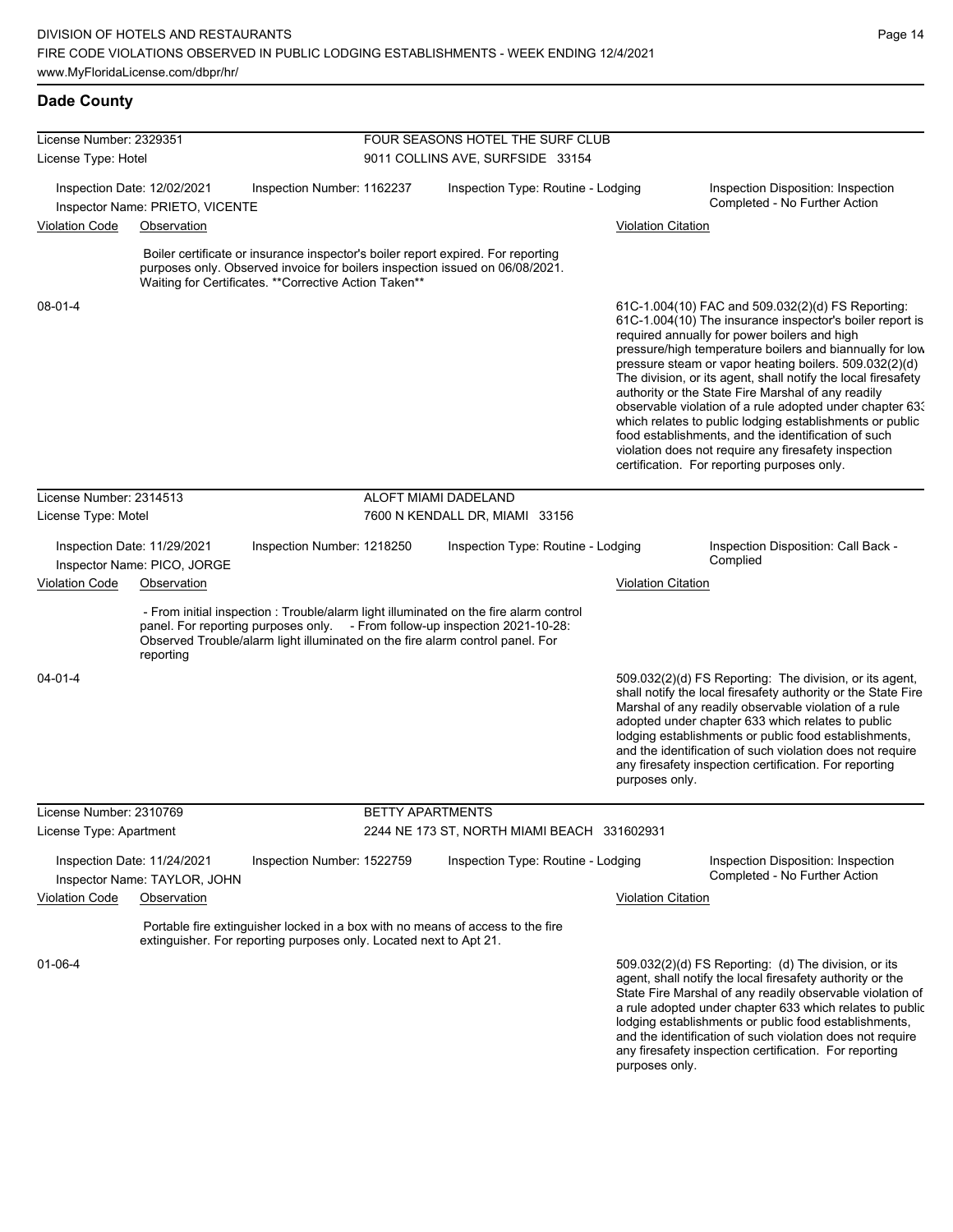| License Number: 2330419 |                                                                 |                            | PRESTIGE VILLAGE |                                                                                |                           |                                                                                                                                                                                                                                                                                                                                                                                                                                                                                                                                                                                                                                                                                                  |
|-------------------------|-----------------------------------------------------------------|----------------------------|------------------|--------------------------------------------------------------------------------|---------------------------|--------------------------------------------------------------------------------------------------------------------------------------------------------------------------------------------------------------------------------------------------------------------------------------------------------------------------------------------------------------------------------------------------------------------------------------------------------------------------------------------------------------------------------------------------------------------------------------------------------------------------------------------------------------------------------------------------|
| License Type: Apartment |                                                                 |                            |                  | 13055 NE 6 AVE, NORTH MIAMI 33161                                              |                           |                                                                                                                                                                                                                                                                                                                                                                                                                                                                                                                                                                                                                                                                                                  |
|                         |                                                                 |                            |                  |                                                                                |                           |                                                                                                                                                                                                                                                                                                                                                                                                                                                                                                                                                                                                                                                                                                  |
|                         | Inspection Date: 11/29/2021<br>Inspector Name: SUAREZ, LEOPOLDO | Inspection Number: 1529420 |                  | Inspection Type: Routine - Lodging                                             |                           | Inspection Disposition: Inspection<br>Completed - No Further Action                                                                                                                                                                                                                                                                                                                                                                                                                                                                                                                                                                                                                              |
| <b>Violation Code</b>   | Observation                                                     |                            |                  |                                                                                | <b>Violation Citation</b> |                                                                                                                                                                                                                                                                                                                                                                                                                                                                                                                                                                                                                                                                                                  |
|                         |                                                                 |                            |                  |                                                                                |                           |                                                                                                                                                                                                                                                                                                                                                                                                                                                                                                                                                                                                                                                                                                  |
|                         | purposes only.                                                  |                            |                  | Trouble/alarm light illuminated on the fire alarm control panel. For reporting |                           |                                                                                                                                                                                                                                                                                                                                                                                                                                                                                                                                                                                                                                                                                                  |
| 04-01-4                 |                                                                 |                            |                  |                                                                                | purposes only.            | 509.032(2)(d) FS Reporting: The division, or its agent,<br>shall notify the local firesafety authority or the State Fire<br>Marshal of any readily observable violation of a rule<br>adopted under chapter 633 which relates to public<br>lodging establishments or public food establishments,<br>and the identification of such violation does not require<br>any firesafety inspection certification. For reporting                                                                                                                                                                                                                                                                           |
| License Number: 2307022 |                                                                 |                            |                  | NORGATE APARTMENTS                                                             |                           |                                                                                                                                                                                                                                                                                                                                                                                                                                                                                                                                                                                                                                                                                                  |
| License Type: Apartment |                                                                 |                            |                  | 1237 NE 128 ST, NORTH MIAMI 331615184                                          |                           |                                                                                                                                                                                                                                                                                                                                                                                                                                                                                                                                                                                                                                                                                                  |
|                         | Inspection Date: 11/29/2021                                     | Inspection Number: 1527356 |                  | Inspection Type: Routine - Lodging                                             |                           | Inspection Disposition: Inspection<br>Completed - No Further Action                                                                                                                                                                                                                                                                                                                                                                                                                                                                                                                                                                                                                              |
| <b>Violation Code</b>   | Inspector Name: SUAREZ, LEOPOLDO<br>Observation                 |                            |                  |                                                                                | <b>Violation Citation</b> |                                                                                                                                                                                                                                                                                                                                                                                                                                                                                                                                                                                                                                                                                                  |
|                         |                                                                 |                            |                  |                                                                                |                           |                                                                                                                                                                                                                                                                                                                                                                                                                                                                                                                                                                                                                                                                                                  |
|                         | purposes only.                                                  |                            |                  | Trouble/alarm light illuminated on the fire alarm control panel. For reporting |                           |                                                                                                                                                                                                                                                                                                                                                                                                                                                                                                                                                                                                                                                                                                  |
| 04-01-4                 |                                                                 |                            |                  |                                                                                | purposes only.            | 509.032(2)(d) FS Reporting: The division, or its agent,<br>shall notify the local firesafety authority or the State Fire<br>Marshal of any readily observable violation of a rule<br>adopted under chapter 633 which relates to public<br>lodging establishments or public food establishments,<br>and the identification of such violation does not require<br>any firesafety inspection certification. For reporting                                                                                                                                                                                                                                                                           |
| License Number: 2329393 |                                                                 |                            |                  | ALOFT MIAMI AVENTURA                                                           |                           |                                                                                                                                                                                                                                                                                                                                                                                                                                                                                                                                                                                                                                                                                                  |
| License Type: Hotel     |                                                                 |                            |                  | 2910 NE 207 ST, AVENTURA 33180                                                 |                           |                                                                                                                                                                                                                                                                                                                                                                                                                                                                                                                                                                                                                                                                                                  |
|                         | Inspection Date: 11/30/2021<br>Inspector Name: TAYLOR, JOHN     | Inspection Number: 1163118 |                  | Inspection Type: Lodging-Licensing<br>Inspection                               |                           | Inspection Disposition: Inspection<br>Completed - No Further Action                                                                                                                                                                                                                                                                                                                                                                                                                                                                                                                                                                                                                              |
| <b>Violation Code</b>   | Observation                                                     |                            |                  |                                                                                | <b>Violation Citation</b> |                                                                                                                                                                                                                                                                                                                                                                                                                                                                                                                                                                                                                                                                                                  |
|                         | purposes only.                                                  |                            |                  | Trouble/alarm light illuminated on the fire alarm control panel. For reporting |                           |                                                                                                                                                                                                                                                                                                                                                                                                                                                                                                                                                                                                                                                                                                  |
| 04-01-4                 |                                                                 |                            |                  |                                                                                | purposes only.            | 509.032(2)(d) FS Reporting: The division, or its agent,<br>shall notify the local firesafety authority or the State Fire<br>Marshal of any readily observable violation of a rule<br>adopted under chapter 633 which relates to public<br>lodging establishments or public food establishments,<br>and the identification of such violation does not require<br>any firesafety inspection certification. For reporting                                                                                                                                                                                                                                                                           |
| 08-01-4                 |                                                                 |                            |                  |                                                                                |                           | 61C-1.004(10) FAC and 509.032(2)(d) FS Reporting:<br>61C-1.004(10) The insurance inspector's boiler report is<br>required annually for power boilers and high<br>pressure/high temperature boilers and biannually for low<br>pressure steam or vapor heating boilers. 509.032(2)(d)<br>The division, or its agent, shall notify the local firesafety<br>authority or the State Fire Marshal of any readily<br>observable violation of a rule adopted under chapter 63.<br>which relates to public lodging establishments or public<br>food establishments, and the identification of such<br>violation does not require any firesafety inspection<br>certification. For reporting purposes only. |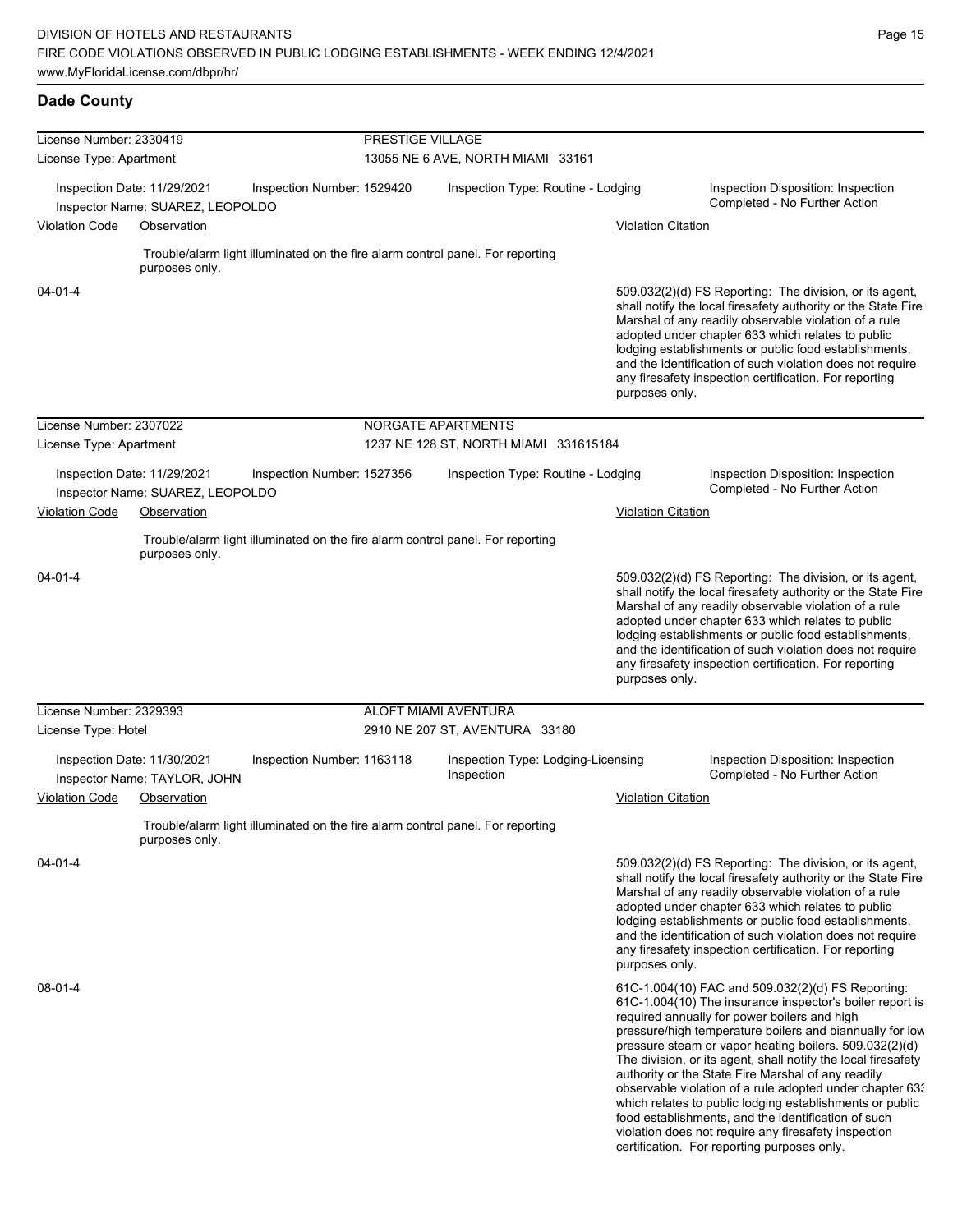# **Duval County**

| License Number: 2613403 |                                                                 |                                                                                                                                                                        | DRIFT AT TOWN CENTER EAST APARTMENTS             |                           |                                                                                                                                                                                                                                                                                                                                                                                                                                                                                                                                                                                                                                                                                                  |
|-------------------------|-----------------------------------------------------------------|------------------------------------------------------------------------------------------------------------------------------------------------------------------------|--------------------------------------------------|---------------------------|--------------------------------------------------------------------------------------------------------------------------------------------------------------------------------------------------------------------------------------------------------------------------------------------------------------------------------------------------------------------------------------------------------------------------------------------------------------------------------------------------------------------------------------------------------------------------------------------------------------------------------------------------------------------------------------------------|
| License Type: Apartment |                                                                 |                                                                                                                                                                        | 5000 KERNAN BLVD S., JACKSONVILLE 32224          |                           |                                                                                                                                                                                                                                                                                                                                                                                                                                                                                                                                                                                                                                                                                                  |
|                         |                                                                 |                                                                                                                                                                        |                                                  |                           |                                                                                                                                                                                                                                                                                                                                                                                                                                                                                                                                                                                                                                                                                                  |
|                         | Inspection Date: 12/02/2021<br>Inspector Name: FICHTER, GARRICK | Inspection Number: 1533567                                                                                                                                             | Inspection Type: Lodging-Licensing<br>Inspection |                           | Inspection Disposition: Inspection<br>Completed - No Further Action                                                                                                                                                                                                                                                                                                                                                                                                                                                                                                                                                                                                                              |
| <b>Violation Code</b>   | Observation                                                     |                                                                                                                                                                        |                                                  | <b>Violation Citation</b> |                                                                                                                                                                                                                                                                                                                                                                                                                                                                                                                                                                                                                                                                                                  |
|                         |                                                                 | Trouble/alarm light illuminated on the fire alarm control panel. For reporting                                                                                         |                                                  |                           |                                                                                                                                                                                                                                                                                                                                                                                                                                                                                                                                                                                                                                                                                                  |
|                         | purposes only.                                                  |                                                                                                                                                                        |                                                  |                           |                                                                                                                                                                                                                                                                                                                                                                                                                                                                                                                                                                                                                                                                                                  |
|                         |                                                                 | In building 5. Fire alarm panel has an alert stating "trouble in system" NAC 2<br>Fault". Alarm date 11022021 9:57A                                                    |                                                  |                           |                                                                                                                                                                                                                                                                                                                                                                                                                                                                                                                                                                                                                                                                                                  |
| 04-01-4                 |                                                                 |                                                                                                                                                                        |                                                  | purposes only.            | 509.032(2)(d) FS Reporting: The division, or its agent,<br>shall notify the local firesafety authority or the State Fire<br>Marshal of any readily observable violation of a rule<br>adopted under chapter 633 which relates to public<br>lodging establishments or public food establishments,<br>and the identification of such violation does not require<br>any firesafety inspection certification. For reporting                                                                                                                                                                                                                                                                           |
| License Number: 2612170 |                                                                 |                                                                                                                                                                        | <b>EXTENDED STAY AMERICA</b>                     |                           |                                                                                                                                                                                                                                                                                                                                                                                                                                                                                                                                                                                                                                                                                                  |
| License Type: Motel     |                                                                 |                                                                                                                                                                        | 10020 SKINNER LAKE DR, JACKSONVILLE 32246        |                           |                                                                                                                                                                                                                                                                                                                                                                                                                                                                                                                                                                                                                                                                                                  |
|                         |                                                                 |                                                                                                                                                                        |                                                  |                           |                                                                                                                                                                                                                                                                                                                                                                                                                                                                                                                                                                                                                                                                                                  |
|                         | Inspection Date: 12/01/2021                                     | Inspection Number: 1219527                                                                                                                                             | Inspection Type: Routine - Lodging               |                           | Inspection Disposition: Inspection<br>Completed - No Further Action                                                                                                                                                                                                                                                                                                                                                                                                                                                                                                                                                                                                                              |
|                         | Inspector Name: ESPINOSA-BECKERT, ILIANA                        |                                                                                                                                                                        |                                                  |                           |                                                                                                                                                                                                                                                                                                                                                                                                                                                                                                                                                                                                                                                                                                  |
| <b>Violation Code</b>   | Observation                                                     |                                                                                                                                                                        |                                                  | <b>Violation Citation</b> |                                                                                                                                                                                                                                                                                                                                                                                                                                                                                                                                                                                                                                                                                                  |
|                         | but no certificates available                                   | No boiler certificate or insurance inspector's boiler report available. For reporting<br>purposes only. Two boilers have a decal with current date, expiration on 2022 |                                                  |                           |                                                                                                                                                                                                                                                                                                                                                                                                                                                                                                                                                                                                                                                                                                  |
| 08-03-4                 |                                                                 |                                                                                                                                                                        |                                                  |                           | 61C-1.004(10) FAC and 509.032(2)(d) FS Reporting:<br>61C-1.004(10) The insurance inspector's boiler report is<br>required annually for power boilers and high<br>pressure/high temperature boilers and biannually for low<br>pressure steam or vapor heating boilers. 509.032(2)(d)<br>The division, or its agent, shall notify the local firesafety<br>authority or the State Fire Marshal of any readily<br>observable violation of a rule adopted under chapter 633<br>which relates to public lodging establishments or public<br>food establishments, and the identification of such<br>violation does not require any firesafety inspection<br>certification. For reporting purposes only. |
| License Number: 2613429 |                                                                 |                                                                                                                                                                        | THE RIDLEY APARTMENTS                            |                           |                                                                                                                                                                                                                                                                                                                                                                                                                                                                                                                                                                                                                                                                                                  |
| License Type: Apartment |                                                                 |                                                                                                                                                                        | 12517 BEACH BLVD, JACKSONVILLE 32246             |                           |                                                                                                                                                                                                                                                                                                                                                                                                                                                                                                                                                                                                                                                                                                  |
|                         | Inspection Date: 08/18/2021<br>Inspector Name: THOMAS, PHILIP   | Inspection Number: 1533583                                                                                                                                             | Inspection Type: Routine - Lodging               |                           | Inspection Disposition: Warning<br>Issued                                                                                                                                                                                                                                                                                                                                                                                                                                                                                                                                                                                                                                                        |
| <b>Violation Code</b>   | Observation                                                     |                                                                                                                                                                        |                                                  | <b>Violation Citation</b> |                                                                                                                                                                                                                                                                                                                                                                                                                                                                                                                                                                                                                                                                                                  |
|                         | Priority: Reporting<br>purposes only.                           | Observed: No portable fire extinguisher present on the premises. For reporting<br>No fire extinguisher in fire box located between garages G18-03 and G18-04           |                                                  |                           |                                                                                                                                                                                                                                                                                                                                                                                                                                                                                                                                                                                                                                                                                                  |
| $01 - 04 - 4$           |                                                                 |                                                                                                                                                                        |                                                  | purposes only.            | 509.032(2)(d) FS Reporting: (d) The division, or its<br>agent, shall notify the local firesafety authority or the<br>State Fire Marshal of any readily observable violation of<br>a rule adopted under chapter 633 which relates to public<br>lodging establishments or public food establishments,<br>and the identification of such violation does not require<br>any firesafety inspection certification. For reporting                                                                                                                                                                                                                                                                       |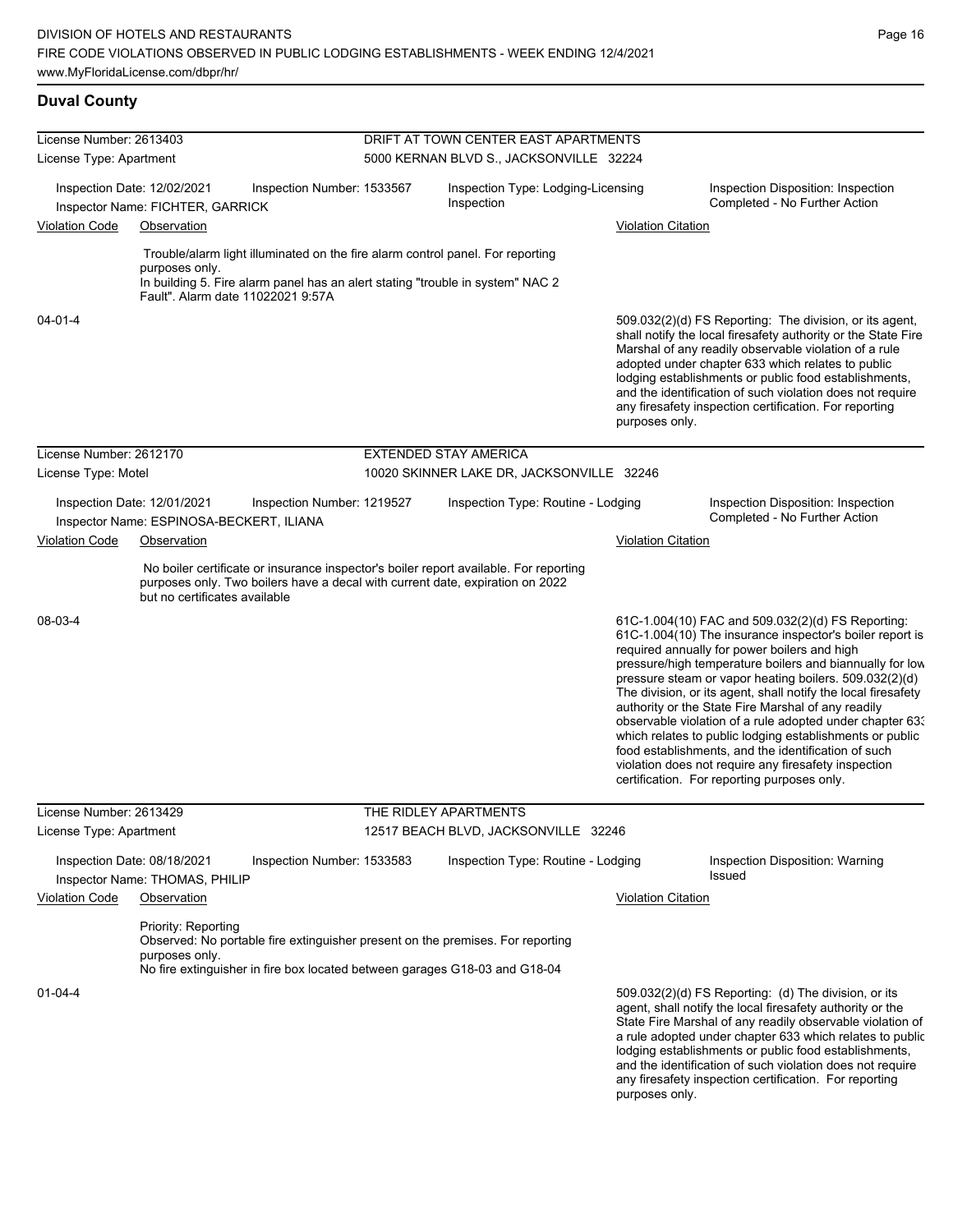| License Number: 2700097                                           |                                                                 | <b>DAYS INN</b>                                                                  |                                    |                           |                                                                                                                                                                                                                                                                                                                                                                                                                                                                                                                                                                                                                                                                                                  |
|-------------------------------------------------------------------|-----------------------------------------------------------------|----------------------------------------------------------------------------------|------------------------------------|---------------------------|--------------------------------------------------------------------------------------------------------------------------------------------------------------------------------------------------------------------------------------------------------------------------------------------------------------------------------------------------------------------------------------------------------------------------------------------------------------------------------------------------------------------------------------------------------------------------------------------------------------------------------------------------------------------------------------------------|
| License Type: Motel                                               |                                                                 |                                                                                  | 710 N PALAFOX ST, PENSACOLA 32501  |                           |                                                                                                                                                                                                                                                                                                                                                                                                                                                                                                                                                                                                                                                                                                  |
| Inspection Date: 11/30/2021<br>Inspector Name: ALBRITTON, GREGORY |                                                                 | Inspection Number: 1218184                                                       | Inspection Type: Routine - Lodging |                           | Inspection Disposition: Inspection<br>Completed - No Further Action                                                                                                                                                                                                                                                                                                                                                                                                                                                                                                                                                                                                                              |
| <b>Violation Code</b>                                             | Observation                                                     |                                                                                  |                                    | <b>Violation Citation</b> |                                                                                                                                                                                                                                                                                                                                                                                                                                                                                                                                                                                                                                                                                                  |
|                                                                   | purposes only.                                                  | Boiler certificate or insurance inspector's boiler report expired. For reporting |                                    |                           |                                                                                                                                                                                                                                                                                                                                                                                                                                                                                                                                                                                                                                                                                                  |
|                                                                   |                                                                 | Jurisdiction number-B00069364/ Expiration Date-05/07/2021                        |                                    |                           |                                                                                                                                                                                                                                                                                                                                                                                                                                                                                                                                                                                                                                                                                                  |
| $08 - 01 - 4$                                                     |                                                                 |                                                                                  |                                    |                           | 61C-1.004(10) FAC and 509.032(2)(d) FS Reporting:<br>61C-1.004(10) The insurance inspector's boiler report is<br>required annually for power boilers and high<br>pressure/high temperature boilers and biannually for low<br>pressure steam or vapor heating boilers. 509.032(2)(d)<br>The division, or its agent, shall notify the local firesafety<br>authority or the State Fire Marshal of any readily<br>observable violation of a rule adopted under chapter 63.<br>which relates to public lodging establishments or public<br>food establishments, and the identification of such<br>violation does not require any firesafety inspection<br>certification. For reporting purposes only. |
| License Number: 2704018                                           |                                                                 | <b>NEW WORLD INN</b>                                                             |                                    |                           |                                                                                                                                                                                                                                                                                                                                                                                                                                                                                                                                                                                                                                                                                                  |
| License Type: Motel                                               |                                                                 |                                                                                  | 600 S PALAFOX ST, PENSACOLA 32502  |                           |                                                                                                                                                                                                                                                                                                                                                                                                                                                                                                                                                                                                                                                                                                  |
|                                                                   | Inspection Date: 11/09/2021<br>Inspector Name: GARDNER, GREGORY | Inspection Number: 1218179                                                       | Inspection Type: Routine - Lodging |                           | Inspection Disposition: Warning<br>Issued                                                                                                                                                                                                                                                                                                                                                                                                                                                                                                                                                                                                                                                        |
| <b>Violation Code</b>                                             | Observation                                                     |                                                                                  |                                    | <b>Violation Citation</b> |                                                                                                                                                                                                                                                                                                                                                                                                                                                                                                                                                                                                                                                                                                  |
|                                                                   | purposes only.<br>04/25/2021 099673                             | Boiler certificate or insurance inspector's boiler report expired. For reporting |                                    |                           |                                                                                                                                                                                                                                                                                                                                                                                                                                                                                                                                                                                                                                                                                                  |
| 08-01-4                                                           |                                                                 |                                                                                  |                                    |                           | 61C-1.004(10) FAC and 509.032(2)(d) FS Reporting:<br>61C-1.004(10) The insurance inspector's boiler report is<br>required annually for power boilers and high<br>pressure/high temperature boilers and biannually for low<br>pressure steam or vapor heating boilers. 509.032(2)(d)<br>The substance on the concentration of the theory of Concentr                                                                                                                                                                                                                                                                                                                                              |

The division, or its agent, shall notify the local firesafety authority or the State Fire Marshal of any readily observable violation of a rule adopted under chapter 633 which relates to public lodging establishments or public food establishments, and the identification of such violation does not require any firesafety inspection certification. For reporting purposes only.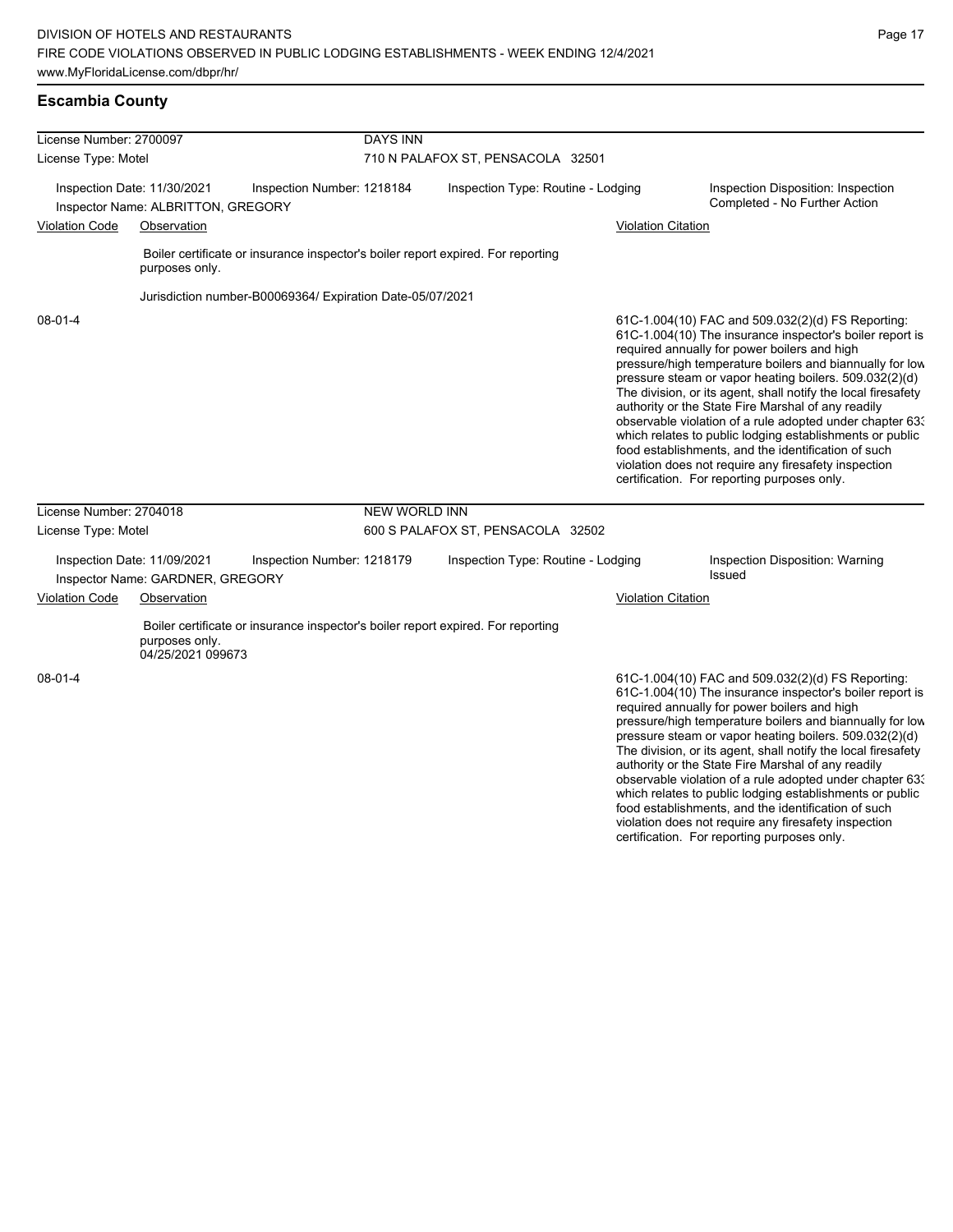#### **Escambia County**

| License Number: 2702162                                           |                                                                 |                                                                                  | <b>RED ROOF INN</b>                                                                    |                                                                                                                                                                                                                           |  |  |  |  |
|-------------------------------------------------------------------|-----------------------------------------------------------------|----------------------------------------------------------------------------------|----------------------------------------------------------------------------------------|---------------------------------------------------------------------------------------------------------------------------------------------------------------------------------------------------------------------------|--|--|--|--|
| License Type: Motel                                               |                                                                 |                                                                                  | 7340 PLANTAION RD, PENSACOLA 32504                                                     |                                                                                                                                                                                                                           |  |  |  |  |
| Inspection Date: 12/03/2021<br>Inspector Name: BURROUGHS, RICHARD |                                                                 | Inspection Number: 1219640                                                       | Inspection Type: Routine - Lodging<br>Inspection Disposition: Warning<br><b>Issued</b> |                                                                                                                                                                                                                           |  |  |  |  |
| <b>Violation Code</b><br>Observation                              |                                                                 |                                                                                  |                                                                                        | Violation Citation                                                                                                                                                                                                        |  |  |  |  |
|                                                                   | purposes only.<br>- 134981, 06/06/2021<br>- 489959, 09/06/2021. | Boiler certificate or insurance inspector's boiler report expired. For reporting |                                                                                        |                                                                                                                                                                                                                           |  |  |  |  |
| $08-01-4$                                                         |                                                                 |                                                                                  |                                                                                        | 61C-1.004(10) FAC and 509.032(2)(d) FS Reporting:<br>61C-1.004(10) The insurance inspector's boiler report is<br>required annually for power boilers and high<br>pressure/high temperature boilers and biannually for low |  |  |  |  |

pressure steam or vapor heating boilers. 509.032(2)(d) The division, or its agent, shall notify the local firesafety authority or the State Fire Marshal of any readily observable violation of a rule adopted under chapter 633 which relates to public lodging establishments or public food establishments, and the identification of such violation does not require any firesafety inspection certification. For reporting purposes only.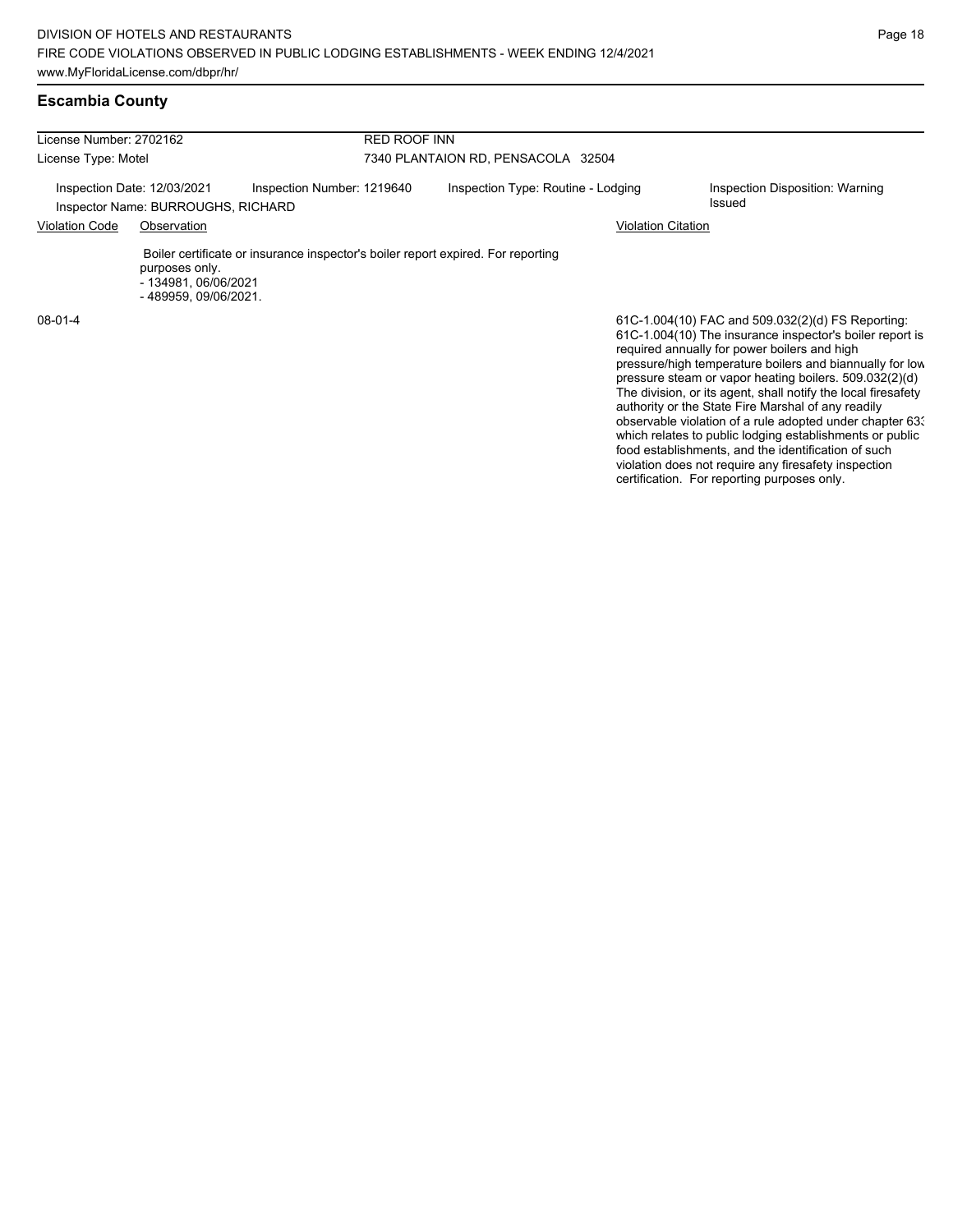# **Gilchrist County**

| License Number: 3100004                                        |             |                                                                                                                                                                                                                                                 | <b>CADILLAC MOTEL</b>                |                                                                                                                                                                                                                                                                                                                                                                                                                                                                                                                                                                                                                                                                                                                                                                                                                                                                   |  |  |  |  |
|----------------------------------------------------------------|-------------|-------------------------------------------------------------------------------------------------------------------------------------------------------------------------------------------------------------------------------------------------|--------------------------------------|-------------------------------------------------------------------------------------------------------------------------------------------------------------------------------------------------------------------------------------------------------------------------------------------------------------------------------------------------------------------------------------------------------------------------------------------------------------------------------------------------------------------------------------------------------------------------------------------------------------------------------------------------------------------------------------------------------------------------------------------------------------------------------------------------------------------------------------------------------------------|--|--|--|--|
| License Type: Motel                                            |             |                                                                                                                                                                                                                                                 | 7490 N HWY 19, FANNING SPRINGS 32693 |                                                                                                                                                                                                                                                                                                                                                                                                                                                                                                                                                                                                                                                                                                                                                                                                                                                                   |  |  |  |  |
| Inspection Date: 12/01/2021<br>Inspector Name: TORRES, WILLIAM |             | Inspection Number: 1218686                                                                                                                                                                                                                      | Inspection Type: Routine - Lodging   | Inspection Disposition: Inspection<br>Completed - No Further Action                                                                                                                                                                                                                                                                                                                                                                                                                                                                                                                                                                                                                                                                                                                                                                                               |  |  |  |  |
| <b>Violation Code</b>                                          | Observation |                                                                                                                                                                                                                                                 |                                      | <b>Violation Citation</b>                                                                                                                                                                                                                                                                                                                                                                                                                                                                                                                                                                                                                                                                                                                                                                                                                                         |  |  |  |  |
|                                                                |             | Portable fire extinguisher pressure gauge indicates the extinguisher is in need of<br>recharge. For reporting purposes only.<br>Observed portable fire extinguisher pressure gauge indicating need to recharge<br>between questroom 116 and 117 |                                      |                                                                                                                                                                                                                                                                                                                                                                                                                                                                                                                                                                                                                                                                                                                                                                                                                                                                   |  |  |  |  |
| $01 - 02 - 4$                                                  |             |                                                                                                                                                                                                                                                 |                                      | 509.032(2)(d) FS Reporting: (d) The division, or its<br>agent, shall notify the local firesafety authority or the<br>State Fire Marshal of any readily observable violation of<br>a rule adopted under chapter 633 which relates to public<br>lodging establishments or public food establishments,<br>and the identification of such violation does not require<br>any firesafety inspection certification. For reporting<br>purposes only.                                                                                                                                                                                                                                                                                                                                                                                                                      |  |  |  |  |
| $04 - 02 - 4$                                                  |             |                                                                                                                                                                                                                                                 |                                      | 509.215(1) and (2) and 509.032(2)(d) FS Reporting:<br>509.215(1) Each guest room shall be equipped with an<br>approved listed single-station smoke detector meeting<br>the minimum requirements of NFPA-74 Standards for<br>the Installation, Maintenance and Use of Household Fire<br>Warning Equipment. (2) The building has smoke<br>detectors in each quest room individually annunciating<br>to a panel at a supervised location. 509.032(2)(d) The<br>division, or its agent, shall notify the local firesafety<br>authority or the State Fire Marshal of any readily<br>observable violation of a rule adopted under chapter 63.<br>which relates to public lodging establishments or public<br>food establishments, and the identification of such<br>violation does not require any firesafety inspection<br>certification. For reporting purposes only. |  |  |  |  |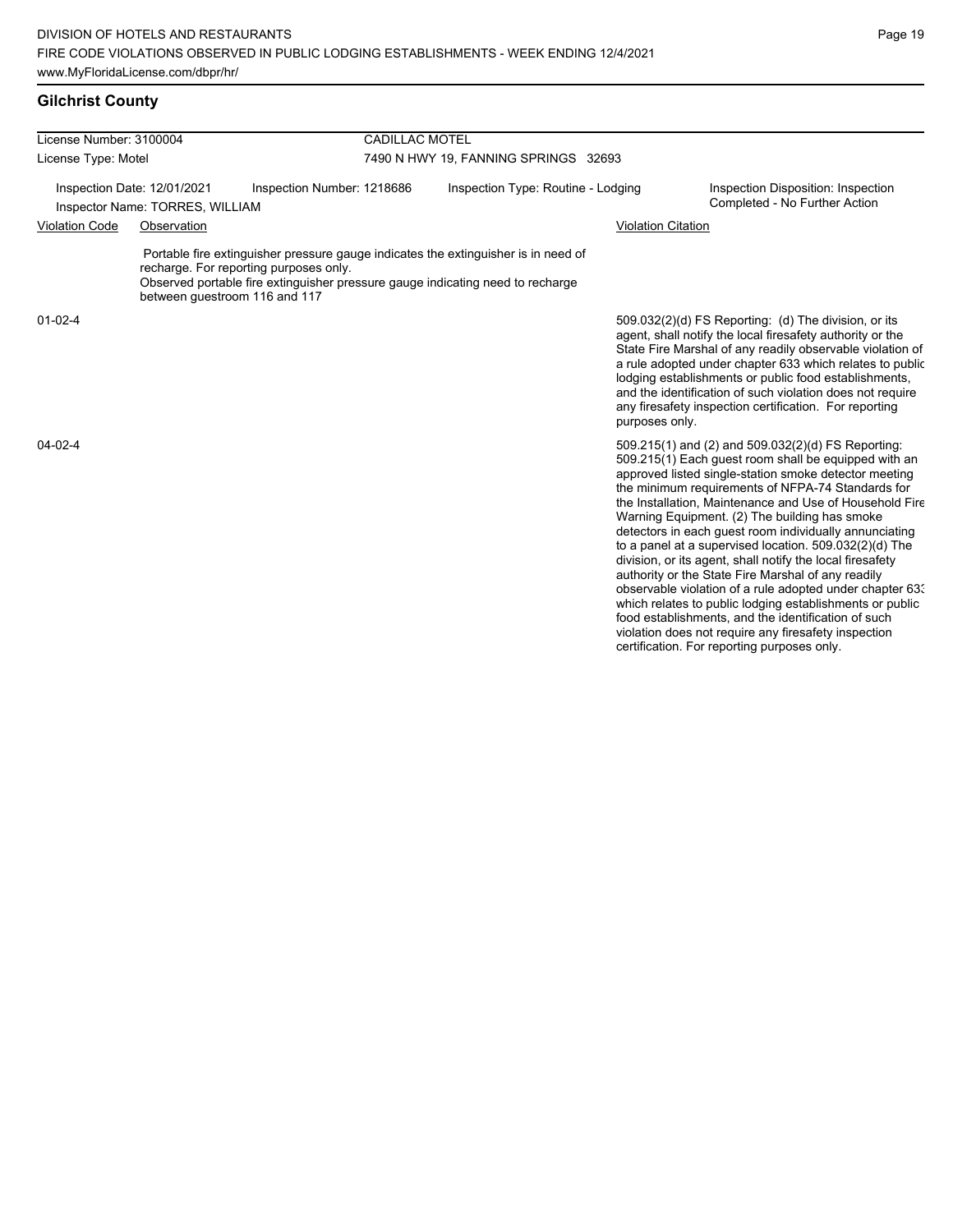### **Hillsborough County**

| License Number: 3912062 |                                                              |                                                                                                                                                                       | ROCKY CREEK APARTMENTS |                                                                                                                                                                         |                           |                                                                                                                                                                                                                                                                                                                                                                                                                            |  |
|-------------------------|--------------------------------------------------------------|-----------------------------------------------------------------------------------------------------------------------------------------------------------------------|------------------------|-------------------------------------------------------------------------------------------------------------------------------------------------------------------------|---------------------------|----------------------------------------------------------------------------------------------------------------------------------------------------------------------------------------------------------------------------------------------------------------------------------------------------------------------------------------------------------------------------------------------------------------------------|--|
| License Type: Apartment |                                                              |                                                                                                                                                                       |                        | 6820 W HILLSBOROUGH AVE, TAMPA 33634                                                                                                                                    |                           |                                                                                                                                                                                                                                                                                                                                                                                                                            |  |
|                         | Inspection Date: 12/03/2021<br>Inspector Name: ZHANG, JACKY  | Inspection Number: 1517451                                                                                                                                            |                        | Inspection Type: Routine - Lodging                                                                                                                                      |                           | Inspection Disposition: Inspection<br>Completed - No Further Action                                                                                                                                                                                                                                                                                                                                                        |  |
| <b>Violation Code</b>   | Observation                                                  |                                                                                                                                                                       |                        |                                                                                                                                                                         | <b>Violation Citation</b> |                                                                                                                                                                                                                                                                                                                                                                                                                            |  |
|                         |                                                              | Portable fire extinguisher pressure gauge indicates the extinguisher is<br>overcharged. For reporting purposes only.<br>Between garage G57 and G 58 by car wash area. |                        |                                                                                                                                                                         |                           |                                                                                                                                                                                                                                                                                                                                                                                                                            |  |
| $01 - 01 - 4$           |                                                              |                                                                                                                                                                       |                        |                                                                                                                                                                         | purposes only.            | 509.032(2)(d) FS Reporting: (d) The division, or its<br>agent, shall notify the local firesafety authority or the<br>State Fire Marshal of any readily observable violation of<br>a rule adopted under chapter 633 which relates to public<br>lodging establishments or public food establishments,<br>and the identification of such violation does not require<br>any firesafety inspection certification. For reporting |  |
| License Number: 3913830 |                                                              |                                                                                                                                                                       |                        | EQUESTRAIN PARC AT HIGHWOOD PRESERVE                                                                                                                                    |                           |                                                                                                                                                                                                                                                                                                                                                                                                                            |  |
| License Type: Apartment |                                                              |                                                                                                                                                                       |                        | 18591 BRIDLE CLUB DR, TAMPA 33647                                                                                                                                       |                           |                                                                                                                                                                                                                                                                                                                                                                                                                            |  |
|                         | Inspection Date: 12/02/2021<br>Inspector Name: POWELL, DAVID | Inspection Number: 1524037                                                                                                                                            |                        | Inspection Type: Routine - Lodging                                                                                                                                      |                           | Inspection Disposition: Inspection<br>Completed - No Further Action                                                                                                                                                                                                                                                                                                                                                        |  |
| <b>Violation Code</b>   | Observation                                                  |                                                                                                                                                                       |                        |                                                                                                                                                                         | <b>Violation Citation</b> |                                                                                                                                                                                                                                                                                                                                                                                                                            |  |
|                         |                                                              | zone by units 8-18201, 6-18347, and 14-18145                                                                                                                          |                        | Portable fire extinguisher pressure gauge indicates the extinguisher is in need of<br>recharge. For reporting purposes only observed fire extinguishers in the recharge |                           |                                                                                                                                                                                                                                                                                                                                                                                                                            |  |
| $01 - 02 - 4$           |                                                              |                                                                                                                                                                       |                        |                                                                                                                                                                         |                           | 509.032(2)(d) FS Reporting: (d) The division, or its<br>agent, shall notify the local firesafety authority or the<br>State Fire Marshal of any readily observable violation of<br>a rule adopted under chapter 633 which relates to public<br>lodging establishments or public food establishments,<br>and the identification of such violation does not require                                                           |  |

any firesafety inspection certification. For reporting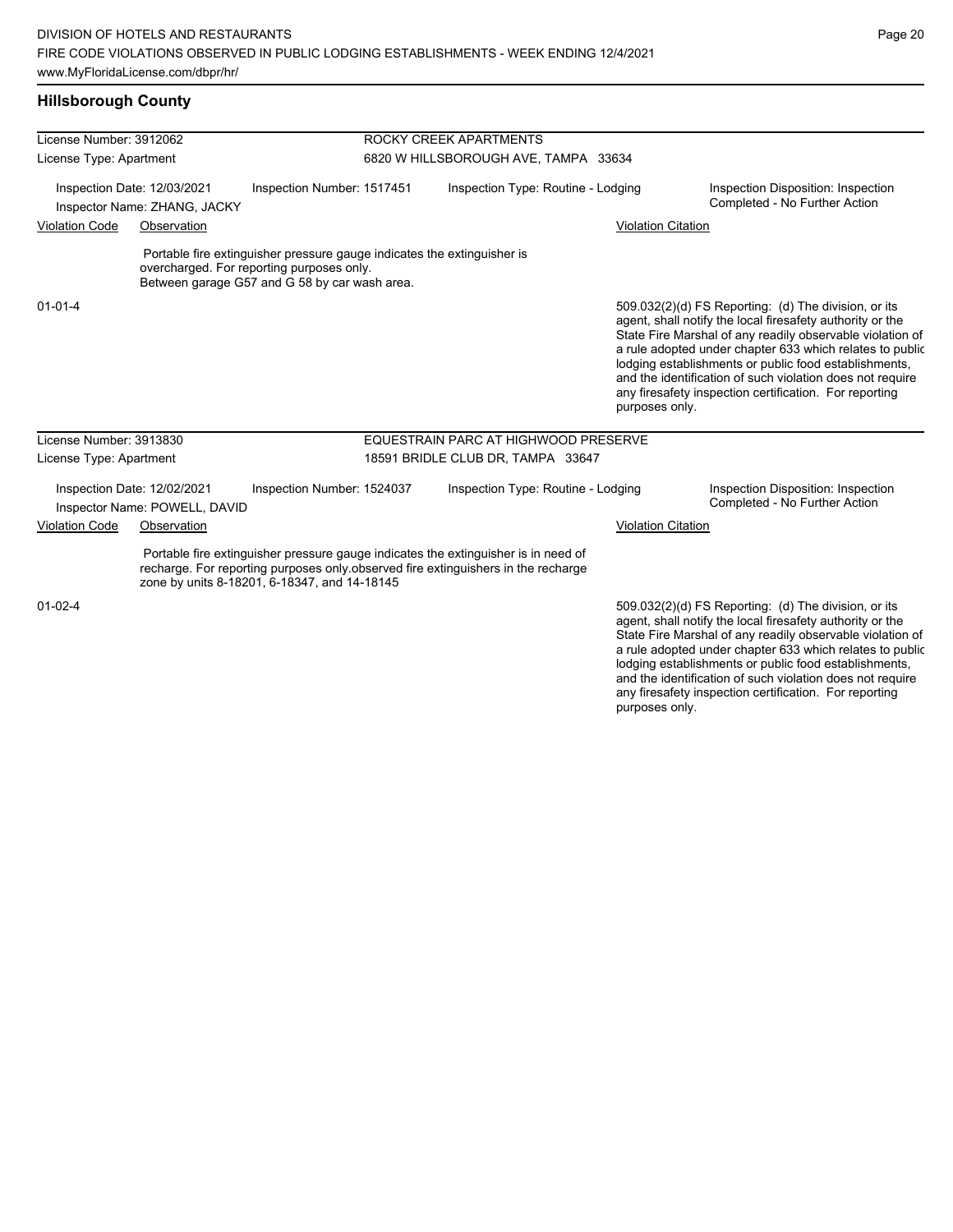### **Martin County**

| License Number: 5300176 |                                                                | <b>THE PARK VIEW</b>                                                                                                                          |                                       |                                                                                    |                           |                                                                                                                                                                                                                                                                                                                                                                                                                                                                                                                                                                                                                                                                                                                                                                                                                                                                   |  |
|-------------------------|----------------------------------------------------------------|-----------------------------------------------------------------------------------------------------------------------------------------------|---------------------------------------|------------------------------------------------------------------------------------|---------------------------|-------------------------------------------------------------------------------------------------------------------------------------------------------------------------------------------------------------------------------------------------------------------------------------------------------------------------------------------------------------------------------------------------------------------------------------------------------------------------------------------------------------------------------------------------------------------------------------------------------------------------------------------------------------------------------------------------------------------------------------------------------------------------------------------------------------------------------------------------------------------|--|
| License Type: Apartment |                                                                |                                                                                                                                               | 2211 NE DIXIE HWY, JENSEN BEACH 34957 |                                                                                    |                           |                                                                                                                                                                                                                                                                                                                                                                                                                                                                                                                                                                                                                                                                                                                                                                                                                                                                   |  |
|                         | Inspection Date: 12/01/2021<br>Inspector Name: PETROW, MICHAEL | Inspection Number: 1530785                                                                                                                    |                                       | Inspection Type: Routine - Lodging                                                 |                           | Inspection Disposition: Call Back -<br>Extension given, pending                                                                                                                                                                                                                                                                                                                                                                                                                                                                                                                                                                                                                                                                                                                                                                                                   |  |
| <b>Violation Code</b>   | Observation                                                    |                                                                                                                                               |                                       |                                                                                    | <b>Violation Citation</b> |                                                                                                                                                                                                                                                                                                                                                                                                                                                                                                                                                                                                                                                                                                                                                                                                                                                                   |  |
|                         |                                                                | reporting purposes only. Missing in unit 17. - From follow-up inspection<br>2021-12-01: Unable to verify, tenant occupied. ** Time Extended** |                                       | - From initial inspection : No smoke detector provided in guest room/unit. For     |                           |                                                                                                                                                                                                                                                                                                                                                                                                                                                                                                                                                                                                                                                                                                                                                                                                                                                                   |  |
| $04 - 02 - 4$           |                                                                |                                                                                                                                               |                                       |                                                                                    |                           | 509.215(1) and (2) and 509.032(2)(d) FS Reporting:<br>509.215(1) Each guest room shall be equipped with an<br>approved listed single-station smoke detector meeting<br>the minimum requirements of NFPA-74 Standards for<br>the Installation, Maintenance and Use of Household Fire<br>Warning Equipment. (2) The building has smoke<br>detectors in each guest room individually annunciating<br>to a panel at a supervised location. 509.032(2)(d) The<br>division, or its agent, shall notify the local firesafety<br>authority or the State Fire Marshal of any readily<br>observable violation of a rule adopted under chapter 63.<br>which relates to public lodging establishments or public<br>food establishments, and the identification of such<br>violation does not require any firesafety inspection<br>certification. For reporting purposes only. |  |
| License Number: 5301447 |                                                                |                                                                                                                                               |                                       | SUBURBAN EXTENDED STAY HOTEL STUART                                                |                           |                                                                                                                                                                                                                                                                                                                                                                                                                                                                                                                                                                                                                                                                                                                                                                                                                                                                   |  |
| License Type: Hotel     |                                                                |                                                                                                                                               |                                       | 1900 SE FEDERAL HWY, STUART 34994                                                  |                           |                                                                                                                                                                                                                                                                                                                                                                                                                                                                                                                                                                                                                                                                                                                                                                                                                                                                   |  |
|                         | Inspection Date: 12/02/2021<br>Inspector Name: PETROW, MICHAEL | Inspection Number: 1159645                                                                                                                    |                                       | Inspection Type: Routine - Lodging                                                 |                           | Inspection Disposition: Warning<br>Issued                                                                                                                                                                                                                                                                                                                                                                                                                                                                                                                                                                                                                                                                                                                                                                                                                         |  |
| <b>Violation Code</b>   | Observation                                                    |                                                                                                                                               |                                       |                                                                                    | <b>Violation Citation</b> |                                                                                                                                                                                                                                                                                                                                                                                                                                                                                                                                                                                                                                                                                                                                                                                                                                                                   |  |
|                         |                                                                | recharge. For reporting purposes only. Fire extinguisher near 237.                                                                            |                                       | Portable fire extinguisher pressure gauge indicates the extinguisher is in need of |                           |                                                                                                                                                                                                                                                                                                                                                                                                                                                                                                                                                                                                                                                                                                                                                                                                                                                                   |  |
| $01 - 02 - 4$           |                                                                |                                                                                                                                               |                                       |                                                                                    | purposes only.            | 509.032(2)(d) FS Reporting: (d) The division, or its<br>agent, shall notify the local firesafety authority or the<br>State Fire Marshal of any readily observable violation of<br>a rule adopted under chapter 633 which relates to public<br>lodging establishments or public food establishments,<br>and the identification of such violation does not require<br>any firesafety inspection certification. For reporting                                                                                                                                                                                                                                                                                                                                                                                                                                        |  |
| License Number: 5301450 |                                                                |                                                                                                                                               | <b>MACKNIGHT RENTAL</b>               |                                                                                    |                           |                                                                                                                                                                                                                                                                                                                                                                                                                                                                                                                                                                                                                                                                                                                                                                                                                                                                   |  |
| License Type: Apartment |                                                                |                                                                                                                                               |                                       | 524 SW CAMDEN AVE, STUART 34994                                                    |                           |                                                                                                                                                                                                                                                                                                                                                                                                                                                                                                                                                                                                                                                                                                                                                                                                                                                                   |  |
|                         | Inspection Date: 11/29/2021<br>Inspector Name: PETROW, MICHAEL | Inspection Number: 1528818                                                                                                                    |                                       | Inspection Type: Routine - Lodging                                                 |                           | Inspection Disposition: Inspection<br>Completed - No Further Action                                                                                                                                                                                                                                                                                                                                                                                                                                                                                                                                                                                                                                                                                                                                                                                               |  |
| <b>Violation Code</b>   | Observation                                                    |                                                                                                                                               |                                       |                                                                                    | <b>Violation Citation</b> |                                                                                                                                                                                                                                                                                                                                                                                                                                                                                                                                                                                                                                                                                                                                                                                                                                                                   |  |
|                         | only.                                                          |                                                                                                                                               |                                       | No portable fire extinguisher observed on the premises. For reporting purposes     |                           |                                                                                                                                                                                                                                                                                                                                                                                                                                                                                                                                                                                                                                                                                                                                                                                                                                                                   |  |
| $01 - 04 - 4$           |                                                                |                                                                                                                                               |                                       |                                                                                    |                           | 509.032(2)(d) FS Reporting (d) The division, or its<br>agent, shall notify the local firesafety authority or the<br>State Fire Marshal of any readily observable violation of<br>a rule adopted under chapter 633 which relates to public<br>lodging establishments or public food establishments,<br>and the identification of such violation does not require<br>any firesafety inspection certification. For reporting                                                                                                                                                                                                                                                                                                                                                                                                                                         |  |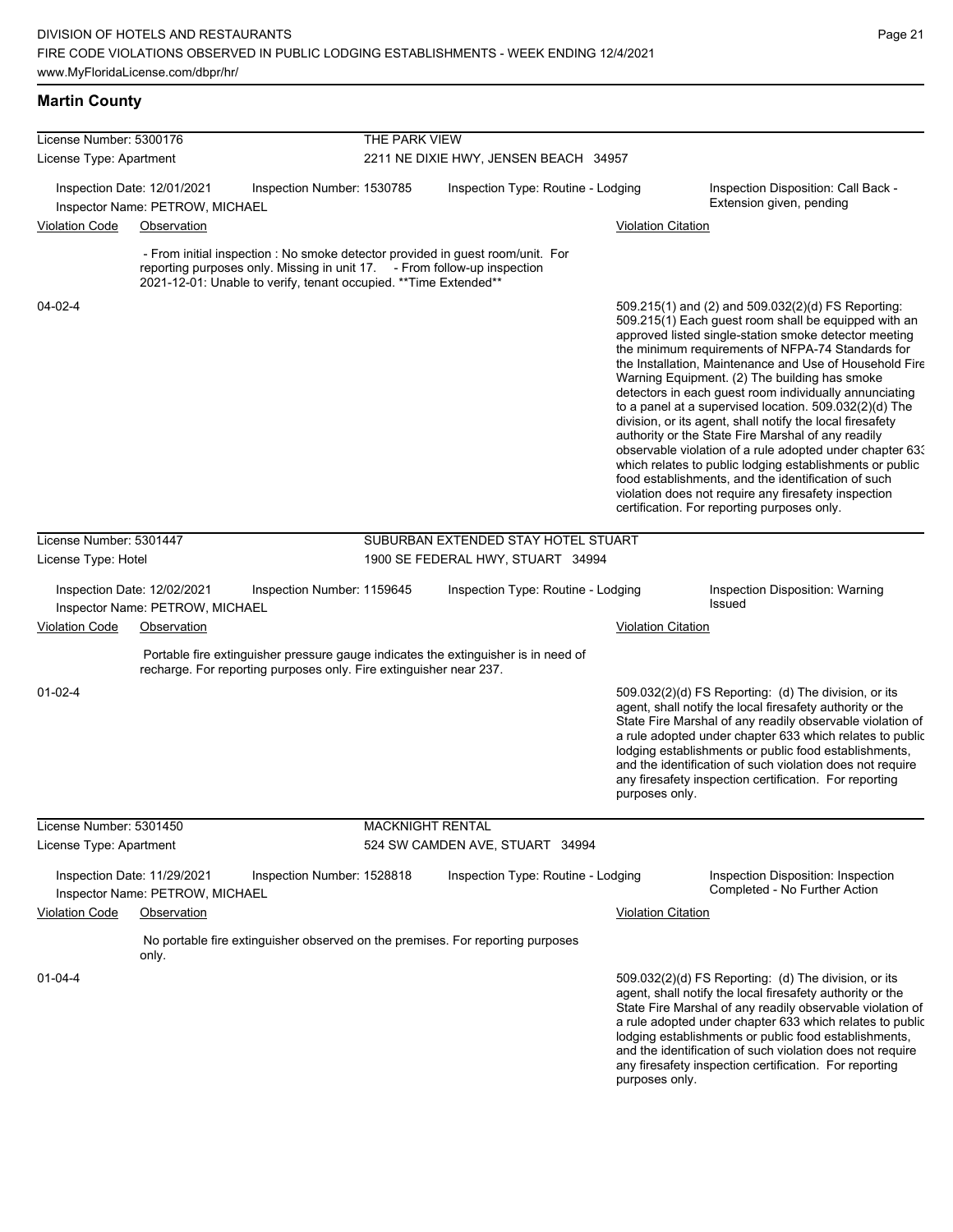#### **Monroe County**

| License Number: 5403191              |                                                                  |                                                                                                                       | CASA MARINA A WALDORF ASTORIA RESORT |                                                                                                                                                                                                                                        |  |  |  |
|--------------------------------------|------------------------------------------------------------------|-----------------------------------------------------------------------------------------------------------------------|--------------------------------------|----------------------------------------------------------------------------------------------------------------------------------------------------------------------------------------------------------------------------------------|--|--|--|
| License Type: Hotel                  |                                                                  |                                                                                                                       | 1500 REYNOLDS ST. KEY WEST 33040     |                                                                                                                                                                                                                                        |  |  |  |
|                                      | Inspection Date: 11/29/2021<br>Inspector Name: ORDONEZ, CATALINA | Inspection Number: 1163484                                                                                            | Inspection Type: Complaint Full      | Inspection Disposition: Warning<br>Issued                                                                                                                                                                                              |  |  |  |
| <b>Violation Code</b><br>Observation |                                                                  |                                                                                                                       |                                      | <b>Violation Citation</b>                                                                                                                                                                                                              |  |  |  |
|                                      |                                                                  | Trouble/alarm light illuminated on the fire alarm control panel. For reporting<br>purposes only. **Repeat Violation** |                                      |                                                                                                                                                                                                                                        |  |  |  |
| $04 - 01 - 4$                        |                                                                  |                                                                                                                       |                                      | 509.032(2)(d) FS Reporting: The division, or its agent,<br>shall notify the local firesafety authority or the State Fire<br>Marshal of any readily observable violation of a rule<br>adopted under chapter 633 which relates to public |  |  |  |

lodging establishments or public food establishments, and the identification of such violation does not require any firesafety inspection certification. For reporting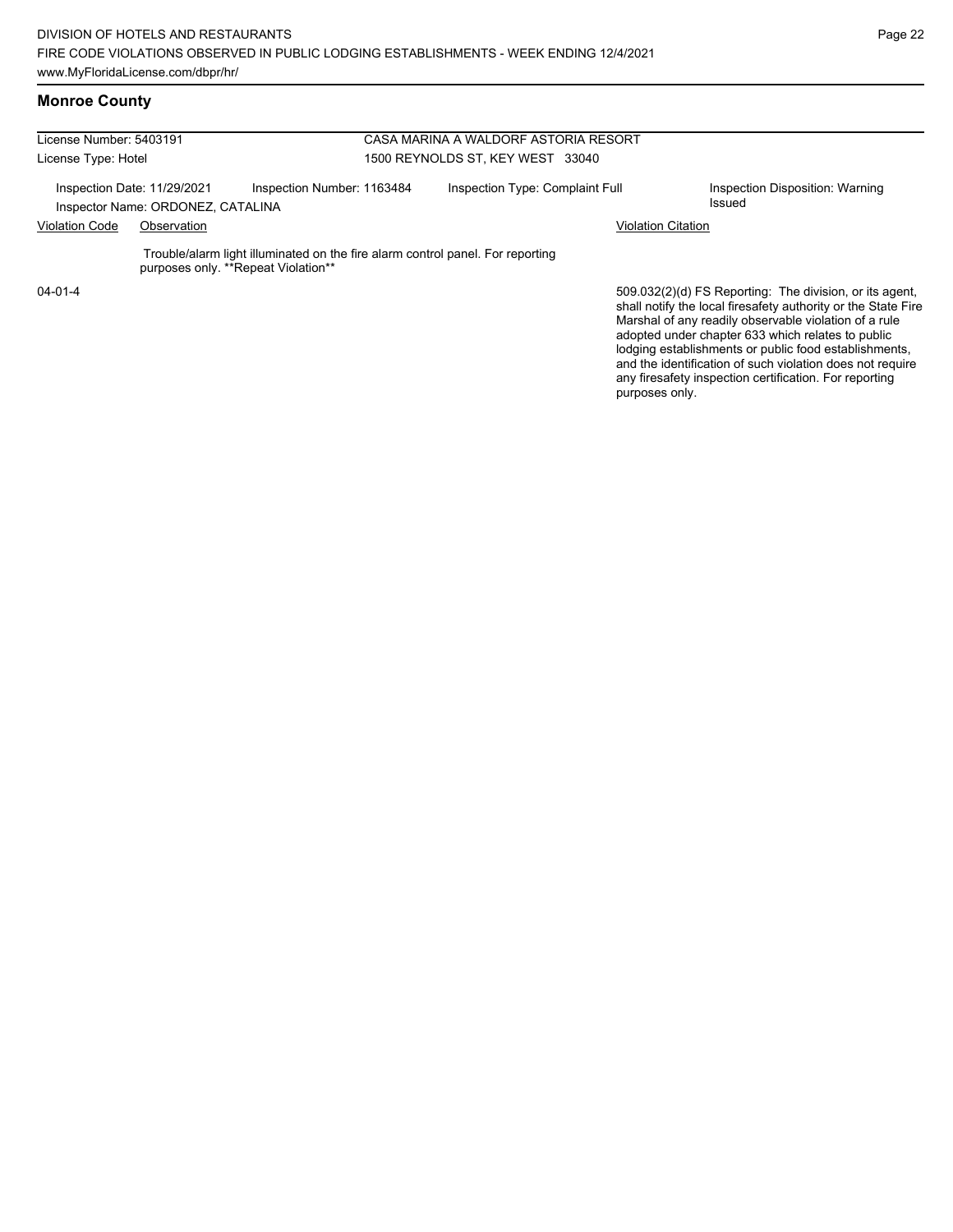| License Number: 5500098                                   |                                                                 |                                                                                                                                                                                                                                    | <b>SHIP INN</b>                    |                                     |                           |                                                                                                                                                                                                                                                                                                                                                                                                                            |  |
|-----------------------------------------------------------|-----------------------------------------------------------------|------------------------------------------------------------------------------------------------------------------------------------------------------------------------------------------------------------------------------------|------------------------------------|-------------------------------------|---------------------------|----------------------------------------------------------------------------------------------------------------------------------------------------------------------------------------------------------------------------------------------------------------------------------------------------------------------------------------------------------------------------------------------------------------------------|--|
| License Type: Motel                                       |                                                                 |                                                                                                                                                                                                                                    | 542953 US HWY 1, CALLAHAN 32011    |                                     |                           |                                                                                                                                                                                                                                                                                                                                                                                                                            |  |
| Inspection Date: 11/30/2021<br>Inspection Number: 1218319 |                                                                 |                                                                                                                                                                                                                                    | Inspection Type: Routine - Lodging |                                     |                           | Inspection Disposition: Warning<br>Issued                                                                                                                                                                                                                                                                                                                                                                                  |  |
|                                                           | Inspector Name: ROZIER, TORRANCE                                |                                                                                                                                                                                                                                    |                                    |                                     |                           |                                                                                                                                                                                                                                                                                                                                                                                                                            |  |
| <b>Violation Code</b>                                     | Observation                                                     |                                                                                                                                                                                                                                    |                                    |                                     | <b>Violation Citation</b> |                                                                                                                                                                                                                                                                                                                                                                                                                            |  |
|                                                           | reporting purposes only.                                        | Propane (LP gas) tank having a water capacity greater than 2.7 lbs. . For<br>Gas tank store between door 19 and 20                                                                                                                 |                                    |                                     |                           |                                                                                                                                                                                                                                                                                                                                                                                                                            |  |
| 02-08-4                                                   |                                                                 |                                                                                                                                                                                                                                    |                                    |                                     | purposes only.            | 509.032(2)(d) FS Reporting: (d) The division, or its<br>agent, shall notify the local firesafety authority or the<br>State Fire Marshal of any readily observable violation of<br>a rule adopted under chapter 633 which relates to public<br>lodging establishments or public food establishments,<br>and the identification of such violation does not require<br>any firesafety inspection certification. For reporting |  |
| License Number: 5500982                                   |                                                                 |                                                                                                                                                                                                                                    |                                    | <b>TOPAZ OAKS APARTMENTS</b>        |                           |                                                                                                                                                                                                                                                                                                                                                                                                                            |  |
| License Type: Apartment                                   |                                                                 |                                                                                                                                                                                                                                    |                                    | 45160 EWING PARK RD, CALLAHAN 32011 |                           |                                                                                                                                                                                                                                                                                                                                                                                                                            |  |
|                                                           | Inspection Date: 12/01/2021<br>Inspector Name: ROZIER, TORRANCE | Inspection Number: 1529633                                                                                                                                                                                                         |                                    | Inspection Type: Routine - Lodging  |                           | Inspection Disposition: Inspection<br>Completed - No Further Action                                                                                                                                                                                                                                                                                                                                                        |  |
| <b>Violation Code</b>                                     | Observation                                                     |                                                                                                                                                                                                                                    |                                    |                                     | <b>Violation Citation</b> |                                                                                                                                                                                                                                                                                                                                                                                                                            |  |
|                                                           | 3) tank hooked up to grill door 48                              | Propane (LP gas) tank having a water capacity greater than 2.7 lbs. stored<br>outside door. For reporting purposes only.<br>1)2 tanks one hooked up to grill in front of door 38<br>2) tank hooked up to grill in front of door 42 |                                    |                                     |                           |                                                                                                                                                                                                                                                                                                                                                                                                                            |  |
| 02-08-4                                                   |                                                                 |                                                                                                                                                                                                                                    |                                    |                                     |                           | 509.032(2)(d) FS Reporting: (d) The division, or its<br>agent, shall notify the local firesafety authority or the<br>State Fire Marshal of any readily observable violation of                                                                                                                                                                                                                                             |  |

a rule adopted under chapter 633 which relates to public lodging establishments or public food establishments, and the identification of such violation does not require any firesafety inspection certification. For reporting purposes only.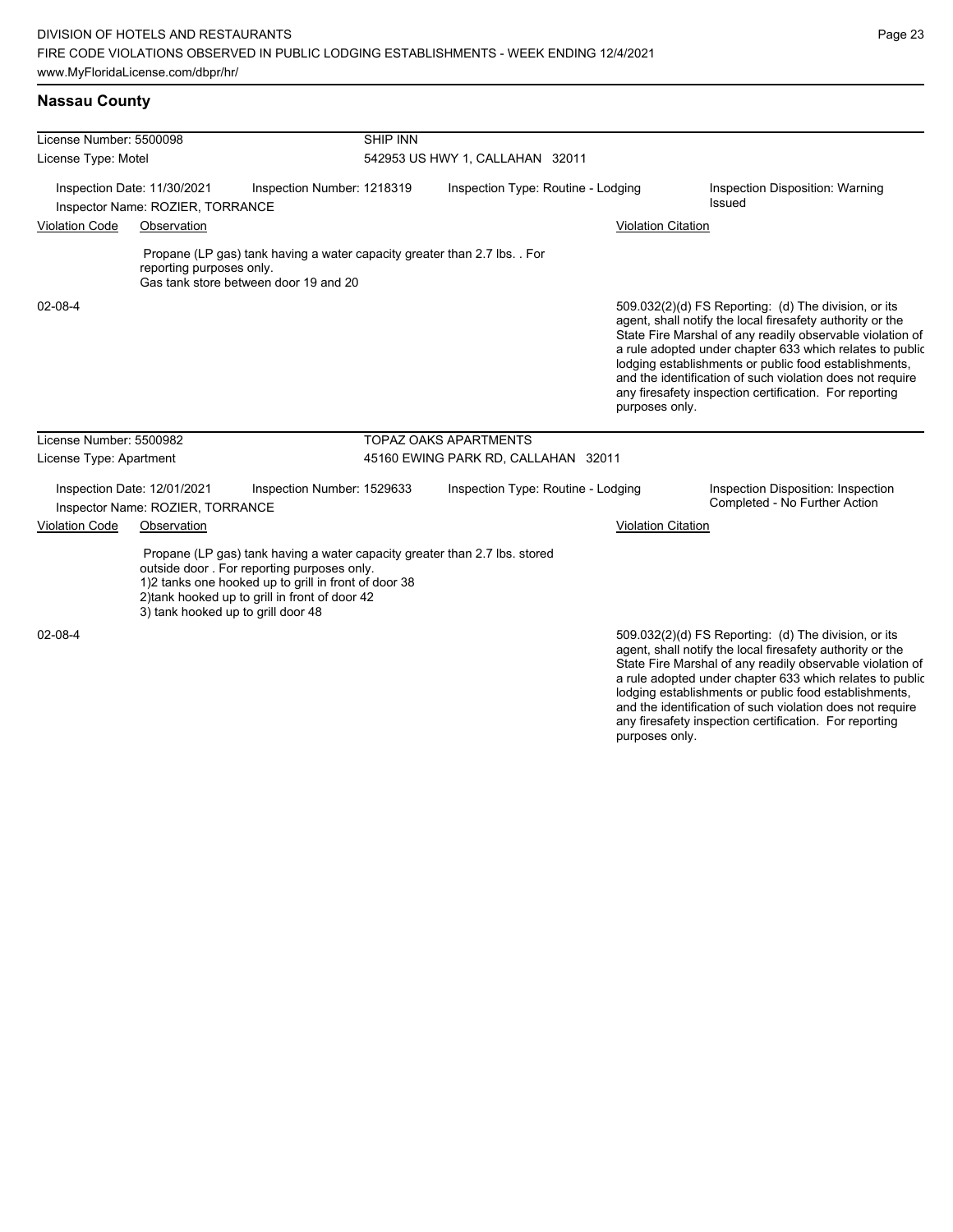# **Orange County**

| License Number: 5811128<br>License Type: Hotel |                                                                   | KATERINA HOTEL ORLANDO<br>830 LEE RD, ORLANDO 32810 |                  |                                                                                                                                                                       |                           |                                                                                                                                                                                                                                                                                                                                                                                                                                                                                                                                                                                                                                                                                                                                                                                                                                                                   |
|------------------------------------------------|-------------------------------------------------------------------|-----------------------------------------------------|------------------|-----------------------------------------------------------------------------------------------------------------------------------------------------------------------|---------------------------|-------------------------------------------------------------------------------------------------------------------------------------------------------------------------------------------------------------------------------------------------------------------------------------------------------------------------------------------------------------------------------------------------------------------------------------------------------------------------------------------------------------------------------------------------------------------------------------------------------------------------------------------------------------------------------------------------------------------------------------------------------------------------------------------------------------------------------------------------------------------|
|                                                | Inspection Date: 12/02/2021<br>Inspector Name: MONTGOMERY, DOREEN | Inspection Number: 1163583                          |                  | Inspection Type: Complaint Full                                                                                                                                       |                           | Inspection Disposition: Warning<br><b>Issued</b>                                                                                                                                                                                                                                                                                                                                                                                                                                                                                                                                                                                                                                                                                                                                                                                                                  |
| <b>Violation Code</b>                          | Observation                                                       |                                                     |                  |                                                                                                                                                                       | <b>Violation Citation</b> |                                                                                                                                                                                                                                                                                                                                                                                                                                                                                                                                                                                                                                                                                                                                                                                                                                                                   |
|                                                |                                                                   |                                                     |                  | No smoke detector provided in guest room/unit. For reporting purposes only.                                                                                           |                           |                                                                                                                                                                                                                                                                                                                                                                                                                                                                                                                                                                                                                                                                                                                                                                                                                                                                   |
| $04 - 02 - 4$                                  | Room 309                                                          |                                                     |                  |                                                                                                                                                                       |                           | 509.215(1) and (2) and 509.032(2)(d) FS Reporting:<br>509.215(1) Each guest room shall be equipped with an<br>approved listed single-station smoke detector meeting<br>the minimum requirements of NFPA-74 Standards for<br>the Installation, Maintenance and Use of Household Fire<br>Warning Equipment. (2) The building has smoke<br>detectors in each guest room individually annunciating<br>to a panel at a supervised location. 509.032(2)(d) The<br>division, or its agent, shall notify the local firesafety<br>authority or the State Fire Marshal of any readily<br>observable violation of a rule adopted under chapter 63.<br>which relates to public lodging establishments or public<br>food establishments, and the identification of such<br>violation does not require any firesafety inspection<br>certification. For reporting purposes only. |
| License Number: 5804660                        |                                                                   |                                                     | RAMADA LAKEFRONT |                                                                                                                                                                       |                           |                                                                                                                                                                                                                                                                                                                                                                                                                                                                                                                                                                                                                                                                                                                                                                                                                                                                   |
| License Type: Motel                            |                                                                   |                                                     |                  | 6500 INTERNATIONAL DR, ORLANDO 328198218                                                                                                                              |                           |                                                                                                                                                                                                                                                                                                                                                                                                                                                                                                                                                                                                                                                                                                                                                                                                                                                                   |
|                                                | Inspection Date: 11/30/2021<br>Inspector Name: BACHOO, SAVITRI    | Inspection Number: 1221570                          |                  | Inspection Type: Complaint Full                                                                                                                                       |                           | Inspection Disposition: Warning<br><b>Issued</b>                                                                                                                                                                                                                                                                                                                                                                                                                                                                                                                                                                                                                                                                                                                                                                                                                  |
| <b>Violation Code</b>                          | Observation                                                       |                                                     |                  |                                                                                                                                                                       | <b>Violation Citation</b> |                                                                                                                                                                                                                                                                                                                                                                                                                                                                                                                                                                                                                                                                                                                                                                                                                                                                   |
|                                                | purposes only.                                                    |                                                     |                  | Boiler certificate or insurance inspector's boiler report expired. For reporting                                                                                      |                           |                                                                                                                                                                                                                                                                                                                                                                                                                                                                                                                                                                                                                                                                                                                                                                                                                                                                   |
| $08 - 01 - 4$                                  |                                                                   |                                                     |                  |                                                                                                                                                                       |                           | 61C-1.004(10) FAC and 509.032(2)(d) FS Reporting:<br>61C-1.004(10) The insurance inspector's boiler report is<br>required annually for power boilers and high<br>pressure/high temperature boilers and biannually for low<br>pressure steam or vapor heating boilers. 509.032(2)(d)<br>The division, or its agent, shall notify the local firesafety<br>authority or the State Fire Marshal of any readily<br>observable violation of a rule adopted under chapter 63.<br>which relates to public lodging establishments or public<br>food establishments, and the identification of such<br>violation does not require any firesafety inspection<br>certification. For reporting purposes only.                                                                                                                                                                  |
| License Number: 5803952                        |                                                                   |                                                     |                  | <b>EMBASSY SUITES HOTEL I DRIVE</b>                                                                                                                                   |                           |                                                                                                                                                                                                                                                                                                                                                                                                                                                                                                                                                                                                                                                                                                                                                                                                                                                                   |
| License Type: Hotel                            |                                                                   |                                                     |                  | 8978 INTERNATIONAL DR, ORLANDO 328199336                                                                                                                              |                           |                                                                                                                                                                                                                                                                                                                                                                                                                                                                                                                                                                                                                                                                                                                                                                                                                                                                   |
|                                                | Inspection Date: 11/29/2021<br>Inspector Name: QUINONES, ANTONIO  | Inspection Number: 1161040                          |                  | Inspection Type: Routine - Lodging                                                                                                                                    |                           | Inspection Disposition: Call Back -<br>Complied                                                                                                                                                                                                                                                                                                                                                                                                                                                                                                                                                                                                                                                                                                                                                                                                                   |
| Violation Code                                 | Observation                                                       |                                                     |                  |                                                                                                                                                                       | <b>Violation Citation</b> |                                                                                                                                                                                                                                                                                                                                                                                                                                                                                                                                                                                                                                                                                                                                                                                                                                                                   |
|                                                | panel. For reporting purposes only.                               | 2021-11-29: Old alerts corrected, new alerts room 7 |                  | - From initial inspection : Trouble/alarm light illuminated on the fire alarm control<br>- Alert in 7th and 4th floors rooms 720 and 430. - From follow-up inspection |                           |                                                                                                                                                                                                                                                                                                                                                                                                                                                                                                                                                                                                                                                                                                                                                                                                                                                                   |
| $04 - 01 - 4$                                  |                                                                   |                                                     |                  |                                                                                                                                                                       |                           | 509.032(2)(d) FS Reporting: The division, or its agent,<br>shall notify the local firesafety authority or the State Fire<br>Marshal of any readily observable violation of a rule<br>adopted under chapter 633 which relates to public<br>lodging establishments or public food establishments,<br>and the identification of such violation does not require<br>any firesafety inspection certification. For reporting                                                                                                                                                                                                                                                                                                                                                                                                                                            |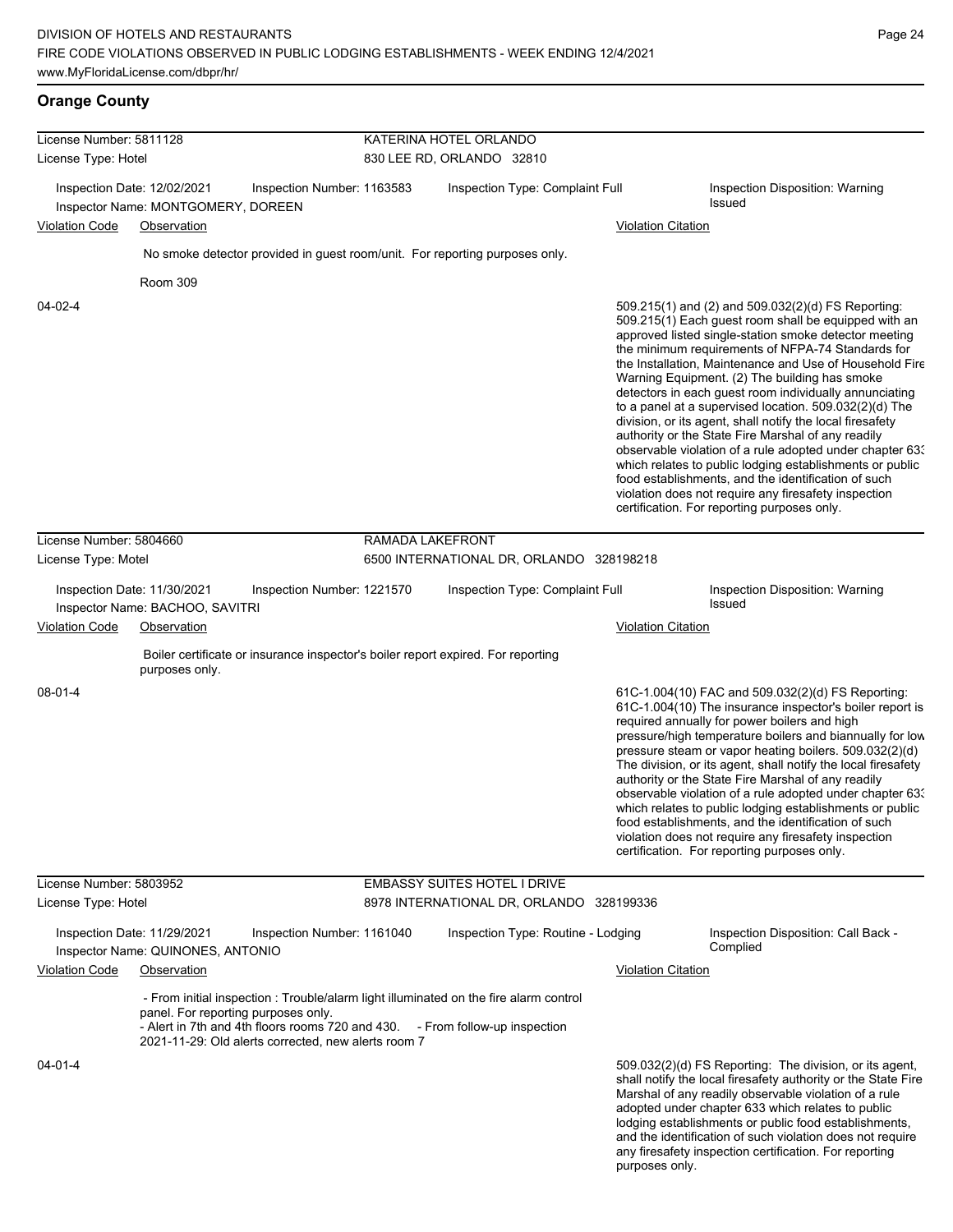| License Number: 5811108                                     |                                                                   |                                                                                                                                            |                                         | <b>RESIDENCE INN ORLANDO AIRPORT</b>                                                            |                           |                                                                                                                                                                                                                                                                                                                                                                                                                        |
|-------------------------------------------------------------|-------------------------------------------------------------------|--------------------------------------------------------------------------------------------------------------------------------------------|-----------------------------------------|-------------------------------------------------------------------------------------------------|---------------------------|------------------------------------------------------------------------------------------------------------------------------------------------------------------------------------------------------------------------------------------------------------------------------------------------------------------------------------------------------------------------------------------------------------------------|
| License Type: Hotel                                         |                                                                   |                                                                                                                                            | 7024 AUGUSTA NATIONAL DR, ORLANDO 32822 |                                                                                                 |                           |                                                                                                                                                                                                                                                                                                                                                                                                                        |
| Inspection Date: 11/30/2021<br>Inspector Name: LORENZO, ANA |                                                                   | Inspection Number: 1160989                                                                                                                 |                                         | Inspection Type: Routine - Lodging                                                              |                           | Inspection Disposition: Call Back -<br>Complied                                                                                                                                                                                                                                                                                                                                                                        |
| <b>Violation Code</b>                                       | Observation                                                       |                                                                                                                                            |                                         |                                                                                                 | <b>Violation Citation</b> |                                                                                                                                                                                                                                                                                                                                                                                                                        |
|                                                             |                                                                   | panel. For reporting purposes only / system trouble at main fire panel<br>follow-up inspection 2021-11-30: not completed **Time Extended** |                                         | - From initial inspection : Trouble/alarm light illuminated on the fire alarm control<br>- From |                           |                                                                                                                                                                                                                                                                                                                                                                                                                        |
| $04 - 01 - 4$                                               |                                                                   |                                                                                                                                            |                                         |                                                                                                 | purposes only.            | 509.032(2)(d) FS Reporting: The division, or its agent,<br>shall notify the local firesafety authority or the State Fire<br>Marshal of any readily observable violation of a rule<br>adopted under chapter 633 which relates to public<br>lodging establishments or public food establishments,<br>and the identification of such violation does not require<br>any firesafety inspection certification. For reporting |
| License Number: 5804293                                     |                                                                   |                                                                                                                                            |                                         | THE LANDING AT EAST MIL                                                                         |                           |                                                                                                                                                                                                                                                                                                                                                                                                                        |
| License Type: Apartment                                     |                                                                   |                                                                                                                                            |                                         | 4937 WATERWAY CT, ORLANDO 32839                                                                 |                           |                                                                                                                                                                                                                                                                                                                                                                                                                        |
|                                                             | Inspection Date: 11/30/2021<br>Inspector Name: PASIECKI, VICTORIA | Inspection Number: 1522065                                                                                                                 |                                         | Inspection Type: Routine - Lodging                                                              |                           | Inspection Disposition: Inspection<br>Completed - No Further Action                                                                                                                                                                                                                                                                                                                                                    |
| <b>Violation Code</b>                                       | Observation                                                       |                                                                                                                                            |                                         |                                                                                                 | <b>Violation Citation</b> |                                                                                                                                                                                                                                                                                                                                                                                                                        |
|                                                             | purposes only.<br>Building 4916                                   | Trouble/alarm light illuminated on the fire alarm control panel. For reporting                                                             |                                         |                                                                                                 |                           |                                                                                                                                                                                                                                                                                                                                                                                                                        |
| $04 - 01 - 4$                                               |                                                                   |                                                                                                                                            |                                         |                                                                                                 |                           | 509.032(2)(d) FS Reporting: The division, or its agent,<br>shall notify the local firesafety authority or the State Fire<br>Marshal of any readily observable violation of a rule<br>adopted under chapter 633 which relates to public<br>lodging establishments or public food establishments,<br>and the identification of such violation does not require                                                           |

any firesafety inspection certification. For reporting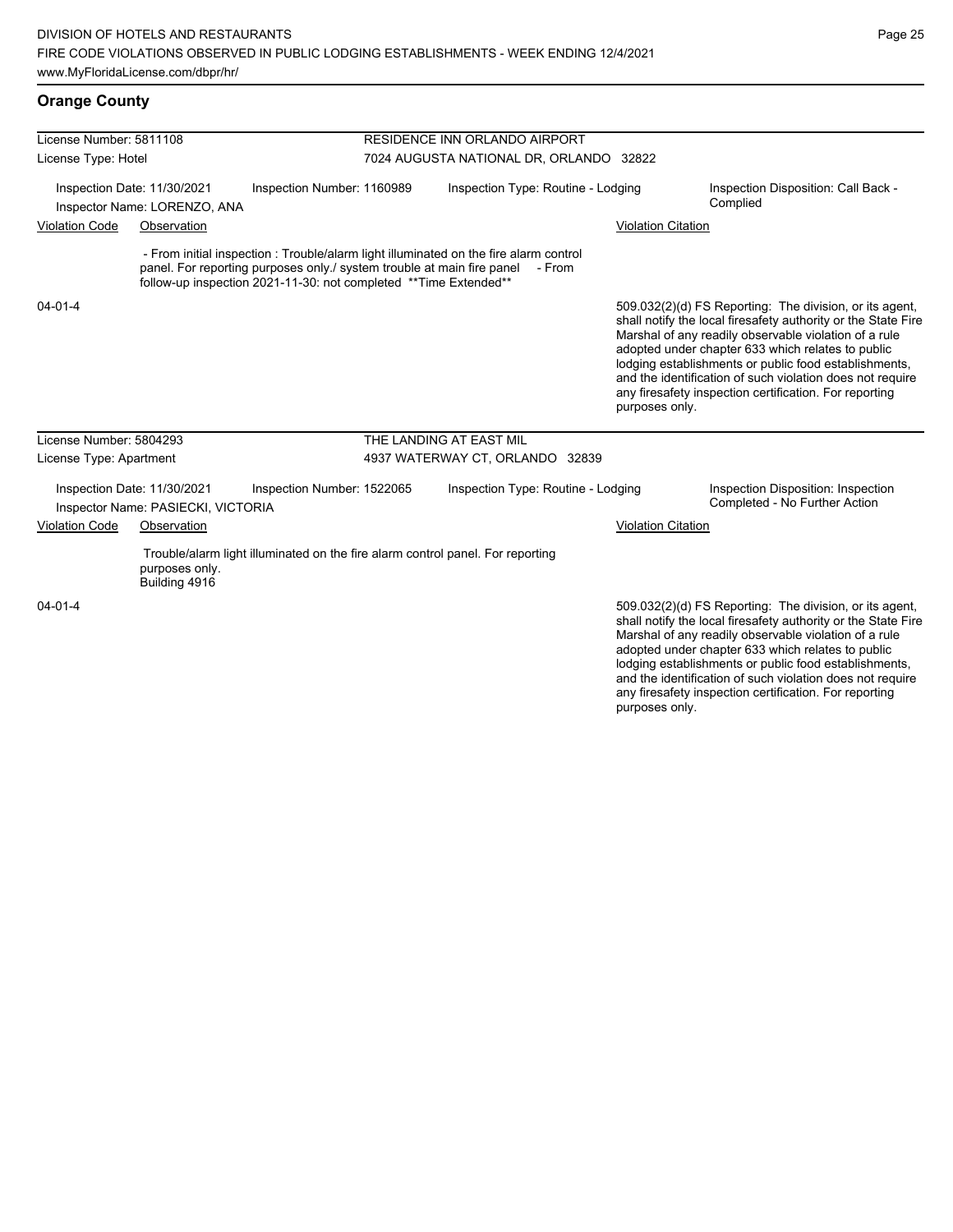### **Osceola County**

| License Number: 5901202 |                                                            |                                                                                | <b>QUALITY INN &amp; SUITES BYTHE PARKS</b> |                                                                                                                                                                                                                                        |  |  |  |
|-------------------------|------------------------------------------------------------|--------------------------------------------------------------------------------|---------------------------------------------|----------------------------------------------------------------------------------------------------------------------------------------------------------------------------------------------------------------------------------------|--|--|--|
| License Type: Motel     |                                                            |                                                                                | 2945 ENTRY POINT BLVD, KISSIMMEE 34747      |                                                                                                                                                                                                                                        |  |  |  |
|                         | Inspection Date: 12/02/2021<br>Inspector Name: IRVEN, RYAN | Inspection Number: 1218086                                                     | Inspection Type: Routine - Lodging          | Inspection Disposition: Warning<br>Issued                                                                                                                                                                                              |  |  |  |
| <b>Violation Code</b>   | Observation                                                |                                                                                |                                             | Violation Citation                                                                                                                                                                                                                     |  |  |  |
|                         | purposes only.                                             | Trouble/alarm light illuminated on the fire alarm control panel. For reporting |                                             |                                                                                                                                                                                                                                        |  |  |  |
| $04 - 01 - 4$           |                                                            |                                                                                |                                             | 509.032(2)(d) FS Reporting: The division, or its agent,<br>shall notify the local firesafety authority or the State Fire<br>Marshal of any readily observable violation of a rule<br>adopted under chapter 633 which relates to public |  |  |  |

adopted under chapter 633 which relates to public lodging establishments or public food establishments, and the identification of such violation does not require any firesafety inspection certification. For reporting purposes only.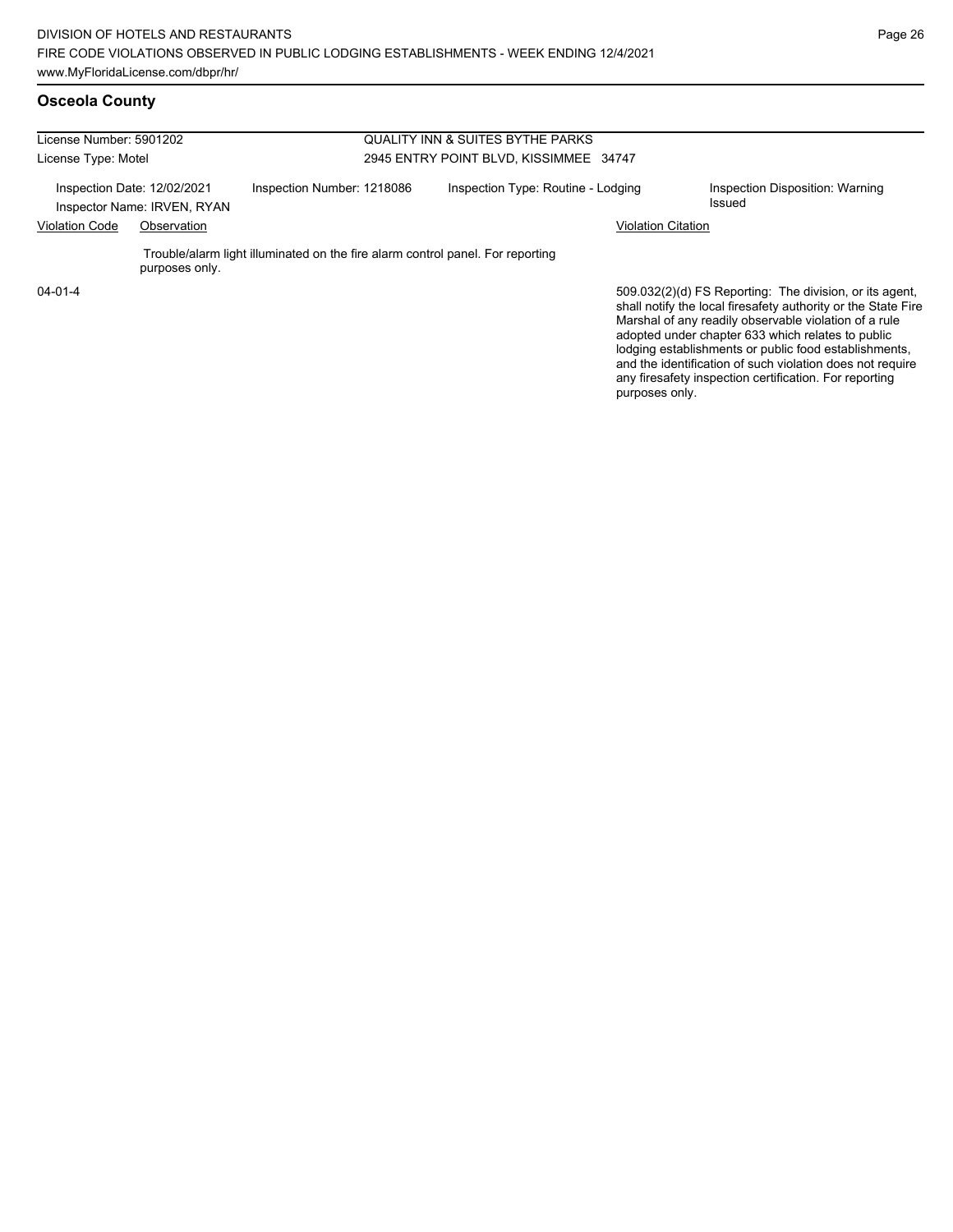### **Palm Beach County**

| License Number: 6014078                                       |                                                                   |                                                                                                                                 | WEST PALM BEACH CANOPY                |                                                                                       |                           |                                                                                                                                                                                                                                                                                                                                                                                                                                                                                                                                                                                                                                                                                                  |  |
|---------------------------------------------------------------|-------------------------------------------------------------------|---------------------------------------------------------------------------------------------------------------------------------|---------------------------------------|---------------------------------------------------------------------------------------|---------------------------|--------------------------------------------------------------------------------------------------------------------------------------------------------------------------------------------------------------------------------------------------------------------------------------------------------------------------------------------------------------------------------------------------------------------------------------------------------------------------------------------------------------------------------------------------------------------------------------------------------------------------------------------------------------------------------------------------|--|
| License Type: Hotel                                           |                                                                   |                                                                                                                                 | 380 TRINITY PL, WEST PALM BEACH 33401 |                                                                                       |                           |                                                                                                                                                                                                                                                                                                                                                                                                                                                                                                                                                                                                                                                                                                  |  |
| Inspection Date: 12/03/2021<br>Inspector Name: GOLDMAN, BARRY |                                                                   | Inspection Number: 1159500                                                                                                      |                                       | Inspection Type: Routine - Lodging                                                    |                           | Inspection Disposition: Inspection<br>Completed - No Further Action                                                                                                                                                                                                                                                                                                                                                                                                                                                                                                                                                                                                                              |  |
| <b>Violation Code</b>                                         | Observation                                                       |                                                                                                                                 |                                       |                                                                                       | <b>Violation Citation</b> |                                                                                                                                                                                                                                                                                                                                                                                                                                                                                                                                                                                                                                                                                                  |  |
|                                                               |                                                                   | purposes only. J# 138444, 148445 - operator states waiting on certificates.<br>**Corrective Action Taken** **Repeat Violation** |                                       | No boiler certificate or insurance inspector's boiler report available. For reporting |                           |                                                                                                                                                                                                                                                                                                                                                                                                                                                                                                                                                                                                                                                                                                  |  |
| 08-03-4                                                       |                                                                   |                                                                                                                                 |                                       |                                                                                       |                           | 61C-1.004(10) FAC and 509.032(2)(d) FS Reporting:<br>61C-1.004(10) The insurance inspector's boiler report is<br>required annually for power boilers and high<br>pressure/high temperature boilers and biannually for low<br>pressure steam or vapor heating boilers. 509.032(2)(d)<br>The division, or its agent, shall notify the local firesafety<br>authority or the State Fire Marshal of any readily<br>observable violation of a rule adopted under chapter 63.<br>which relates to public lodging establishments or public<br>food establishments, and the identification of such<br>violation does not require any firesafety inspection<br>certification. For reporting purposes only. |  |
| License Number: 6000078                                       |                                                                   |                                                                                                                                 | <b>APTS</b>                           |                                                                                       |                           |                                                                                                                                                                                                                                                                                                                                                                                                                                                                                                                                                                                                                                                                                                  |  |
| License Type: Apartment                                       |                                                                   |                                                                                                                                 |                                       | 1550 FOREST HILL BLVD, WEST PALM BEACH 33406-6034                                     |                           |                                                                                                                                                                                                                                                                                                                                                                                                                                                                                                                                                                                                                                                                                                  |  |
|                                                               | Inspection Date: 11/30/2021<br>Inspector Name: MONTILLA, NATHALIE | Inspection Number: 1521090                                                                                                      |                                       | Inspection Type: Routine - Lodging                                                    |                           | Inspection Disposition: Inspection<br>Completed - No Further Action                                                                                                                                                                                                                                                                                                                                                                                                                                                                                                                                                                                                                              |  |
| <b>Violation Code</b>                                         | Observation                                                       |                                                                                                                                 |                                       |                                                                                       | <b>Violation Citation</b> |                                                                                                                                                                                                                                                                                                                                                                                                                                                                                                                                                                                                                                                                                                  |  |
|                                                               | Near apartment 5                                                  | recharge. For reporting purposes only.                                                                                          |                                       | Portable fire extinguisher pressure gauge indicates the extinguisher is in need of    |                           |                                                                                                                                                                                                                                                                                                                                                                                                                                                                                                                                                                                                                                                                                                  |  |
| $01 - 02 - 4$                                                 |                                                                   |                                                                                                                                 |                                       |                                                                                       |                           | 509.032(2)(d) FS Reporting: (d) The division, or its<br>agent, shall notify the local firesafety authority or the<br>State Fire Marshal of any readily observable violation of<br>a rule adopted under chapter 633 which relates to public<br>lodging establishments or public food establishments,<br>and the identification of such violation does not require                                                                                                                                                                                                                                                                                                                                 |  |

any firesafety inspection certification. For reporting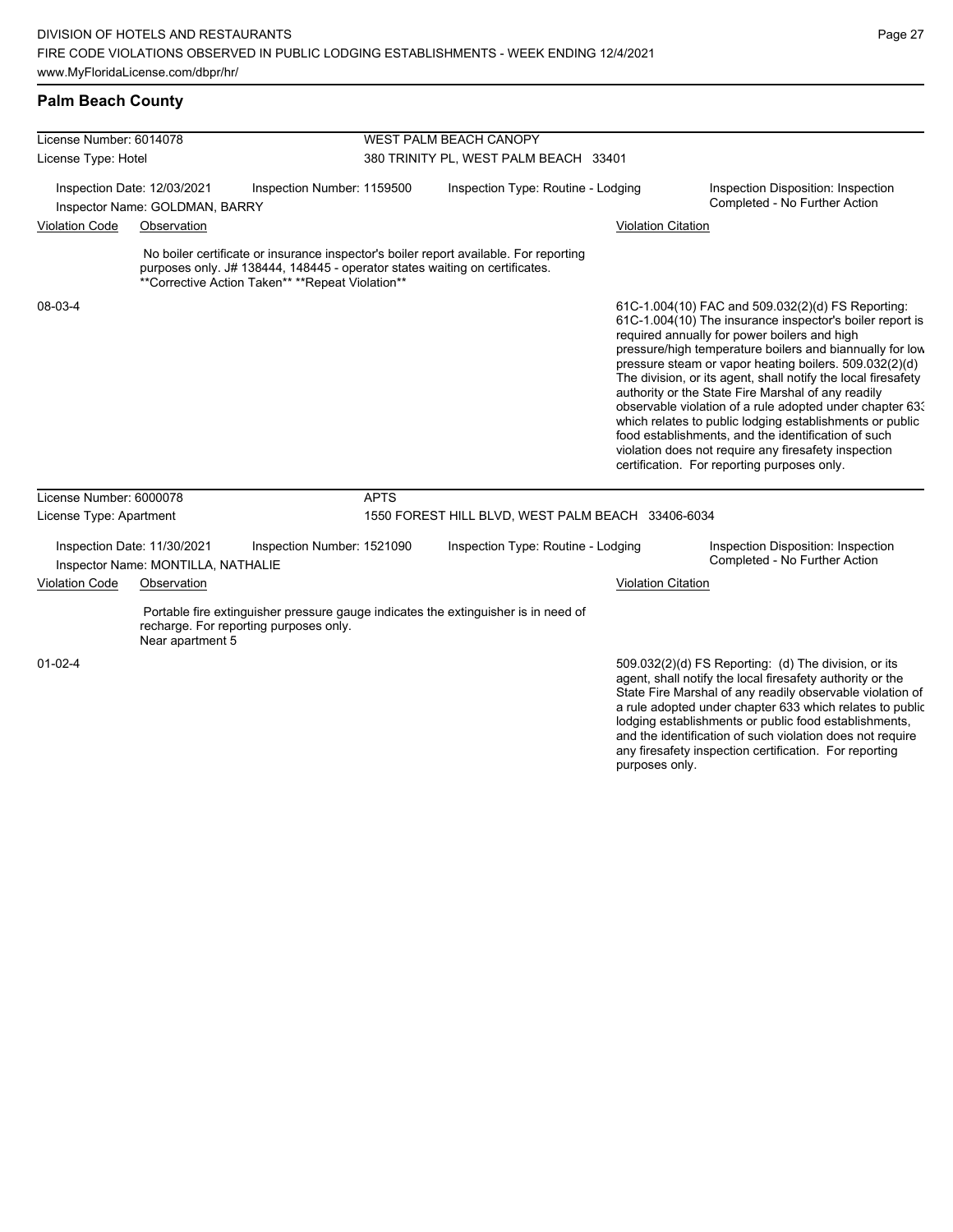### **Palm Beach County**

| License Number: 6004110                                           |                                                                | 1031 SOUTH WOOSTER LTD                                                                                                                             |                        |                                                                                                                                                               |                           |                                                                                                                                                                                                                                                                                                                                                                                                                                                                                                                                                                                                                                                                                                  |  |
|-------------------------------------------------------------------|----------------------------------------------------------------|----------------------------------------------------------------------------------------------------------------------------------------------------|------------------------|---------------------------------------------------------------------------------------------------------------------------------------------------------------|---------------------------|--------------------------------------------------------------------------------------------------------------------------------------------------------------------------------------------------------------------------------------------------------------------------------------------------------------------------------------------------------------------------------------------------------------------------------------------------------------------------------------------------------------------------------------------------------------------------------------------------------------------------------------------------------------------------------------------------|--|
| License Type: Motel                                               |                                                                |                                                                                                                                                    |                        | 1901 PALM BEACH LAKES BLVD., WEST PALM BEACH 33409                                                                                                            |                           |                                                                                                                                                                                                                                                                                                                                                                                                                                                                                                                                                                                                                                                                                                  |  |
|                                                                   | Inspection Date: 12/03/2021<br>Inspector Name: SEVILLA, FREDDY | Inspection Number: 1217742                                                                                                                         |                        | Inspection Type: Routine - Lodging                                                                                                                            |                           | Inspection Disposition: Inspection<br>Completed - No Further Action                                                                                                                                                                                                                                                                                                                                                                                                                                                                                                                                                                                                                              |  |
| <b>Violation Code</b>                                             | Observation                                                    |                                                                                                                                                    |                        |                                                                                                                                                               | <b>Violation Citation</b> |                                                                                                                                                                                                                                                                                                                                                                                                                                                                                                                                                                                                                                                                                                  |  |
|                                                                   | purposes only.                                                 | Trouble/alarm light illuminated on the fire alarm control panel. For reporting                                                                     |                        |                                                                                                                                                               |                           |                                                                                                                                                                                                                                                                                                                                                                                                                                                                                                                                                                                                                                                                                                  |  |
| $04 - 01 - 4$                                                     |                                                                |                                                                                                                                                    |                        |                                                                                                                                                               | purposes only.            | 509.032(2)(d) FS Reporting: The division, or its agent,<br>shall notify the local firesafety authority or the State Fire<br>Marshal of any readily observable violation of a rule<br>adopted under chapter 633 which relates to public<br>lodging establishments or public food establishments,<br>and the identification of such violation does not require<br>any firesafety inspection certification. For reporting                                                                                                                                                                                                                                                                           |  |
| 08-01-4                                                           |                                                                |                                                                                                                                                    |                        |                                                                                                                                                               |                           | 61C-1.004(10) FAC and 509.032(2)(d) FS Reporting:<br>61C-1.004(10) The insurance inspector's boiler report is<br>required annually for power boilers and high<br>pressure/high temperature boilers and biannually for low<br>pressure steam or vapor heating boilers. 509.032(2)(d)<br>The division, or its agent, shall notify the local firesafety<br>authority or the State Fire Marshal of any readily<br>observable violation of a rule adopted under chapter 633<br>which relates to public lodging establishments or public<br>food establishments, and the identification of such<br>violation does not require any firesafety inspection<br>certification. For reporting purposes only. |  |
| License Number: 6002759                                           |                                                                |                                                                                                                                                    |                        | CONGRESS MOTEL AND APARTMENTS                                                                                                                                 |                           |                                                                                                                                                                                                                                                                                                                                                                                                                                                                                                                                                                                                                                                                                                  |  |
| License Type: Motel                                               |                                                                |                                                                                                                                                    |                        | 4787 S CONGRESS AVE, LAKE WORTH 33461                                                                                                                         |                           |                                                                                                                                                                                                                                                                                                                                                                                                                                                                                                                                                                                                                                                                                                  |  |
| Inspection Date: 11/29/2021<br>Inspector Name: MONTILLA, NATHALIE |                                                                | Inspection Number: 1219131                                                                                                                         |                        | Inspection Type: Routine - Lodging                                                                                                                            |                           | Inspection Disposition: Call Back -<br>Extension given, pending                                                                                                                                                                                                                                                                                                                                                                                                                                                                                                                                                                                                                                  |  |
| <b>Violation Code</b>                                             | Observation                                                    |                                                                                                                                                    |                        |                                                                                                                                                               | <b>Violation Citation</b> |                                                                                                                                                                                                                                                                                                                                                                                                                                                                                                                                                                                                                                                                                                  |  |
|                                                                   | Extended**                                                     | extinguisher is in need of recharge. For reporting purposes only.                                                                                  |                        | - From initial inspection : Portable fire extinguisher pressure gauge indicates the<br>Between room 11 and 10 - From follow-up inspection 2021-11-29: ** Time |                           |                                                                                                                                                                                                                                                                                                                                                                                                                                                                                                                                                                                                                                                                                                  |  |
| $01 - 02 - 4$                                                     |                                                                |                                                                                                                                                    |                        |                                                                                                                                                               | purposes only.            | 509.032(2)(d) FS Reporting: (d) The division, or its<br>agent, shall notify the local firesafety authority or the<br>State Fire Marshal of any readily observable violation of<br>a rule adopted under chapter 633 which relates to public<br>lodging establishments or public food establishments,<br>and the identification of such violation does not require<br>any firesafety inspection certification. For reporting                                                                                                                                                                                                                                                                       |  |
| License Number: 6003850                                           |                                                                |                                                                                                                                                    |                        | <b>JUPITER BEACH RESORT</b>                                                                                                                                   |                           |                                                                                                                                                                                                                                                                                                                                                                                                                                                                                                                                                                                                                                                                                                  |  |
| License Type: Motel                                               |                                                                |                                                                                                                                                    | 5 N A1A, JUPITER 33477 |                                                                                                                                                               |                           |                                                                                                                                                                                                                                                                                                                                                                                                                                                                                                                                                                                                                                                                                                  |  |
|                                                                   | Inspection Date: 12/01/2021<br>Inspector Name: ROTONDI, VICTOR | Inspection Number: 1219853                                                                                                                         |                        | Inspection Type: Routine - Lodging                                                                                                                            |                           | Inspection Disposition: Inspection<br>Completed - No Further Action                                                                                                                                                                                                                                                                                                                                                                                                                                                                                                                                                                                                                              |  |
| <b>Violation Code</b>                                             | Observation                                                    |                                                                                                                                                    |                        |                                                                                                                                                               | <b>Violation Citation</b> |                                                                                                                                                                                                                                                                                                                                                                                                                                                                                                                                                                                                                                                                                                  |  |
|                                                                   |                                                                | Trouble/alarm light illuminated on the fire alarm control panel. For reporting<br>purposes only. Lobby area/Front desk area. ** Repeat Violation** |                        |                                                                                                                                                               |                           |                                                                                                                                                                                                                                                                                                                                                                                                                                                                                                                                                                                                                                                                                                  |  |
| 04-01-4                                                           |                                                                |                                                                                                                                                    |                        |                                                                                                                                                               |                           | 509.032(2)(d) FS Reporting: The division, or its agent,<br>shall notify the local firesafety authority or the State Fire<br>Marshal of any readily observable violation of a rule<br>adopted under chapter 633 which relates to public<br>lodging establishments or public food establishments,<br>and the identification of such violation does not require<br>any firesafety inspection certification. For reporting                                                                                                                                                                                                                                                                           |  |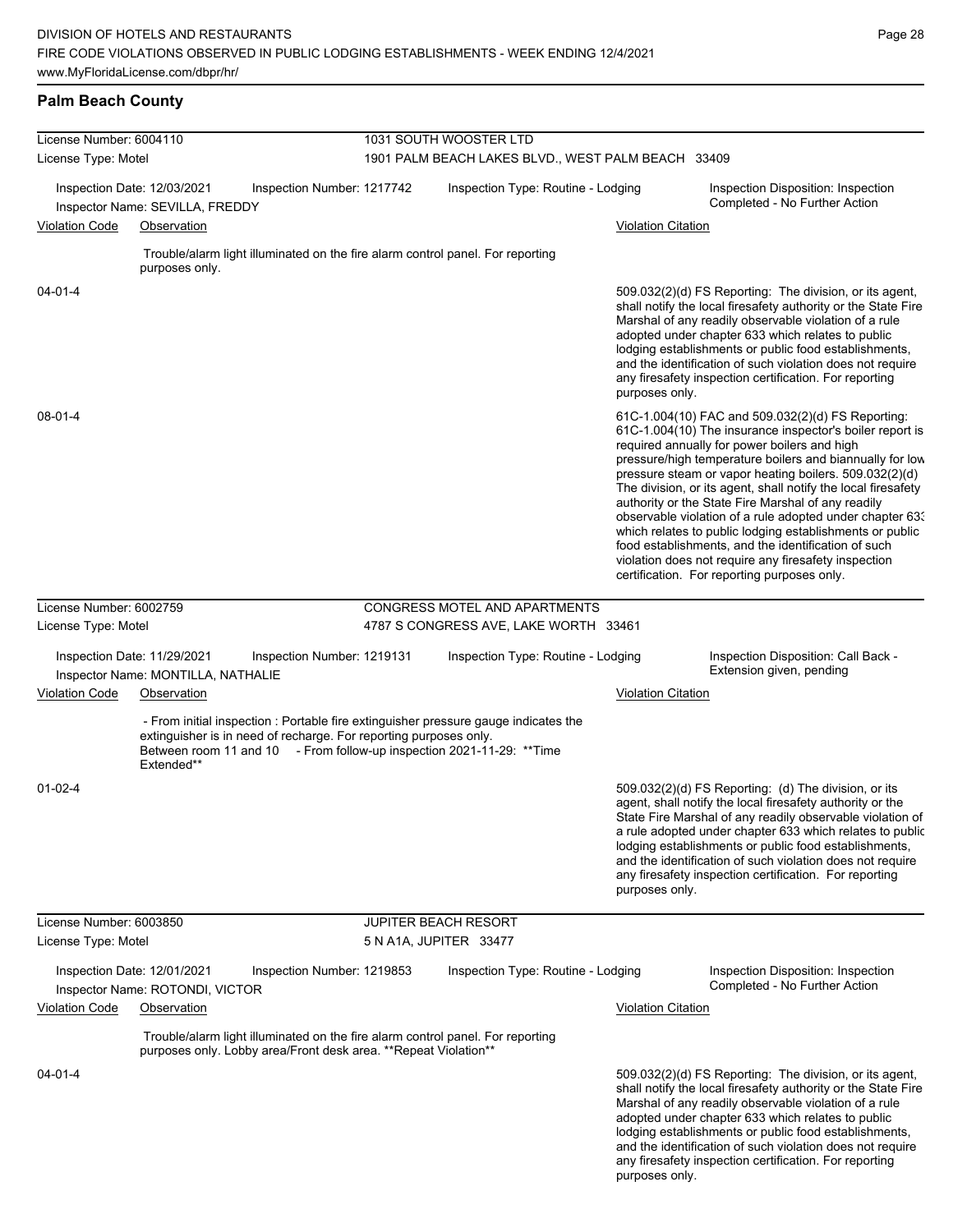| License Number: 6203064 |                                                                     |                                                              | TRADEWINDS SANDPIPER BEACH RESORT |                                                                                                                                                                       |                           |                                                                                                                                                                                                                                                                                                                                                                                                                                                                                                                                                                                                                                                                                                  |  |  |
|-------------------------|---------------------------------------------------------------------|--------------------------------------------------------------|-----------------------------------|-----------------------------------------------------------------------------------------------------------------------------------------------------------------------|---------------------------|--------------------------------------------------------------------------------------------------------------------------------------------------------------------------------------------------------------------------------------------------------------------------------------------------------------------------------------------------------------------------------------------------------------------------------------------------------------------------------------------------------------------------------------------------------------------------------------------------------------------------------------------------------------------------------------------------|--|--|
| License Type: Motel     |                                                                     |                                                              |                                   | 6000 GULF BLVD, ST. PETE BEACH 33706                                                                                                                                  |                           |                                                                                                                                                                                                                                                                                                                                                                                                                                                                                                                                                                                                                                                                                                  |  |  |
|                         | Inspection Date: 12/03/2021<br>Inspector Name: DAY-WALKER, LISA     | Inspection Number: 1218415                                   |                                   | Inspection Type: Routine - Lodging                                                                                                                                    |                           | Inspection Disposition: Warning<br><b>Issued</b>                                                                                                                                                                                                                                                                                                                                                                                                                                                                                                                                                                                                                                                 |  |  |
| <b>Violation Code</b>   | Observation                                                         |                                                              |                                   |                                                                                                                                                                       | <b>Violation Citation</b> |                                                                                                                                                                                                                                                                                                                                                                                                                                                                                                                                                                                                                                                                                                  |  |  |
|                         |                                                                     |                                                              |                                   | Trouble/alarm light illuminated on the fire alarm control panel. For reporting<br>purposes only. YellowTrouble light illuminated in front lobby. **Repeat Violation** |                           |                                                                                                                                                                                                                                                                                                                                                                                                                                                                                                                                                                                                                                                                                                  |  |  |
| 04-01-4                 |                                                                     |                                                              |                                   |                                                                                                                                                                       | purposes only.            | 509.032(2)(d) FS Reporting: The division, or its agent,<br>shall notify the local firesafety authority or the State Fire<br>Marshal of any readily observable violation of a rule<br>adopted under chapter 633 which relates to public<br>lodging establishments or public food establishments,<br>and the identification of such violation does not require<br>any firesafety inspection certification. For reporting                                                                                                                                                                                                                                                                           |  |  |
| 08-01-4                 |                                                                     |                                                              |                                   |                                                                                                                                                                       |                           | 61C-1.004(10) FAC and 509.032(2)(d) FS Reporting:<br>61C-1.004(10) The insurance inspector's boiler report is<br>required annually for power boilers and high<br>pressure/high temperature boilers and biannually for low<br>pressure steam or vapor heating boilers. 509.032(2)(d)<br>The division, or its agent, shall notify the local firesafety<br>authority or the State Fire Marshal of any readily<br>observable violation of a rule adopted under chapter 63.<br>which relates to public lodging establishments or public<br>food establishments, and the identification of such<br>violation does not require any firesafety inspection<br>certification. For reporting purposes only. |  |  |
| License Number: 6203469 |                                                                     |                                                              |                                   | MAGNUSON HOTEL MARINA COVE                                                                                                                                            |                           |                                                                                                                                                                                                                                                                                                                                                                                                                                                                                                                                                                                                                                                                                                  |  |  |
| License Type: Motel     |                                                                     |                                                              |                                   | 6800 SUNSHINE SKYWAY LN S, ST PETERSBURG 337114901                                                                                                                    |                           |                                                                                                                                                                                                                                                                                                                                                                                                                                                                                                                                                                                                                                                                                                  |  |  |
|                         | Inspection Date: 12/03/2021<br>Inspector Name: HEFFNER, CHRISTOPHER | Inspection Number: 1217240                                   |                                   | Inspection Type: Routine - Lodging                                                                                                                                    |                           | Inspection Disposition: Inspection<br>Completed - No Further Action                                                                                                                                                                                                                                                                                                                                                                                                                                                                                                                                                                                                                              |  |  |
| Violation Code          | Observation                                                         |                                                              |                                   |                                                                                                                                                                       | <b>Violation Citation</b> |                                                                                                                                                                                                                                                                                                                                                                                                                                                                                                                                                                                                                                                                                                  |  |  |
|                         | purposes only.                                                      | today to do boiler inspection when installation is complete. |                                   | Boiler certificate or insurance inspector's boiler report expired. For reporting<br>Boilers are having carbon monoxide detectors updated. Inspector is coming out     |                           |                                                                                                                                                                                                                                                                                                                                                                                                                                                                                                                                                                                                                                                                                                  |  |  |
| 08-01-4                 |                                                                     |                                                              |                                   |                                                                                                                                                                       |                           | 61C-1.004(10) FAC and 509.032(2)(d) FS Reporting:<br>61C-1.004(10) The insurance inspector's boiler report is<br>required annually for power boilers and high<br>pressure/high temperature boilers and biannually for low<br>pressure steam or vapor heating boilers. 509.032(2)(d)<br>The division, or its agent, shall notify the local firesafety<br>authority or the State Fire Marshal of any readily<br>observable violation of a rule adopted under chapter 63.<br>which relates to public lodging establishments or public<br>food establishments, and the identification of such<br>violation does not require any firesafety inspection                                                |  |  |

certification. For reporting purposes only.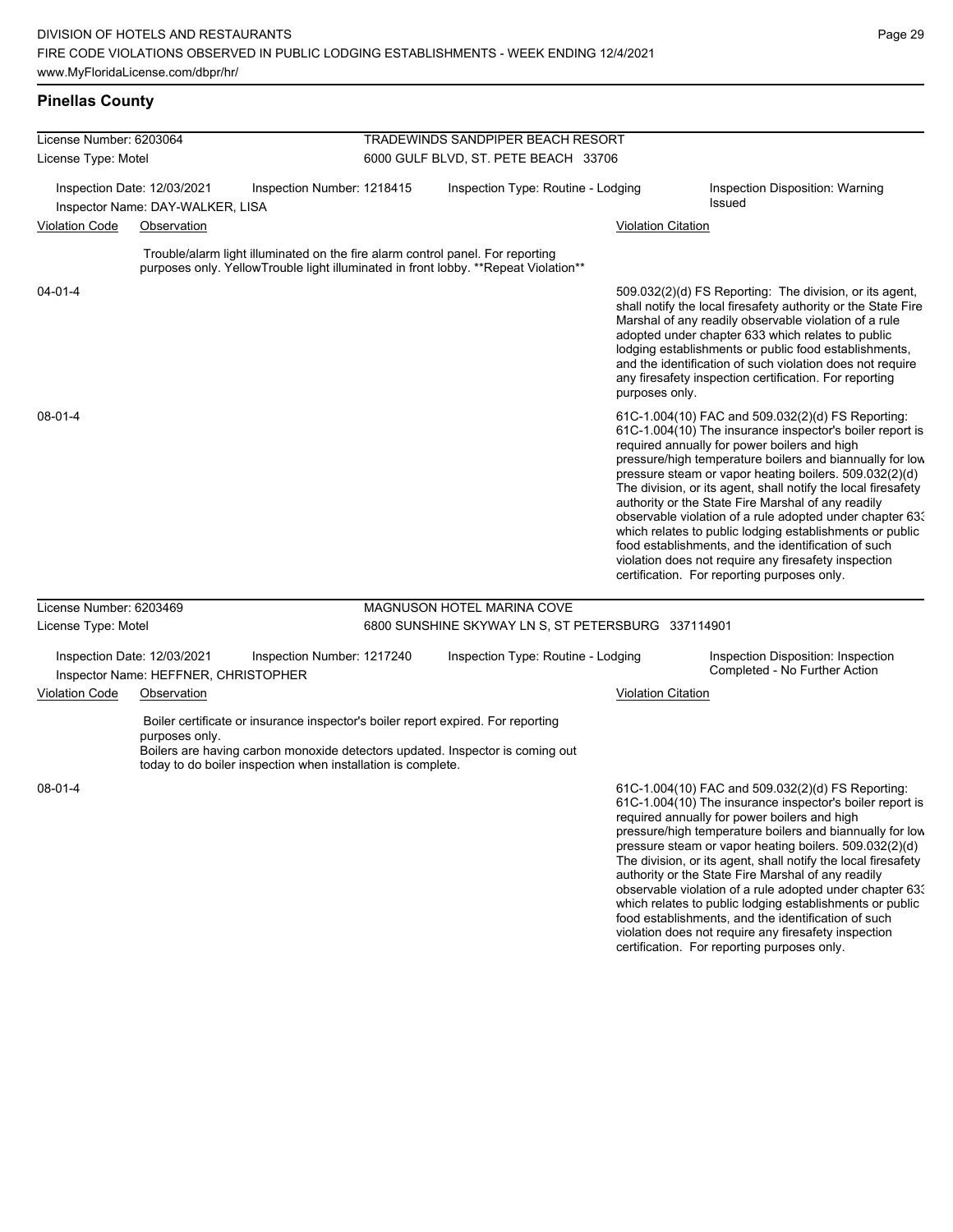

any firesafety inspection certification. For reporting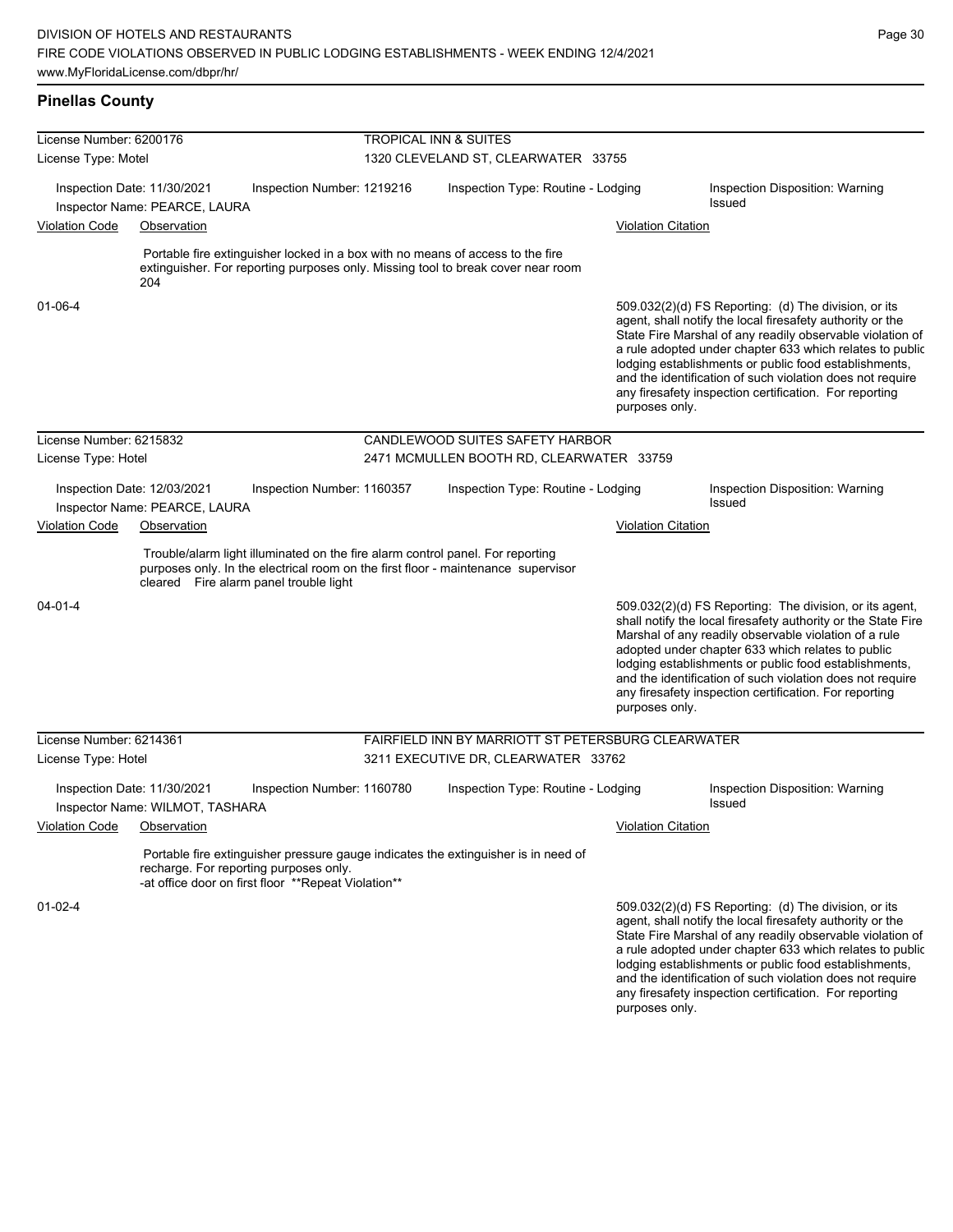# **Pinellas County**

| License Number: 6215766     |                                                                                                                                                                                     | <b>HILTON GARDEN INN</b> |                                    |                           |                                                                                                                                                                                                                                                                                                                                                                                                                                                                                                                                                                                                                                                                                                                                                                                                                                                                   |  |  |
|-----------------------------|-------------------------------------------------------------------------------------------------------------------------------------------------------------------------------------|--------------------------|------------------------------------|---------------------------|-------------------------------------------------------------------------------------------------------------------------------------------------------------------------------------------------------------------------------------------------------------------------------------------------------------------------------------------------------------------------------------------------------------------------------------------------------------------------------------------------------------------------------------------------------------------------------------------------------------------------------------------------------------------------------------------------------------------------------------------------------------------------------------------------------------------------------------------------------------------|--|--|
| License Type: Hotel         |                                                                                                                                                                                     |                          | 4052 TAMPA RD, OLDSMAR 34677       |                           |                                                                                                                                                                                                                                                                                                                                                                                                                                                                                                                                                                                                                                                                                                                                                                                                                                                                   |  |  |
| Inspection Date: 12/03/2021 | Inspection Number: 1159729<br>Inspector Name: PEARCE, LAURA                                                                                                                         |                          | Inspection Type: Routine - Lodging |                           | Inspection Disposition: Warning<br><b>Issued</b>                                                                                                                                                                                                                                                                                                                                                                                                                                                                                                                                                                                                                                                                                                                                                                                                                  |  |  |
| <b>Violation Code</b>       | Observation                                                                                                                                                                         |                          |                                    | <b>Violation Citation</b> |                                                                                                                                                                                                                                                                                                                                                                                                                                                                                                                                                                                                                                                                                                                                                                                                                                                                   |  |  |
|                             | Trouble/alarm light illuminated on the fire alarm control panel by entrance. For<br>reporting purposes only.                                                                        |                          |                                    |                           |                                                                                                                                                                                                                                                                                                                                                                                                                                                                                                                                                                                                                                                                                                                                                                                                                                                                   |  |  |
| 04-01-4                     |                                                                                                                                                                                     |                          |                                    | purposes only.            | 509.032(2)(d) FS Reporting: The division, or its agent,<br>shall notify the local firesafety authority or the State Fire<br>Marshal of any readily observable violation of a rule<br>adopted under chapter 633 which relates to public<br>lodging establishments or public food establishments,<br>and the identification of such violation does not require<br>any firesafety inspection certification. For reporting                                                                                                                                                                                                                                                                                                                                                                                                                                            |  |  |
| License Number: 6204404     |                                                                                                                                                                                     | DUNEDIN COVE MOTEL       |                                    |                           |                                                                                                                                                                                                                                                                                                                                                                                                                                                                                                                                                                                                                                                                                                                                                                                                                                                                   |  |  |
| License Type: Motel         |                                                                                                                                                                                     |                          | 1220 MAIN STREET, DUNEDIN 34698    |                           |                                                                                                                                                                                                                                                                                                                                                                                                                                                                                                                                                                                                                                                                                                                                                                                                                                                                   |  |  |
| Inspection Date: 11/29/2021 | Inspection Number: 1219027<br>Inspector Name: PEARCE, LAURA                                                                                                                         |                          | Inspection Type: Routine - Lodging |                           | Inspection Disposition: Warning<br><b>Issued</b>                                                                                                                                                                                                                                                                                                                                                                                                                                                                                                                                                                                                                                                                                                                                                                                                                  |  |  |
| <b>Violation Code</b>       | Observation                                                                                                                                                                         |                          |                                    | <b>Violation Citation</b> |                                                                                                                                                                                                                                                                                                                                                                                                                                                                                                                                                                                                                                                                                                                                                                                                                                                                   |  |  |
|                             | Portable fire extinguisher locked in a box with no means of access to the fire<br>extinguisher. For reporting purposes only. Issuing tool to break cover between<br>rooms 22 and 23 |                          |                                    |                           |                                                                                                                                                                                                                                                                                                                                                                                                                                                                                                                                                                                                                                                                                                                                                                                                                                                                   |  |  |
| $01 - 06 - 4$               |                                                                                                                                                                                     |                          |                                    | purposes only.            | 509.032(2)(d) FS Reporting: (d) The division, or its<br>agent, shall notify the local firesafety authority or the<br>State Fire Marshal of any readily observable violation of<br>a rule adopted under chapter 633 which relates to public<br>lodging establishments or public food establishments,<br>and the identification of such violation does not require<br>any firesafety inspection certification. For reporting                                                                                                                                                                                                                                                                                                                                                                                                                                        |  |  |
| 04-02-4                     |                                                                                                                                                                                     |                          |                                    |                           | 509.215(1) and (2) and 509.032(2)(d) FS Reporting:<br>509.215(1) Each guest room shall be equipped with an<br>approved listed single-station smoke detector meeting<br>the minimum requirements of NFPA-74 Standards for<br>the Installation, Maintenance and Use of Household Fire<br>Warning Equipment. (2) The building has smoke<br>detectors in each guest room individually annunciating<br>to a panel at a supervised location. 509.032(2)(d) The<br>division, or its agent, shall notify the local firesafety<br>authority or the State Fire Marshal of any readily<br>observable violation of a rule adopted under chapter 633<br>which relates to public lodging establishments or public<br>food establishments, and the identification of such<br>violation does not require any firesafety inspection<br>certification. For reporting purposes only. |  |  |
| 07-04-4                     |                                                                                                                                                                                     |                          |                                    | purposes only.            | 509.032(2)(d) FS Reporting: (d) The division, or its<br>agent, shall notify the local firesafety authority or the<br>State Fire Marshal of any readily observable violation of<br>a rule adopted under chapter 633 which relates to public<br>lodging establishments or public food establishments,<br>and the identification of such violation does not require<br>any firesafety inspection certification. For reporting                                                                                                                                                                                                                                                                                                                                                                                                                                        |  |  |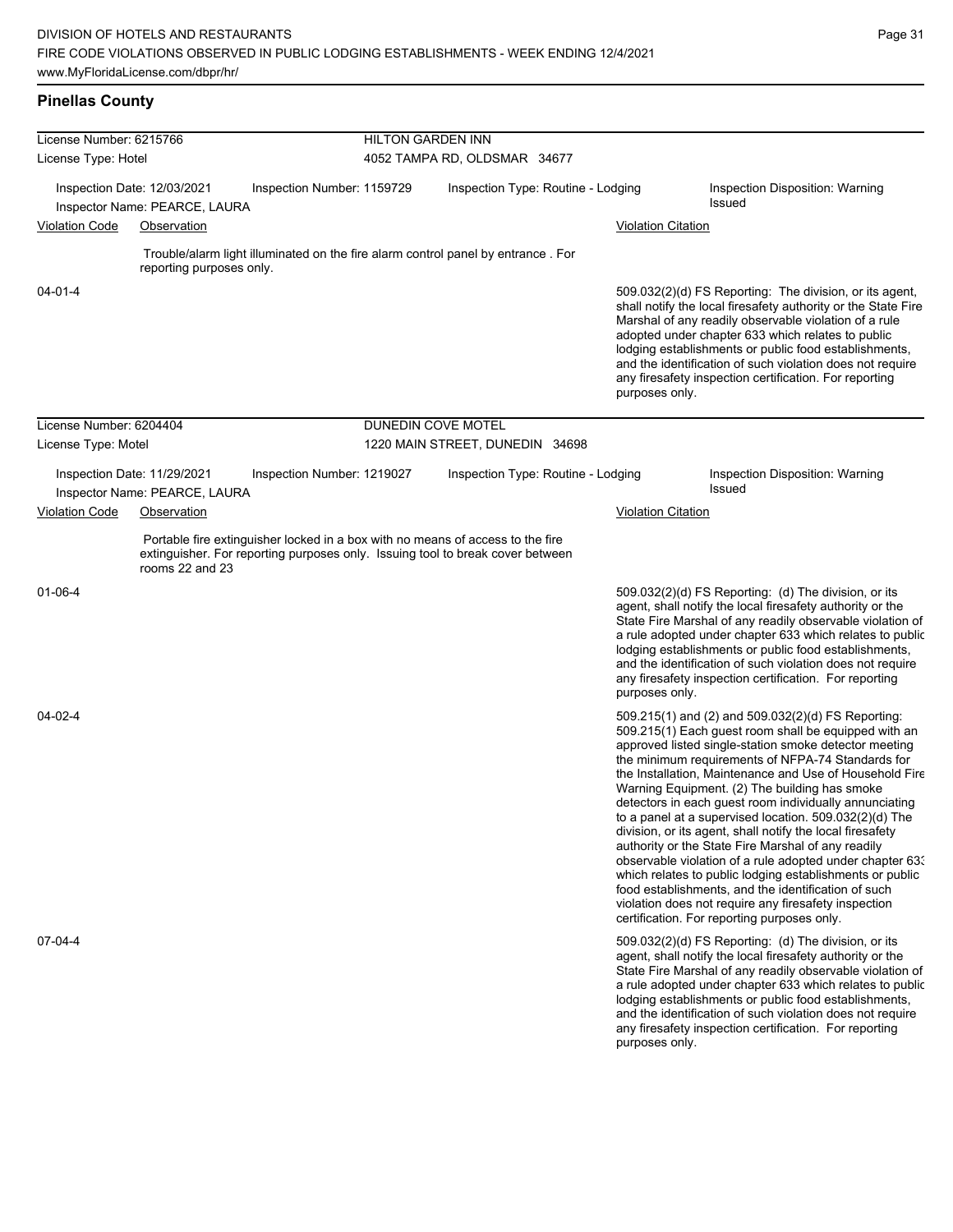# **Polk County**

| License Number: 6300996                                                                      |                                                                |                                                                                | <b>QUALITY INN &amp; SUITES WINTER HAVEN</b> |                                                  |                                                                     |                                                                                                                                                                                                                                                                                                                                                                                                                        |  |  |
|----------------------------------------------------------------------------------------------|----------------------------------------------------------------|--------------------------------------------------------------------------------|----------------------------------------------|--------------------------------------------------|---------------------------------------------------------------------|------------------------------------------------------------------------------------------------------------------------------------------------------------------------------------------------------------------------------------------------------------------------------------------------------------------------------------------------------------------------------------------------------------------------|--|--|
| License Type: Motel                                                                          |                                                                |                                                                                |                                              | 5651 CYPRESS GARDENS BLVD, WINTER HAVEN 33884    |                                                                     |                                                                                                                                                                                                                                                                                                                                                                                                                        |  |  |
| Inspection Date: 11/30/2021<br>Inspection Number: 1221568<br>Inspector Name: JACKSON, SHARON |                                                                |                                                                                | Inspection Type: Complaint Full              |                                                  | Inspection Disposition: Inspection<br>Completed - No Further Action |                                                                                                                                                                                                                                                                                                                                                                                                                        |  |  |
| <b>Violation Code</b><br>Observation                                                         |                                                                |                                                                                |                                              |                                                  | <b>Violation Citation</b>                                           |                                                                                                                                                                                                                                                                                                                                                                                                                        |  |  |
|                                                                                              | purposes only.                                                 | Trouble/alarm light illuminated on the fire alarm control panel. For reporting |                                              |                                                  |                                                                     |                                                                                                                                                                                                                                                                                                                                                                                                                        |  |  |
| $04 - 01 - 4$                                                                                |                                                                |                                                                                |                                              |                                                  | purposes only.                                                      | 509.032(2)(d) FS Reporting: The division, or its agent,<br>shall notify the local firesafety authority or the State Fire<br>Marshal of any readily observable violation of a rule<br>adopted under chapter 633 which relates to public<br>lodging establishments or public food establishments,<br>and the identification of such violation does not require<br>any firesafety inspection certification. For reporting |  |  |
| License Number: 6309283                                                                      |                                                                |                                                                                |                                              | ARTISAN LIVING BELLA CITTA                       |                                                                     |                                                                                                                                                                                                                                                                                                                                                                                                                        |  |  |
| License Type: Apartment                                                                      |                                                                |                                                                                |                                              | 1205 VENICE BLVD, DAVENPORT 33897                |                                                                     |                                                                                                                                                                                                                                                                                                                                                                                                                        |  |  |
|                                                                                              | Inspection Date: 11/30/2021<br>Inspector Name: JACKSON, SHARON | Inspection Number: 1511178                                                     |                                              | Inspection Type: Lodging-Licensing<br>Inspection |                                                                     | Inspection Disposition: Inspection<br>Completed - No Further Action                                                                                                                                                                                                                                                                                                                                                    |  |  |
| <b>Violation Code</b>                                                                        | Observation                                                    |                                                                                |                                              |                                                  | <b>Violation Citation</b>                                           |                                                                                                                                                                                                                                                                                                                                                                                                                        |  |  |
|                                                                                              | purposes only.                                                 | Trouble/alarm light illuminated on the fire alarm control panel. For reporting |                                              |                                                  |                                                                     |                                                                                                                                                                                                                                                                                                                                                                                                                        |  |  |
| $04 - 01 - 4$                                                                                |                                                                |                                                                                |                                              |                                                  |                                                                     | 509.032(2)(d) FS Reporting: The division, or its agent,<br>shall notify the local firesafety authority or the State Fire<br>Marshal of any readily observable violation of a rule<br>adopted under chapter 633 which relates to public<br>lodging establishments or public food establishments,<br>and the identification of such violation does not require                                                           |  |  |

and the identification of such violation does not require any firesafety inspection certification. For reporting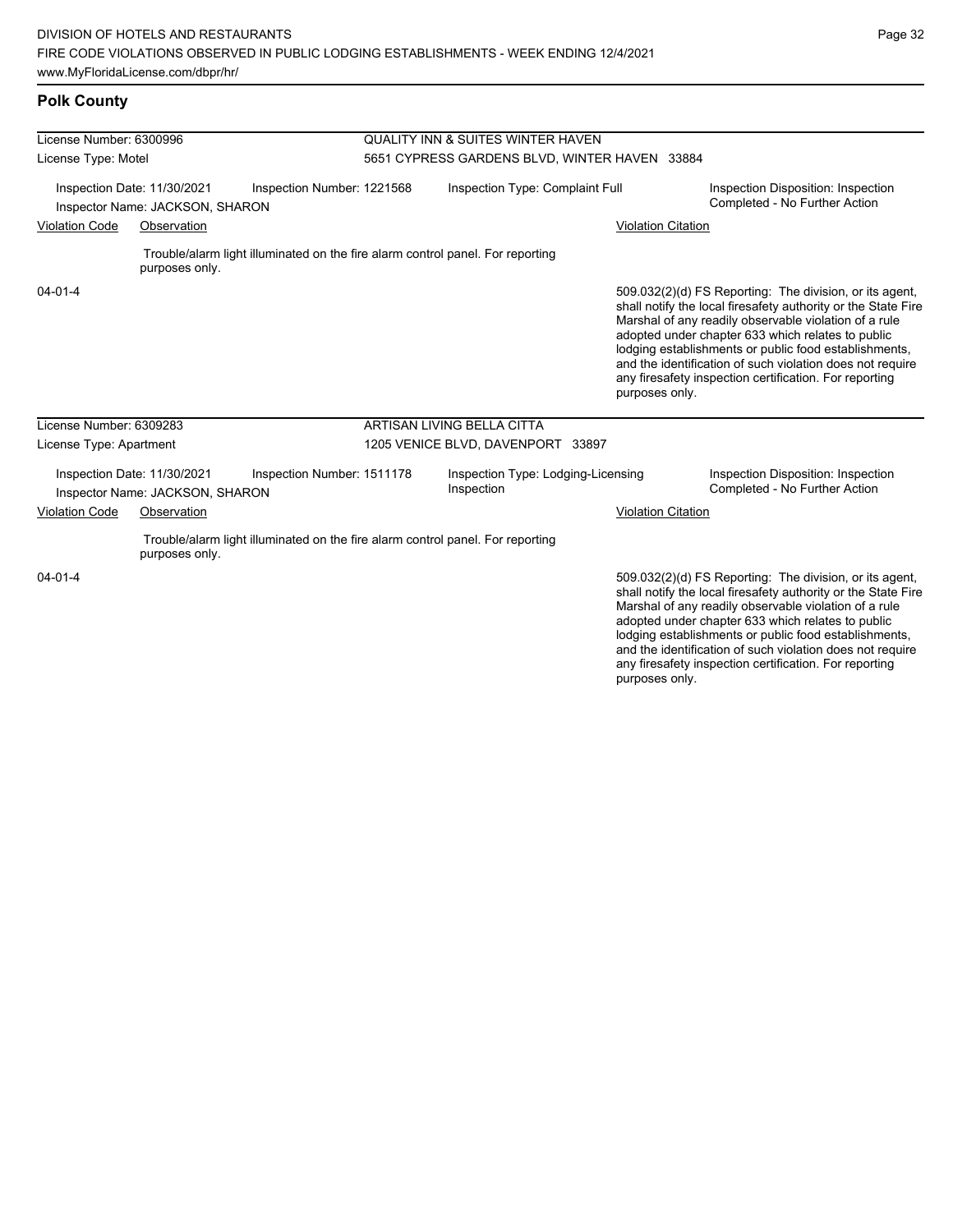#### **Putnam County**

| License Number: 6400054 |                                                                |                                                                                                                          | <b>REGENCY INN</b>                 |                                                                                                                                                                                |  |  |  |
|-------------------------|----------------------------------------------------------------|--------------------------------------------------------------------------------------------------------------------------|------------------------------------|--------------------------------------------------------------------------------------------------------------------------------------------------------------------------------|--|--|--|
| License Type: Motel     |                                                                |                                                                                                                          | 100 FEDERAL ST, PALATKA 32177      |                                                                                                                                                                                |  |  |  |
|                         | Inspection Date: 12/01/2021<br>Inspector Name: BELLEMARE, RYAN | Inspection Number: 1219570                                                                                               | Inspection Type: Routine - Lodging | Inspection Disposition: Inspection<br>Completed - No Further Action                                                                                                            |  |  |  |
| <b>Violation Code</b>   | Observation                                                    |                                                                                                                          | <b>Violation Citation</b>          |                                                                                                                                                                                |  |  |  |
|                         |                                                                | Electrical outlet damaged to indicate a malfunction. For reporting purposes only.<br>Room 104 ac plug hanging from wall. |                                    |                                                                                                                                                                                |  |  |  |
| $07-04-4$               |                                                                |                                                                                                                          |                                    | 509.032(2)(d) FS Reporting: (d) The division, or its<br>agent, shall notify the local firesafety authority or the<br>State Fire Marshal of any readily observable violation of |  |  |  |

State Fire Marshal of any readily observable violation of a rule adopted under chapter 633 which relates to public lodging establishments or public food establishments, and the identification of such violation does not require any firesafety inspection certification. For reporting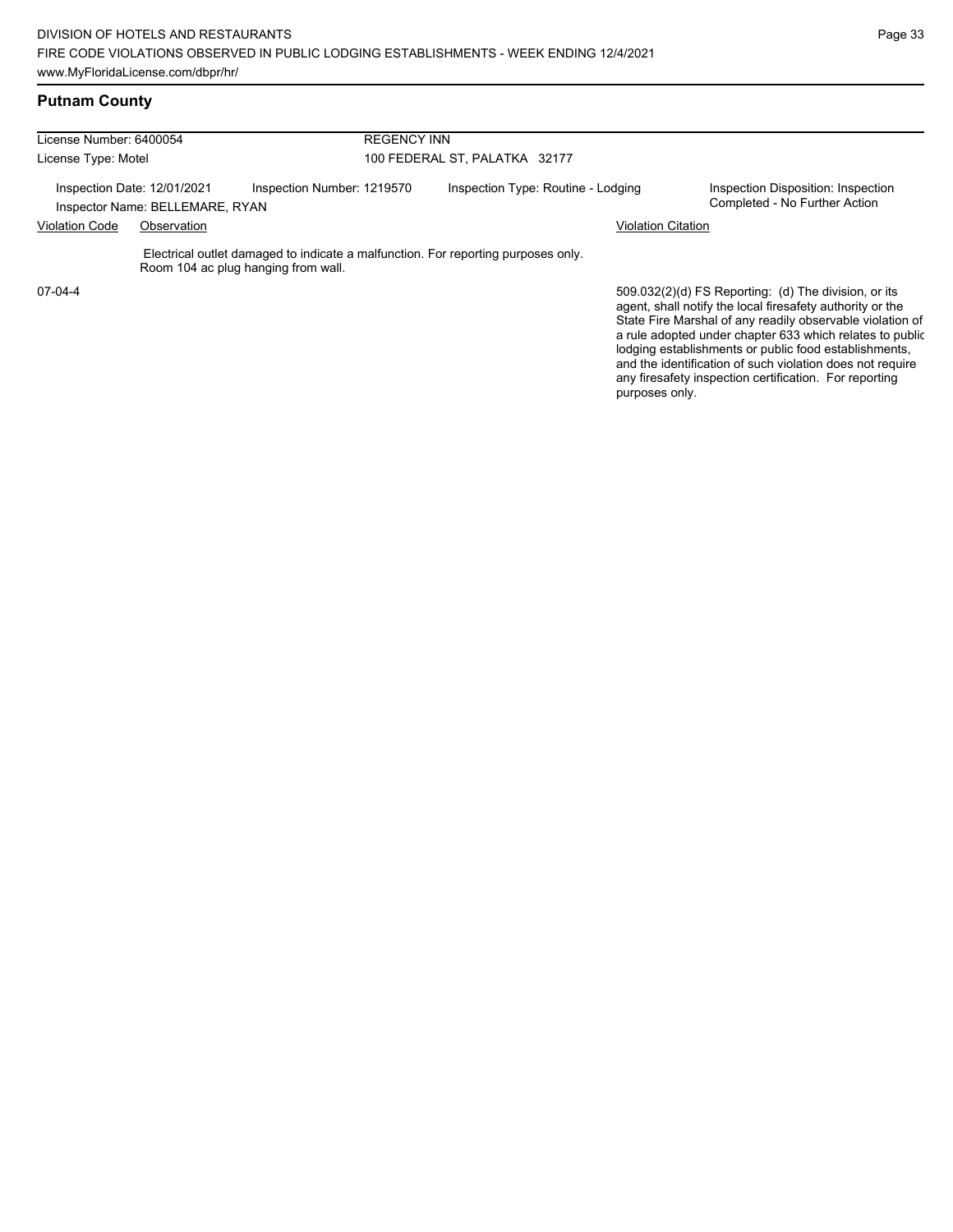### **Sarasota County**

| License Number: 6804704                                         |                                                                 |                                                                                                                                                                                                                                                     | HOLIDAY INN EXPRESS & SUITES SARASOTA EAST/I-75 |                           |                                                                                                                                                                                                                                                                                                                                                                                                                            |  |  |  |
|-----------------------------------------------------------------|-----------------------------------------------------------------|-----------------------------------------------------------------------------------------------------------------------------------------------------------------------------------------------------------------------------------------------------|-------------------------------------------------|---------------------------|----------------------------------------------------------------------------------------------------------------------------------------------------------------------------------------------------------------------------------------------------------------------------------------------------------------------------------------------------------------------------------------------------------------------------|--|--|--|
| License Type: Hotel                                             |                                                                 |                                                                                                                                                                                                                                                     | 5730 GANTT RD, SARASOTA 34233                   |                           |                                                                                                                                                                                                                                                                                                                                                                                                                            |  |  |  |
| Inspection Date: 11/29/2021<br>Inspector Name: CATTLEY, RAYMOND |                                                                 | Inspection Number: 1161371                                                                                                                                                                                                                          | Inspection Type: Routine - Lodging              |                           | Inspection Disposition: Call Back -<br>Complied                                                                                                                                                                                                                                                                                                                                                                            |  |  |  |
| <b>Violation Code</b><br>Observation                            |                                                                 |                                                                                                                                                                                                                                                     |                                                 | <b>Violation Citation</b> |                                                                                                                                                                                                                                                                                                                                                                                                                            |  |  |  |
|                                                                 | Extended**                                                      | - From initial inspection : Electrical outlet damaged to indicate a malfunction.<br>For reporting purposes only. Observed outlet cover missing outside west side of<br>building near entrance door. - From follow-up inspection 2021-11-29: ** Time |                                                 |                           |                                                                                                                                                                                                                                                                                                                                                                                                                            |  |  |  |
| 07-04-4                                                         |                                                                 |                                                                                                                                                                                                                                                     |                                                 | purposes only.            | 509.032(2)(d) FS Reporting: (d) The division, or its<br>agent, shall notify the local firesafety authority or the<br>State Fire Marshal of any readily observable violation of<br>a rule adopted under chapter 633 which relates to public<br>lodging establishments or public food establishments,<br>and the identification of such violation does not require<br>any firesafety inspection certification. For reporting |  |  |  |
| License Number: 6800192                                         |                                                                 |                                                                                                                                                                                                                                                     | <b>BAYMONT INN AND SUITES</b>                   |                           |                                                                                                                                                                                                                                                                                                                                                                                                                            |  |  |  |
| License Type: Motel                                             |                                                                 |                                                                                                                                                                                                                                                     | 1425 S TAMIAMI TRAIL, SARASOTA 34239            |                           |                                                                                                                                                                                                                                                                                                                                                                                                                            |  |  |  |
|                                                                 | Inspection Date: 12/02/2021<br>Inspector Name: CATTLEY, RAYMOND | Inspection Number: 1219016                                                                                                                                                                                                                          | Inspection Type: Routine - Lodging              |                           | Inspection Disposition: Call Back -<br>Complied                                                                                                                                                                                                                                                                                                                                                                            |  |  |  |
| <b>Violation Code</b>                                           | Observation                                                     |                                                                                                                                                                                                                                                     |                                                 |                           | <b>Violation Citation</b>                                                                                                                                                                                                                                                                                                                                                                                                  |  |  |  |
|                                                                 | 2021-12-02:                                                     | - From initial inspection : Trouble/alarm light illuminated on the fire alarm control<br>panel. For reporting purposes only. Observed Fire System Silent Knight with 2<br>warnings, system trouble and system silence. - From follow-up inspection  |                                                 |                           |                                                                                                                                                                                                                                                                                                                                                                                                                            |  |  |  |
| $04 - 01 - 4$                                                   |                                                                 |                                                                                                                                                                                                                                                     |                                                 |                           | 509.032(2)(d) FS Reporting: The division, or its agent,<br>shall notify the local firesafety authority or the State Fire<br>Marshal of any readily observable violation of a rule<br>adopted under chapter 633 which relates to public<br>lodging establishments or public food establishments,                                                                                                                            |  |  |  |

and the identification of such violation does not require any firesafety inspection certification. For reporting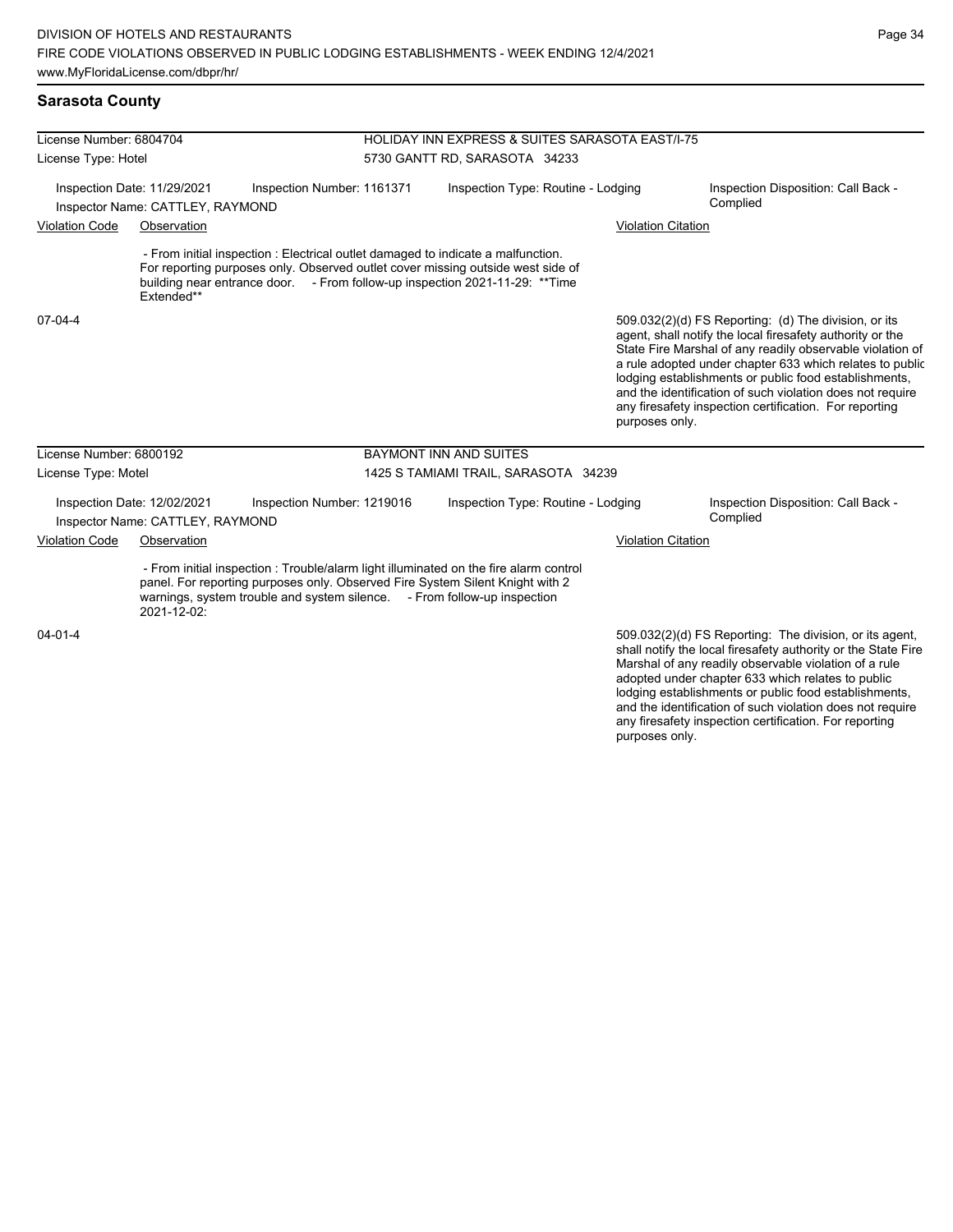| License Number: 6900010 |                                                             | <b>SEMINOLE GARDENS</b>                                                                                                                                                                                           |                                    |                           |                                                                                                                                                                                                                                                                                                                                                                                                                            |  |  |
|-------------------------|-------------------------------------------------------------|-------------------------------------------------------------------------------------------------------------------------------------------------------------------------------------------------------------------|------------------------------------|---------------------------|----------------------------------------------------------------------------------------------------------------------------------------------------------------------------------------------------------------------------------------------------------------------------------------------------------------------------------------------------------------------------------------------------------------------------|--|--|
| License Type: Apartment |                                                             |                                                                                                                                                                                                                   | 1600 W 5 ST, SANFORD 32771         |                           |                                                                                                                                                                                                                                                                                                                                                                                                                            |  |  |
|                         | Inspection Date: 11/30/2021<br>Inspector Name: ANGEL, TERRY | Inspection Number: 1528763                                                                                                                                                                                        | Inspection Type: Routine - Lodging |                           | Inspection Disposition: Call Back -<br>Complied                                                                                                                                                                                                                                                                                                                                                                            |  |  |
| <b>Violation Code</b>   | Observation                                                 |                                                                                                                                                                                                                   |                                    | <b>Violation Citation</b> |                                                                                                                                                                                                                                                                                                                                                                                                                            |  |  |
|                         |                                                             | - From initial inspection : Portable fire extinguisher pressure gauge indicates the<br>extinguisher is in need of recharge. For reporting purposes only.<br>Laundry room. - From follow-up inspection 2021-11-30: |                                    |                           |                                                                                                                                                                                                                                                                                                                                                                                                                            |  |  |
| $01-02-4$               |                                                             |                                                                                                                                                                                                                   |                                    |                           | 509.032(2)(d) FS Reporting: (d) The division, or its<br>agent, shall notify the local firesafety authority or the<br>State Fire Marshal of any readily observable violation of<br>a rule adopted under chapter 633 which relates to public<br>lodging establishments or public food establishments,<br>and the identification of such violation does not require<br>any firesafety inspection certification. For reporting |  |  |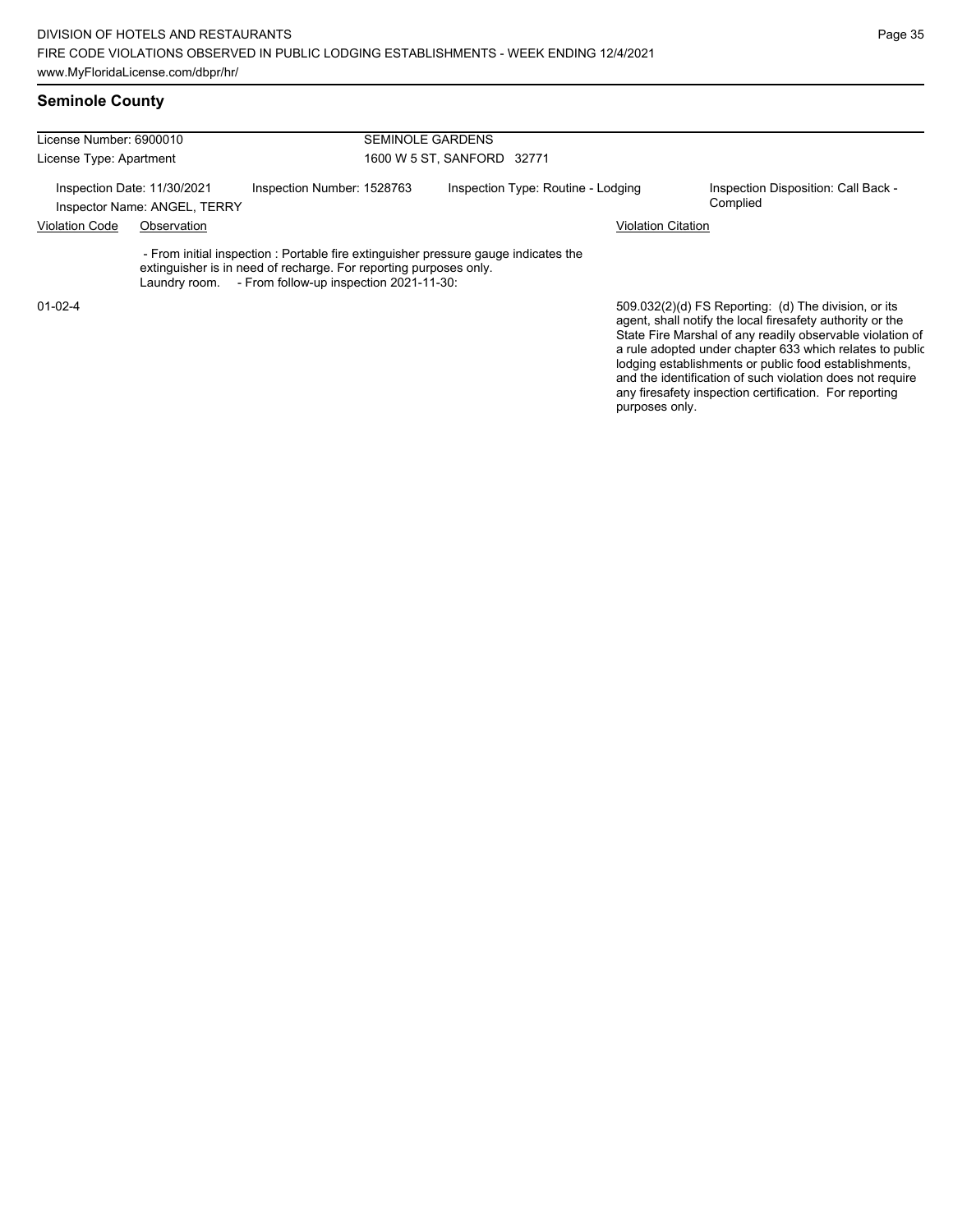### **St. Lucie County**

| License Number: 6600887 |                                                                |                                                                               | <b>VIRGINIA PARK RESIDENCES</b>    |                           |                                                                                                                                                                                                                                                                                                                                                              |  |  |
|-------------------------|----------------------------------------------------------------|-------------------------------------------------------------------------------|------------------------------------|---------------------------|--------------------------------------------------------------------------------------------------------------------------------------------------------------------------------------------------------------------------------------------------------------------------------------------------------------------------------------------------------------|--|--|
| License Type: Apartment |                                                                |                                                                               | 2102 S 29 ST. FT PIERCE 349476953  |                           |                                                                                                                                                                                                                                                                                                                                                              |  |  |
|                         | Inspection Date: 11/29/2021<br>Inspector Name: HARROD, JESSICA | Inspection Number: 1525407                                                    | Inspection Type: Routine - Lodging |                           | Inspection Disposition: Warning<br>Issued                                                                                                                                                                                                                                                                                                                    |  |  |
| <b>Violation Code</b>   | Observation                                                    |                                                                               |                                    | <b>Violation Citation</b> |                                                                                                                                                                                                                                                                                                                                                              |  |  |
|                         | not working for panel building G                               | Fire alarm control panel has no power. For reporting purposes only. No lights |                                    |                           |                                                                                                                                                                                                                                                                                                                                                              |  |  |
| $04 - 04 - 4$           |                                                                |                                                                               |                                    |                           | 509.032(2)(d) FS Reporting: The division, or its agent,<br>shall notify the local firesafety authority or the State Fire<br>Marshal of any readily observable violation of a rule<br>adopted under chapter 633 which relates to public<br>lodging establishments or public food establishments,<br>and the identification of such violation does not require |  |  |

any firesafety inspection certification. For reporting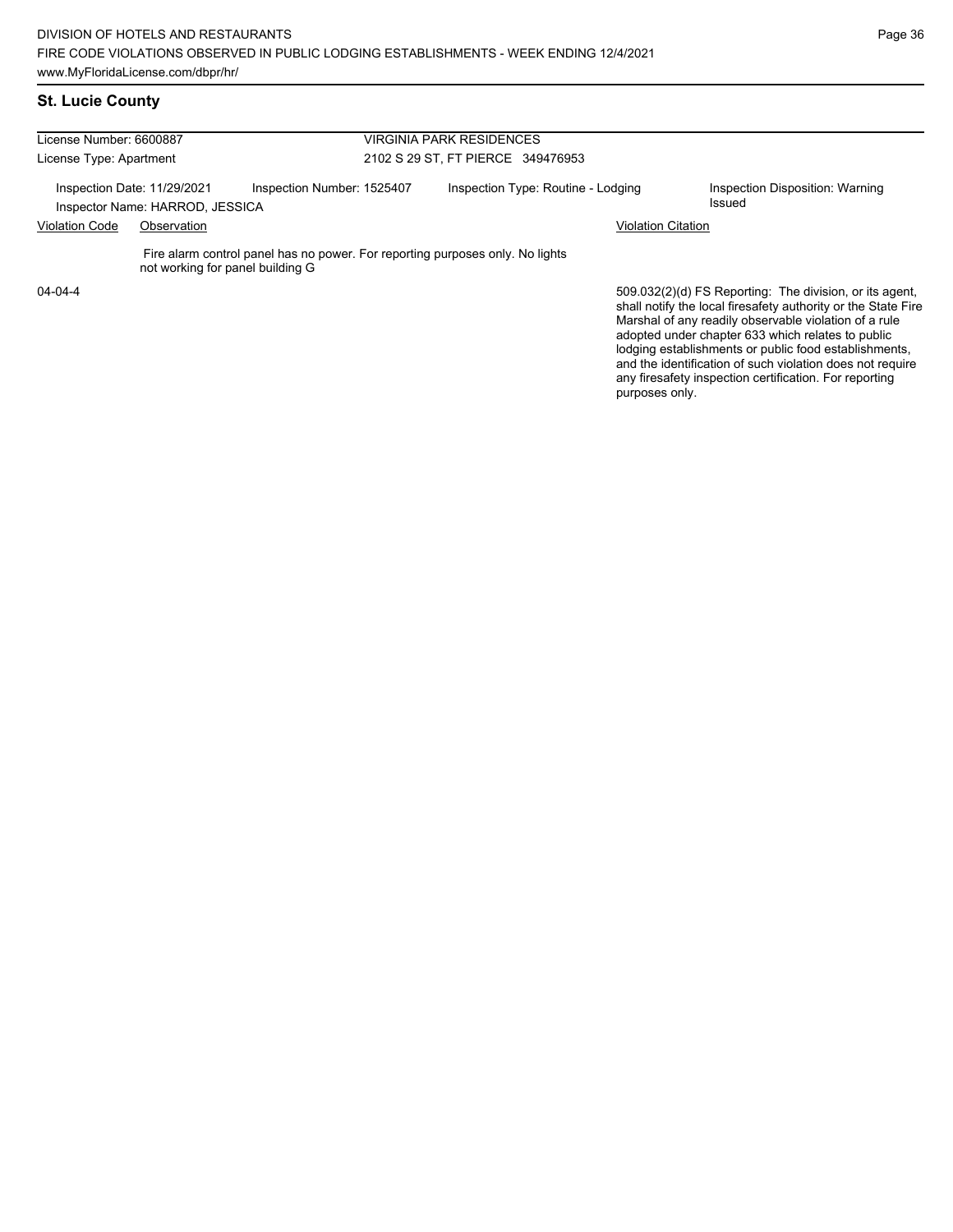| License Number: 7100240                                         |                                                                 | LO MOTEL                                                                                                                                                                                                                                       |                                    |                                    |  |                           |                                                                                                                                                                                                                                                                                                                                                                                                                            |  |
|-----------------------------------------------------------------|-----------------------------------------------------------------|------------------------------------------------------------------------------------------------------------------------------------------------------------------------------------------------------------------------------------------------|------------------------------------|------------------------------------|--|---------------------------|----------------------------------------------------------------------------------------------------------------------------------------------------------------------------------------------------------------------------------------------------------------------------------------------------------------------------------------------------------------------------------------------------------------------------|--|
| License Type: Motel                                             |                                                                 |                                                                                                                                                                                                                                                | 823 HOWARD ST W, LIVE OAK 32064    |                                    |  |                           |                                                                                                                                                                                                                                                                                                                                                                                                                            |  |
| Inspection Date: 11/29/2021<br>Inspector Name: BAILEY, KIMBERLY |                                                                 | Inspection Number: 1219405                                                                                                                                                                                                                     | Inspection Type: Routine - Lodging |                                    |  |                           | Inspection Disposition: Inspection<br>Completed - No Further Action                                                                                                                                                                                                                                                                                                                                                        |  |
| <b>Violation Code</b><br>Observation                            |                                                                 |                                                                                                                                                                                                                                                | <b>Violation Citation</b>          |                                    |  |                           |                                                                                                                                                                                                                                                                                                                                                                                                                            |  |
|                                                                 | water provided at tha                                           | Portable fire extinguisher missing from it's designated location (sign present<br>indicating designated location). For reporting purposes only. At single story<br>building. Operator stated those rooms are only used for storage no power or |                                    |                                    |  |                           |                                                                                                                                                                                                                                                                                                                                                                                                                            |  |
| 01-03-4                                                         |                                                                 |                                                                                                                                                                                                                                                |                                    |                                    |  | purposes only.            | 509.032(2)(d) FS Reporting: (d) The division, or its<br>agent, shall notify the local firesafety authority or the<br>State Fire Marshal of any readily observable violation of<br>a rule adopted under chapter 633 which relates to public<br>lodging establishments or public food establishments,<br>and the identification of such violation does not require<br>any firesafety inspection certification. For reporting |  |
| License Number: 7100241                                         |                                                                 | <b>ROYAL INN</b>                                                                                                                                                                                                                               |                                    |                                    |  |                           |                                                                                                                                                                                                                                                                                                                                                                                                                            |  |
| License Type: Motel                                             |                                                                 |                                                                                                                                                                                                                                                |                                    | 966 US 129 N, LIVE OAK 32064       |  |                           |                                                                                                                                                                                                                                                                                                                                                                                                                            |  |
|                                                                 | Inspection Date: 11/29/2021<br>Inspector Name: BAILEY, KIMBERLY | Inspection Number: 1218609                                                                                                                                                                                                                     |                                    | Inspection Type: Routine - Lodging |  |                           | Inspection Disposition: Warning<br>Issued                                                                                                                                                                                                                                                                                                                                                                                  |  |
| <b>Violation Code</b><br>Observation                            |                                                                 |                                                                                                                                                                                                                                                |                                    |                                    |  | <b>Violation Citation</b> |                                                                                                                                                                                                                                                                                                                                                                                                                            |  |
|                                                                 | 203.                                                            | Portable fire extinguisher pressure gauge indicates the extinguisher is in need of<br>recharge. For reporting purposes only. Extinguisher in laundry. Between 202 and                                                                          |                                    |                                    |  |                           |                                                                                                                                                                                                                                                                                                                                                                                                                            |  |
| $01 - 02 - 4$                                                   |                                                                 |                                                                                                                                                                                                                                                |                                    |                                    |  |                           | 509.032(2)(d) FS Reporting: (d) The division, or its<br>agent, shall notify the local firesafety authority or the<br>State Fire Marshal of any readily observable violation of<br>a rule adopted under chapter 633 which relates to public                                                                                                                                                                                 |  |

a rule adopted under chapter 633 which relates to public lodging establishments or public food establishments, and the identification of such violation does not require any firesafety inspection certification. For reporting purposes only.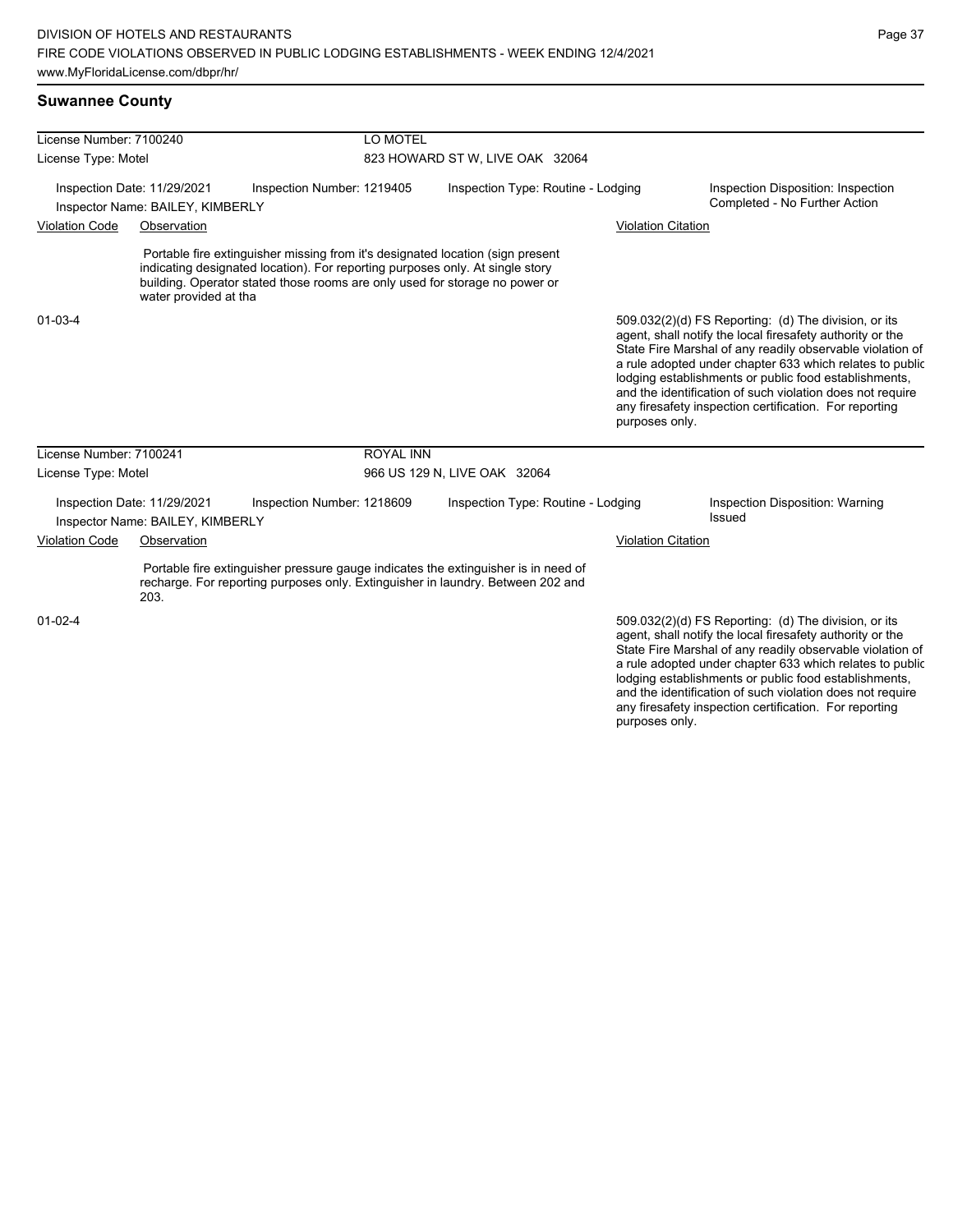| License Number: 7401657 |                                                                                 |                                                                  | THE SHORES RESORT & SPA         |                                                                                  |                           |                                                                                                                                                                                                                                                                                                                                                                                                                                                                                                                                                                                                                                                                                                  |  |  |
|-------------------------|---------------------------------------------------------------------------------|------------------------------------------------------------------|---------------------------------|----------------------------------------------------------------------------------|---------------------------|--------------------------------------------------------------------------------------------------------------------------------------------------------------------------------------------------------------------------------------------------------------------------------------------------------------------------------------------------------------------------------------------------------------------------------------------------------------------------------------------------------------------------------------------------------------------------------------------------------------------------------------------------------------------------------------------------|--|--|
| License Type: Motel     |                                                                                 |                                                                  |                                 | 2637 S ATLANTIC AVE, DAYTONA BEACH SHORES 32118                                  |                           |                                                                                                                                                                                                                                                                                                                                                                                                                                                                                                                                                                                                                                                                                                  |  |  |
|                         | Inspection Date: 11/29/2021<br>Inspector Name: WOOD, JUSTIN                     | Inspection Number: 1221569                                       | Inspection Type: Complaint Full |                                                                                  |                           | Inspection Disposition: Inspection<br>Completed - No Further Action                                                                                                                                                                                                                                                                                                                                                                                                                                                                                                                                                                                                                              |  |  |
| <b>Violation Code</b>   | Observation                                                                     |                                                                  |                                 |                                                                                  | <b>Violation Citation</b> |                                                                                                                                                                                                                                                                                                                                                                                                                                                                                                                                                                                                                                                                                                  |  |  |
|                         | purposes only.                                                                  |                                                                  |                                 | Boiler certificate or insurance inspector's boiler report expired. For reporting |                           |                                                                                                                                                                                                                                                                                                                                                                                                                                                                                                                                                                                                                                                                                                  |  |  |
|                         | Expired 10/22/2021                                                              |                                                                  |                                 |                                                                                  |                           |                                                                                                                                                                                                                                                                                                                                                                                                                                                                                                                                                                                                                                                                                                  |  |  |
| 08-01-4                 |                                                                                 |                                                                  |                                 |                                                                                  |                           | 61C-1.004(10) FAC and 509.032(2)(d) FS Reporting:<br>61C-1.004(10) The insurance inspector's boiler report is<br>required annually for power boilers and high<br>pressure/high temperature boilers and biannually for low<br>pressure steam or vapor heating boilers. 509.032(2)(d)<br>The division, or its agent, shall notify the local firesafety<br>authority or the State Fire Marshal of any readily<br>observable violation of a rule adopted under chapter 63.<br>which relates to public lodging establishments or public<br>food establishments, and the identification of such<br>violation does not require any firesafety inspection<br>certification. For reporting purposes only. |  |  |
| 08-06-4                 |                                                                                 |                                                                  |                                 |                                                                                  | purposes only.            | 509.032(2)(d) FS Reporting: (d) The division, or its<br>agent, shall notify the local firesafety authority or the<br>State Fire Marshal of any readily observable violation of<br>a rule adopted under chapter 633 which relates to public<br>lodging establishments or public food establishments,<br>and the identification of such violation does not require<br>any firesafety inspection certification. For reporting                                                                                                                                                                                                                                                                       |  |  |
| License Number: 7400746 |                                                                                 |                                                                  |                                 | 507 ORMOND BEACH LLC                                                             |                           |                                                                                                                                                                                                                                                                                                                                                                                                                                                                                                                                                                                                                                                                                                  |  |  |
| License Type: Motel     |                                                                                 |                                                                  |                                 | 507 S ATLANTIC AVE, ORMOND BEACH 32176                                           |                           |                                                                                                                                                                                                                                                                                                                                                                                                                                                                                                                                                                                                                                                                                                  |  |  |
| <b>Violation Code</b>   | Inspection Date: 11/30/2021<br>Inspector Name: RUTLEDGE, REBECCA<br>Observation | Inspection Number: 1221601                                       |                                 | Inspection Type: Complaint Full                                                  | <b>Violation Citation</b> | Inspection Disposition: Warning<br><b>Issued</b>                                                                                                                                                                                                                                                                                                                                                                                                                                                                                                                                                                                                                                                 |  |  |
|                         |                                                                                 |                                                                  |                                 |                                                                                  |                           |                                                                                                                                                                                                                                                                                                                                                                                                                                                                                                                                                                                                                                                                                                  |  |  |
|                         |                                                                                 | Combustibles stored in boiler room. For reporting purposes only. |                                 |                                                                                  |                           |                                                                                                                                                                                                                                                                                                                                                                                                                                                                                                                                                                                                                                                                                                  |  |  |
|                         |                                                                                 | -Wood stored in close proximity to hot water heater.             |                                 |                                                                                  |                           |                                                                                                                                                                                                                                                                                                                                                                                                                                                                                                                                                                                                                                                                                                  |  |  |
| 08-06-4                 |                                                                                 |                                                                  |                                 |                                                                                  |                           | 509.032(2)(d) FS Reporting: (d) The division, or its<br>agent, shall notify the local firesafety authority or the<br>State Fire Marshal of any readily observable violation of<br>a rule adopted under chapter 633 which relates to public<br>lodging establishments or public food establishments,<br>and the identification of such violation does not require                                                                                                                                                                                                                                                                                                                                 |  |  |

any firesafety inspection certification. For reporting